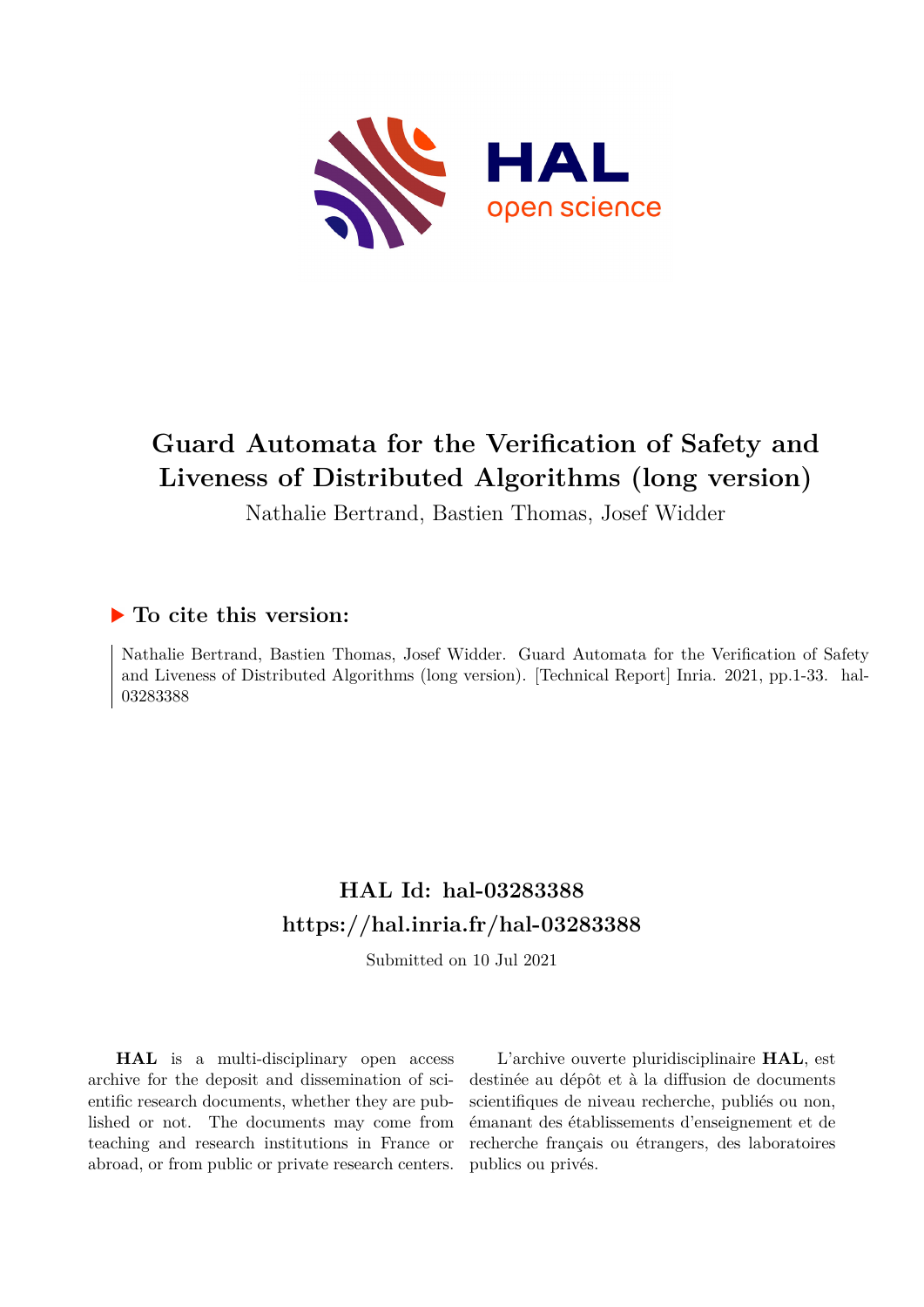# **Guard Automata for the Verification of Safety and Liveness of Distributed Algorithms (long version)**

**Nathalie Bertrand**  $\mathbf{\mathbf{\odot}}$  **■** Univ Rennes, Inria, CNRS, IRISA, France

**Bastien Thomas** [!](mailto:bastien.thomas@inria.fr) Univ Rennes, Inria, CNRS, IRISA, France

**Josef Widder** [!](mailto:josef@informal.systems) Informal Systems, Austria

### **Abstract**

Distributed algorithms typically run over arbitrary many processes and may involve unboundedly many rounds, making the automated verification of their correctness challenging. Building on domain theory, we introduce a framework that abstracts infinite-state distributed systems that represent distributed algorithms into finite-state *guard automata*. The soundness of the approach corresponds to the Scott-continuity of the abstraction, which relies on the assumption that the distributed algorithms are *layered*. Guard automata thus enable the verification of safety and liveness properties of distributed algorithms.

**2012 ACM Subject Classification** Theory of computation → Verification by model checking; Theory of computation  $\rightarrow$  Distributed algorithms

**Keywords and phrases** Verification, Distributed algorithms, Domain theory

**Acknowledgements** This project has received funding from Interchain Foundation (Switzerland).

## **1 Introduction**

Under the umbrella of *parameterized verification*, the verification of systems formed of an arbitrary number of agents executing the same code, has attracted quite some attention in the recent years, see for instance [18, 9]. Application examples range from distributed algorithms (*e.g.*, for clock synchronization [28] or robot coordination [27]), cache-coherence protocols [25, 1], to chemical or biological systems [10]. In all cases, the systems are designed to operate correctly independently of the number of agents.

More specifically, *distributed algorithms* are central to various emblematic applications, including telecommunications, scientific computing, and Blockchain. Automatically proving the correctness of distributed algorithms is a particularly relevant, as stated by Lamport: "Model-checking algorithms prior to submitting them for publication should become the norm" [22]. The task, that the verification community has started to address, is quite challenging, since it aims at validating at once all instances of the algorithm for arbitrarily many processes.

Distributed algorithms with *threshold guards* are omni-present in solutions for consensus and agreement problems. Typically, these guards also are parameterized, *e.g.*, if the number of processes in a distributed system is *n*, then it is natural to require that certain actions are taken only if a majority of processes is ready to do so; this results in a parameterized threshold expression of  $n/2$ . Due to Blockchain and other current applications these kinds of distributed algorithm enjoy recent attention from the algorithm design community as well as the verification community. the algorithm design community has been studying them for a long time, (see *e.g.*, [11]) and typically provides hand-written proofs based on mathematical models without formal semantics.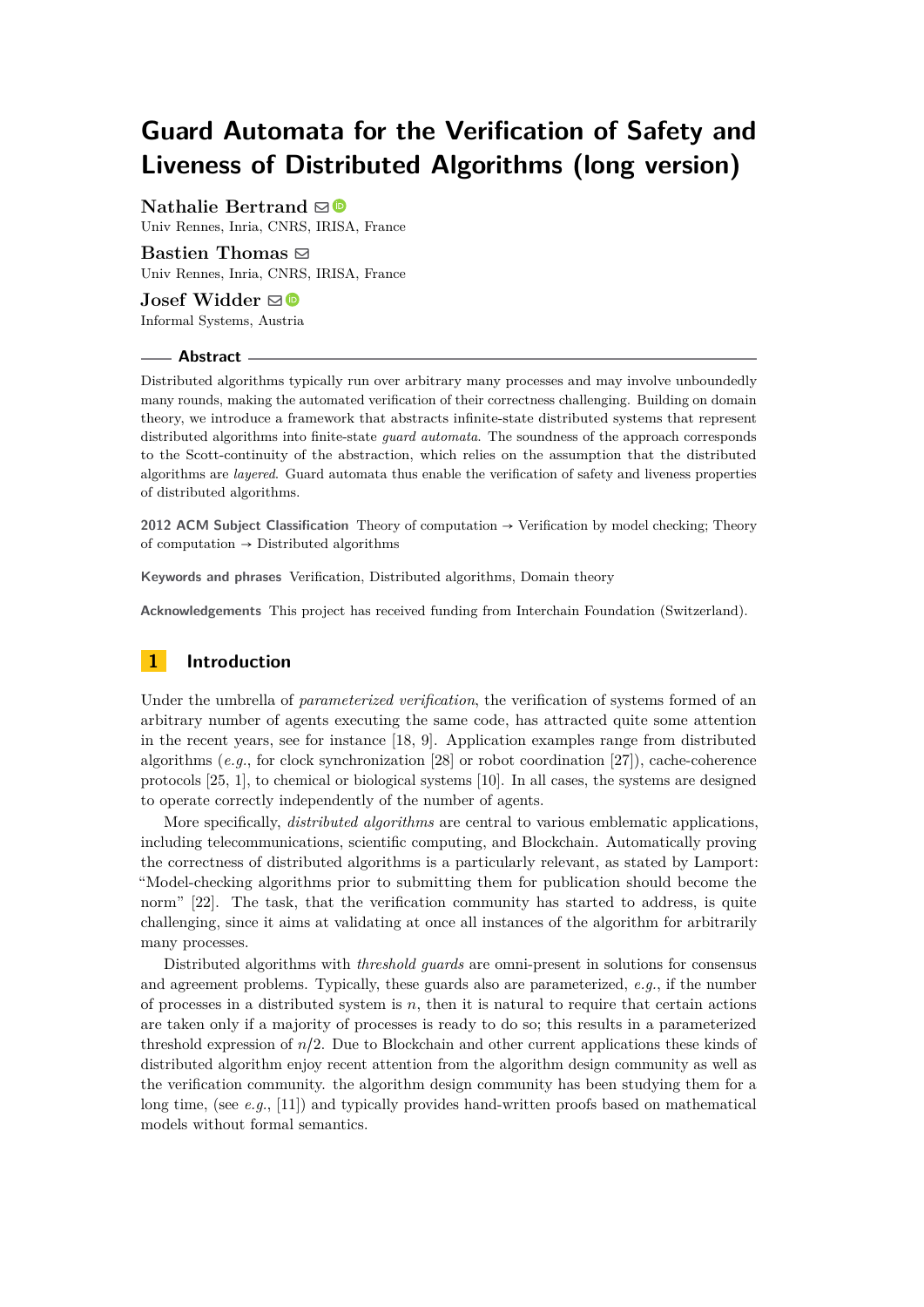For computer-aided verification the first challenge is to develop appropriate modeling formalisms that maintain all behaviors of the original algorithms on the one hand, and on the other hand are abstract and succinct to allow for efficient verification. Several approaches towards efficient verification have recently been proposed.

The threshold automata framework [20] targets asynchronous distributed algorithms with threshold guards and reductions (similar to [23, 17]) have been used to show that SMT-based bounded model checking is complete [19]. Later this framework was generalized and generalizations were analyzed regarding decidability [21], and complexity [5]. The current paper also targets threshold distributed algorithms, yet eventually provides an even coarser abstraction to represent their behaviors, thus reducing the overall verification complexity. Moreover, the semantics of distributed algorithms and the soundness of the abstraction rely on domain theory concepts, thus providing a solid mathematical framework to our work. Last but not least, our approach can handle infinite behaviours, in contrast to the threshold automata framework.

The logical fragment of the IVy toolset has also been shown to allow to model threshold guards by axiomising their semantics as quorum systems [7]. For instance, the reason for waiting for quorums of more than *<sup>n</sup>*/<sup>2</sup> messages is that any two such quorums must intersect at one sender. IVy allows to express these quorum axioms and reduce verification to decidable fragments. Similar intuitions underlie verification results in the heard-of model (HO model) [13]. This computational model for distributed algorithms already targets a high level of abstractions that are sound for communication closed distributed algorithms [12]. Here a consensus logic was introduced in [16] that could be used for deductive verification and cut-off results where provided in [24] that reduce the parameterized verification problem to small finite instances. Compared to this line of work, the distributed algorithms we target share some similarities with these round-based communication closed models. Recently, a threshold automata framework for round-based algorithms was introduced that also uses a small counterexample property for verification in [29]. In contrast, we use domain theory, and particularly Scott continuity to be able to reason on infinite behaviors and thus to capture algorithms that do not necessarily terminate.

Other less related verification frameworks also target distributed algorithms with quite different techniques such as event B [26], array systems [4] or logic and automata theory [3].

### **Contributions**

Using basic domain theory concepts, we provide a rigorous framework to model and verify (asynchronous) distributed algorithms. Our methodology applies to distributed algorithms that are structured in *layers* (that can be seen as a fine-grain notion of rounds), and may consist of countably many layers, thus capturing round-based distributed algorithms (with no *a priori* bound on the number of rounds).

- $\blacksquare$  In Section 2, we define partially ordered transition systems, which serve to express the semantics our models.
- Section 3 introduces the low-level model of layered distributed systems to represent  $\sim$ threshold based distributed algorithms. The state-space of layered distributed systems being infinite (and even not necessarily finitely representable), we provide several abstraction steps, up to a so-called guard abstraction. The soundness of each step is justified by the Scott-continuity of the corresponding abstraction. Some steps are also complete, and thus do not introduce spurious behaviors.
- Finally, towards practical verification, we define in Section 4 the guard automaton, a finite-state abstraction of (cyclic) layered distributed systems. It overapproximates the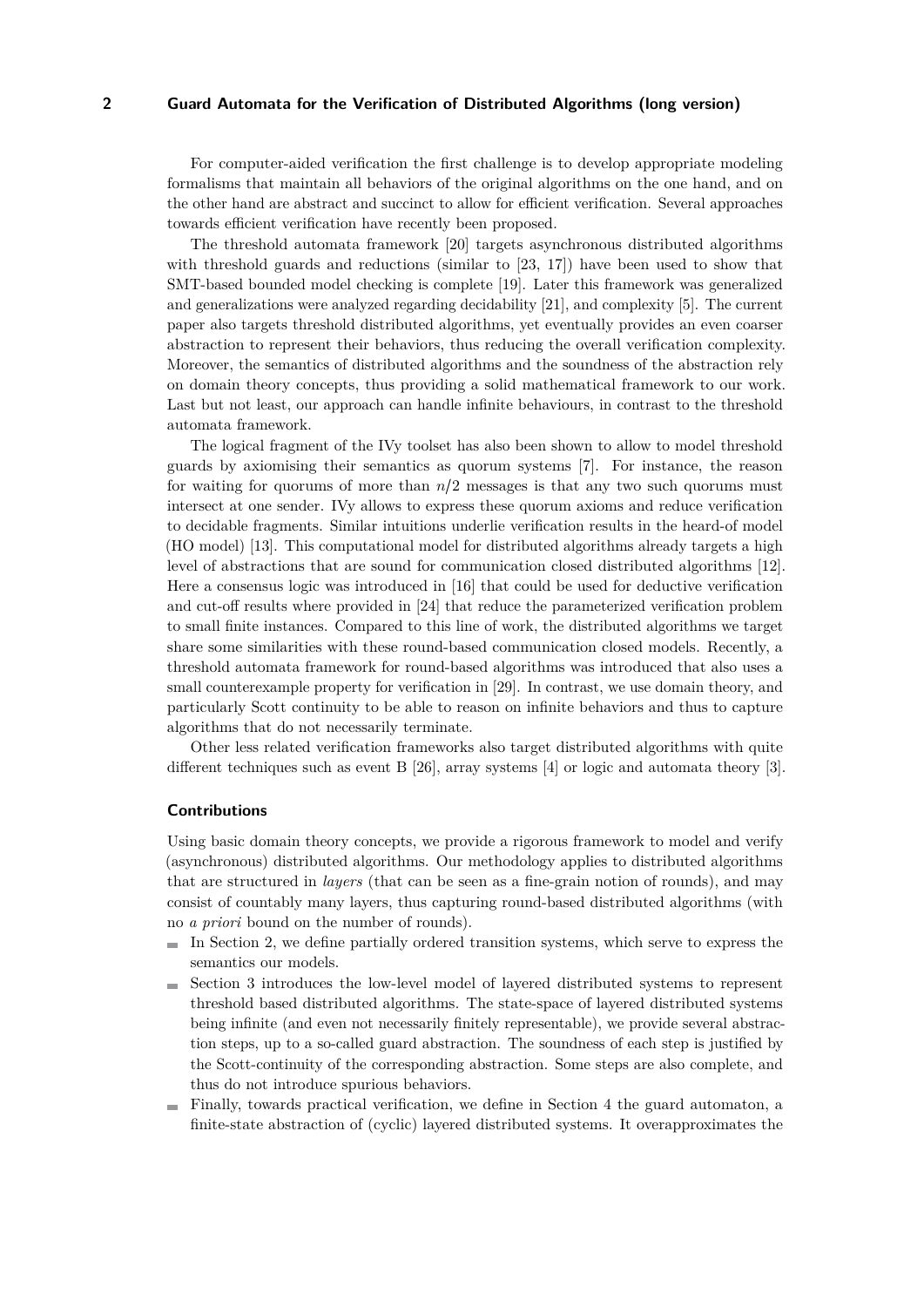set of infinite behaviors of distributed algorithms, and thus enabling the verification of safety as well as liveness properties. Its construction can be automated with the help of an SMT solver, paving the way to the automated verification of round-based threshold distributed algorithms.

## **2 A Fistful of Domain Theory**

### **2.1 Mathematical Preliminaries**

This section presents mathematical notions as well as notations that are used throughout the paper. In particular, it introduces partially ordered sets and Scott topology. The interested reader is referred to [2] for an thorough introduction to domain theory.

**Sets and multisets.** A *multiset* over a set *X* is an element of  $\mathbb{N}^X$ . Addition and inclusion over multisets are defined in a natural way. For  $\xi, \xi' \in \mathbb{N}^X$  two multisets,  $\xi + \xi' \in \mathbb{N}^X$ is the multiset such that for every  $x \in X$ ,  $(\xi + \xi') (x) = \xi(x) + \xi'(x)$ . We write  $\xi \in \xi'$  if for every  $x \in X$ ,  $\xi(x) \leq \xi'(x)$ . Standard sets can be seen as special cases of multisets with the canonical bijection between the set of subsets of  $X(2^X)$  and the set of functions from X to {0*,* <sup>1</sup>}.

**Sequences.** For *X* a set and  $n \in \mathbb{N}$  a natural number, a sequence of elements of *X* of length *n* is some  $u \in X^{\{0,\ldots,n-1\}}$ . Its length is  $|u| = n$  and for  $i < n$ ,  $u(i) \in X$  denotes the letter at index *i*.  $X^* = \bigcup_{n \in \mathbb{N}} X^{\{0,\ldots,n-1\}}$  (resp.  $X^+ = \bigcup_{n>0} X^{\{0,\ldots,n-1\}}$ ) denotes the set of all *finite* (resp. finite and non-empty) sequences of elements of *X*. Moreover,  $\overline{X^*} = X^* \cup X^{\mathbb{N}}$  is the set of finite or *infinite* sequences of *X*. For  $u \in X^*$  a finite sequence and  $v \in \overline{X^*}$  a finite or infinite sequence, we write  $u \cdot v$  for the *concatenation* of  $u$  and  $v$ . For  $u$  and  $w$  two sequences, we write  $u \lt w$  and say that *u* is a *prefix* of *w* if either *w* is finite and there exists  $v \in \overline{X^*}$ such that  $u \cdot v = w$  or  $u = w$ . For *w* a sequence and  $i \le |w|$ ,  $w_i$  is the prefix *w* of length *i*.

**Closures and bounds for partially ordered sets.** Let  $(X, \subseteq)$  be a partially ordered set, and  $\xi \in X$ . The *upward-closure* of  $\xi$  is  $\uparrow \xi = \{x \in X \mid \exists x' \in \xi, x' \in x\}$ , and  $\xi$  is *upward-closed*<br>if  $\uparrow \xi \in \Xi$ . if <sup>↑</sup>*<sup>ξ</sup>* <sup>=</sup> *<sup>ξ</sup>*. Dually, one defines the *downward-closure* <sup>↓</sup>*<sup>ξ</sup>* and *downward-closed* sets. An element  $x \in X$  is an *upper-bound* of  $\xi$  if for any element  $x' \in \xi$ ,  $x' \equiv x$ . We write  $\mathsf{u}\mathsf{b}(\xi)$  for the set of upper-bounds of *ξ*. If it exists (it is then unique), the *greatest* element of  $\xi$  is  $x \in X$  such that  $x \in \xi$  and  $x \in \text{ub}(\xi)$ . Dually, one defines the notion of *least* element by reversing the order. If it exists, the *least upper bound* of  $\xi$  is the least element of  $ub(\xi)$ , and we denote it by <sup>⊔</sup>*ξ*. Finally *<sup>ξ</sup>* is *directed* if it is non-empty and if for every two elements *x, x*′ ∈ *ξ*, ub( $\{x, x'\}$ )  $\cap \xi \neq \emptyset$ ; intuitively, any finite subset of  $\xi$  has an upper-bound in  $\xi$ . An interesting particular case of directed case are completely ordered sets which are called *chains* in this context.

**Directed Complete Partially ordered sets (DCPO).** A DCPO is a partially ordered set  $(X, \subseteq)$  such that any directed subset  $\xi \subset X$  has a (unique) least upper bound. These partially ordered sets are particularly important in semantics of programming languages.

**The Scott Topology on DCPO.** Directed complete partial orders are naturally equipped with the Scott topology. A subset  $\xi$  of a DCPO  $(X,\subseteq)$  is *Scott-closed* if it is *downward-closed* and if for any directed subset  $\xi'$  ⊂  $\xi$ ,  $□ \xi'$  ∈  $\xi$ . A subset is *Scott-open* if its complement in *X* is Scott-closed. Functions that are continuous for the Scott topology are called *Scott-continuous*. A function  $f: X \to Y$  is *monotonous* if for any  $x, x' \in X$ , if  $x \in x'$ then  $f(x) \text{ } \text{ } \text{ } f(x')$ . A Scott-continuous function is always monotonous. A function  $f : X \to Y$ is Scott-continuous if and only if for any directed subset  $\xi \in X$ ,  $f(\bot(\xi)) = \bot(f(\xi))$ . In this paper, a *partial* function  $f : X \to Y$  is called *Scott-continuous* if its domain dom(*f*) is Scott-closed and if for any directed subset  $\xi \subset \text{dom}(f)$ ,  $f(\Box \xi) = \Box f(\xi)$ .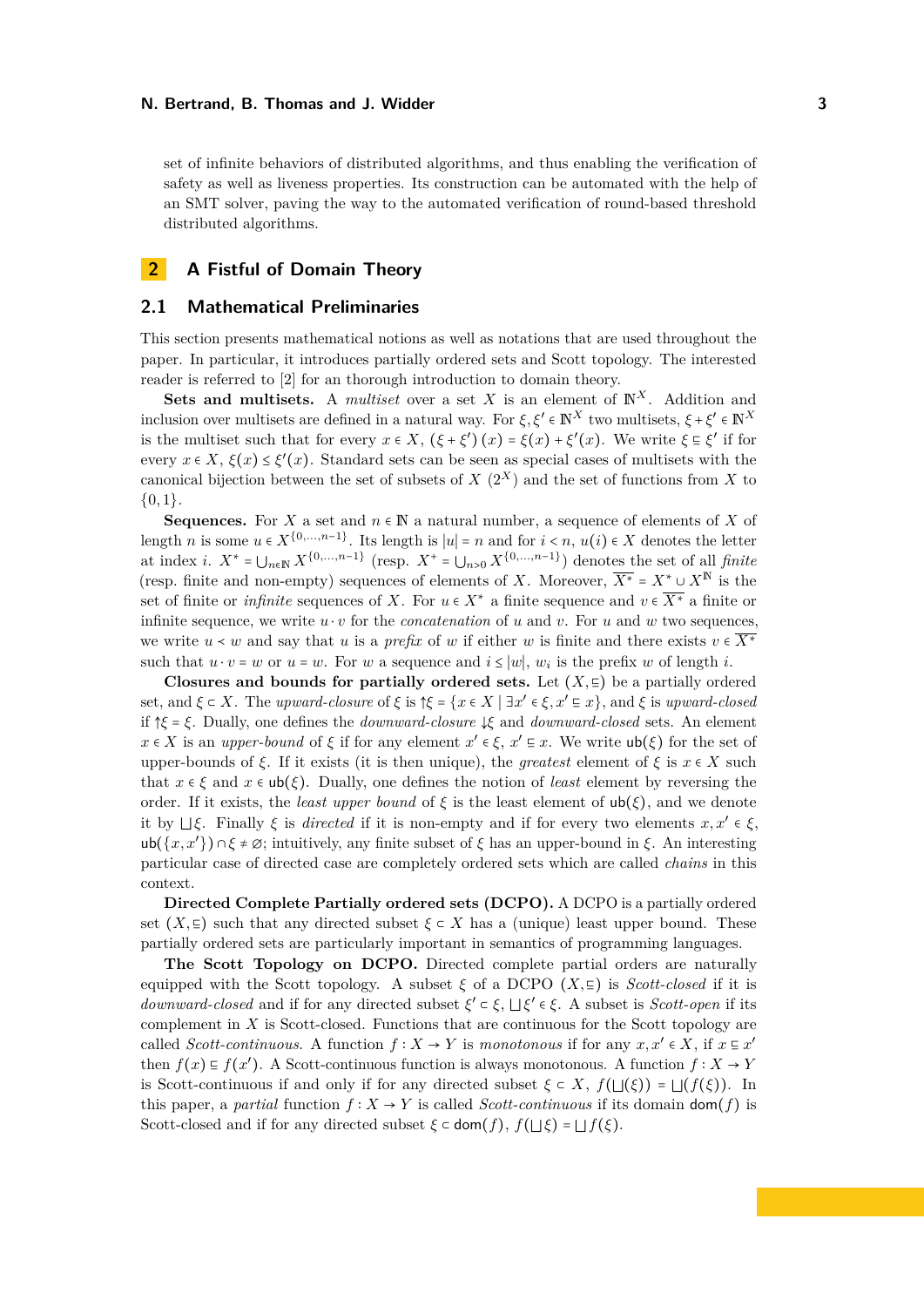## **2.2 Partially Ordered Transition Systems**

Building on domain theory, this section introduces a generic model for distributed transition systems, that will capture the semantics of distributed algorithms. An ordering naturally appears on sets of sent messages –that can only grow– and the asynchrony requires the order to be partial only.

**► Definition 1.** *A* partially ordered transition system *(POTS) is a tuple*  $\mathcal{O} = (X, \subseteq, A)$  *where:* 

- $( X, ∃)$  *forms a DCPO.*
- *A is a set of partial functions, called* actions*, from X to itself and such that for every*  $a \in A$  *and every*  $x \in \text{dom}(a)$ ,  $x \in a(x)$ .

**Definition 2.** *A* schedule *is a (finite or infinite) sequence of* actions:  $\sigma = (a_t)_{t \leq T}$ , with  $T \in \overline{\mathbb{N}}$ . A schedule  $\sigma = (a_t)_{t < T}$  is applicable  $at \ x \in X$  if there exists a sequence  $(x_t)_{t \in T+1}$ *with*  $x_0 = x$ *, and for every*  $t < T$ *,*  $x_t \in \text{dom}(a_t)$  *and*  $a_t(x_t) = x_{t+1}$ *. In this case, we write* configs( $x, \sigma$ ) *for the sequence*  $(x_t)_{t \le T+1}$ *, and*  $x \star \sigma$  *for*  $\Box \{x_t | t \le T+1\}$ *.* 

The above definition uses the convention that  $\infty + 1 = \infty$ . Note that if  $\sigma$  is applicable at *x*, then the sequence  $(x_t)_{t \le T+1}$  is unique. Moreover, the least upper bound  $\bigcup \{x_t | t \le T+1\}$ exists because for any  $t < T$ ,  $x_t \text{ }\in x_{t+1}$  and  $\{x_t | t < T + 1\}$  is therefore a chain. When  $\sigma = (a_t)_{t \le T}$  is finite,  $x \star \sigma = x \star a_0 \star \cdots \star a_{T-1}$  denotes the last element of the monotonous sequence configs $(x, \sigma)$ . In particular, for  $a \in A$  and  $x \in \text{dom}(a)$ ,  $x \star a = a(x)$ . When  $\sigma_t \in A^t$  is defined as the prefix of length *t* of  $\sigma$ ,  $x_t = x \star \sigma_t$  and it follows:  $x \star \sigma = \bigsqcup \{x \star \sigma_t | t < T, t \in \mathbb{N}\}\$ .

The following lemma will be useful throughout the paper:

▶ **Lemma 3.** *For*  $x \in X$ *, the set* App( $x$ ) *of schedules applicable at*  $x$  *is Scott-closed for the prefix ordering and the function:*  $[x \star \_]: App(x) \to X$  *is Scott-continuous.* 

- **► Definition 4.** An abstraction *between POTS*  $\mathcal{O} = (X, \Xi, A)$  *and*  $\mathcal{O}' = (X', \Xi, A')$  *consists of*  $\blacksquare$  *a* set abstraction  $ab_X : X → X'$  *which is a Scott-continuous function*;
- *a* monoid abstraction  $ab_A: A^* \to A'^*$  which is a monoid morphism (with slight abuse of  $\mathbf{r}$ *notation,* ab<sub>*A*</sub> *also denotes its Scott-continuous extension*  $\overline{A^*} \rightarrow \overline{A'}^*$ );

*both such that for every*  $a \in A$  *and every*  $x \in \text{dom}(a)$ *,*  $ab_A(a) \in A'^*$  *is applicable at*  $ab_X(x) \in X'$  $and$   $ab_X(x \star a) = ab_X(x) \star ab_A(a)$ .

The last condition of the definition of abstraction translates into the commutativity of the diagram in Figure 1a. The soundness of the abstraction for any (possibly infinite) schedule is stated in the following proposition and illustrated on Figure 1b.

▶ **Proposition 5.** *Let*  $(\mathsf{ab}_X, \mathsf{ab}_A)$  *be an abstraction between*  $\mathcal{O} = (X, \subseteq, A)$  *and*  $\mathcal{O}' = (X', \subseteq, A')$ ,  $x \in X$  *be an element, and*  $\sigma \in \overline{A^*}$  *a schedule. If*  $\sigma$  *is applicable at x, then*  $ab_A(\sigma)$  *is applicable*  $at$   $ab_X(x)$   $and$   $ab_X(x \star \sigma) = ab_X(x) \star ab_A(\sigma)$ .

The proof of this proposition is by transfinite induction on the length of schedules: showing that the result holds for finite schedules is easy, and continuity arguments (such as Lemma 3) are then used to extend to infinite schedules.

## **3 Layered Distributed Systems and their Abstractions**

This section introduces a low-level model for distributed algorithms, whose semantics will be expressed as a POTS. The model is structured in layers, thus restricting the application to algorithms with a specific shape. However, many distributed algorithms from the literature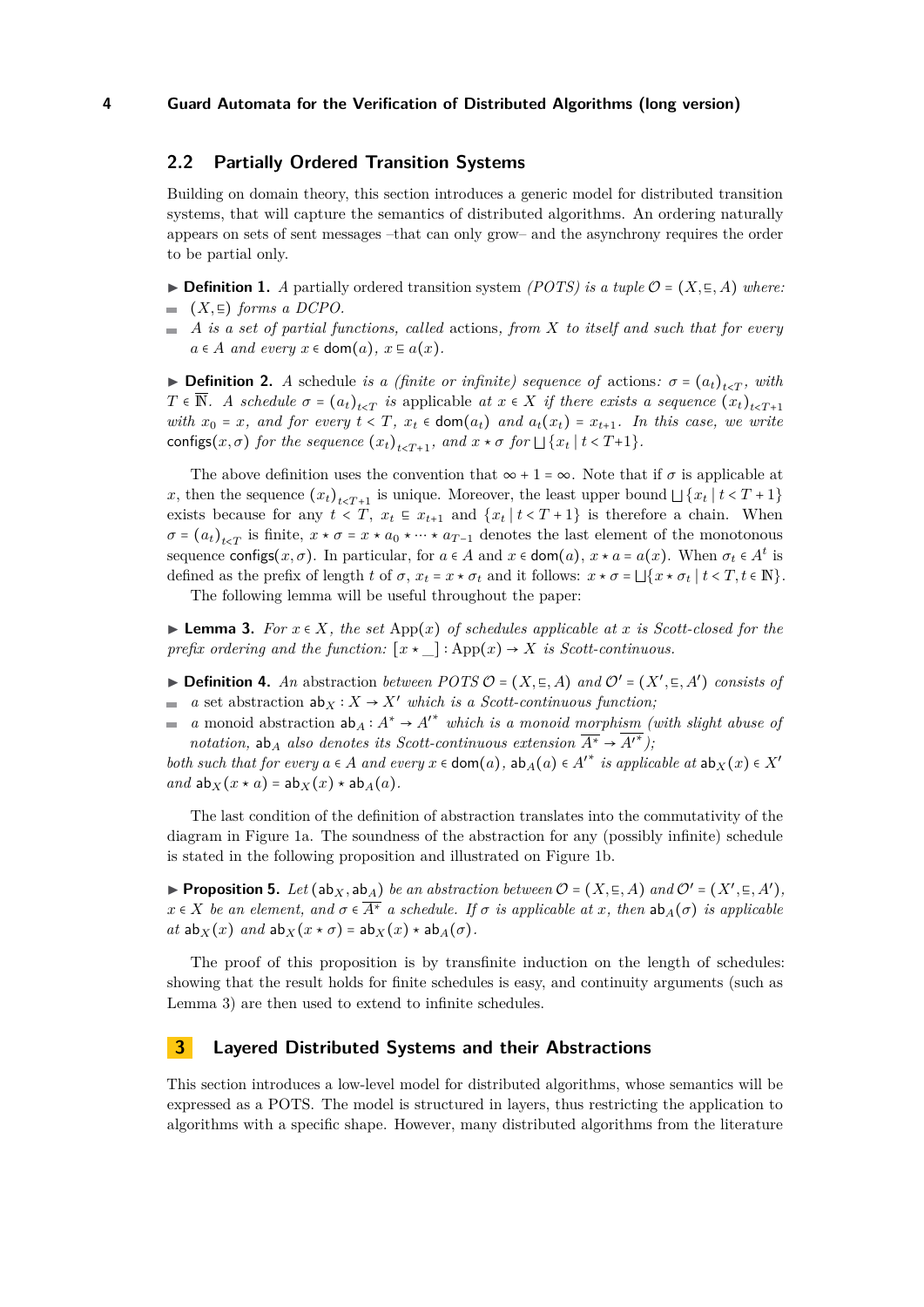

action  $a \in A$ .



**Figure 1** (ab<sub>*X*</sub>, ab<sub>*A*</sub>) forms an abstraction between the POTS (*X*,  $\in$ , *A*) and (*X*<sup> $\prime$ </sup>,  $\in$ , *A*<sup> $\prime$ </sup>).

fall in this class, and minor modifications of other algorithms make them amenable to our techniques. The restriction to layered models is used several times in the theoretical developments that follow.

## **3.1 Layered Distributed Transition Systems**

This section introduces *Layered Distributed Transition Systems* (LDTSs) as a model for distributed algorithms, such as the Phase King algorithm [8]. A simplified version of the algorithm is provided in Algorithm 1. This algorithm operates in rounds, each consisting of three steps:

- Broadcast a message  $(\ell, m)$  to all process where  $\ell$  is the round index (line 3)
- Receive the messages  $(\ell, \_)$  sent in this round (line 4)  $\mathbf{r}$
- $\blacksquare$  Update the process variables according to the received messages (lines 5 to 12)

In general, such a series of three instructions, indexed by *<sup>ℓ</sup>* <sup>∈</sup> <sup>N</sup>, is called a *layer* and it refines the classical notion of *rounds*: for instance, in Ben-Or's consensus algorithm [6], each round comprises two layers. Note that layers are assumed to be *communication-closed* [17, 14]: the update instruction at layer *ℓ* only depends on received messages from the same layer.

Distributed algorithms run over a finite set of *processes*, and at every point in time, the local state of a process is defined by the valuation of its local variables. In this paper, the contents of a sent message is not particularly relevant as it can be deduced from the local state of its sender. Therefore, the communications can be encoded by guards that prevent a process from taking a transition if a condition on the state of *other processes* is not met. Formally, the syntax of layered distributed transition systems is as follows:

 $\triangleright$  **Definition 6.** *A* layered distributed transition system *(LDTS) is a tuple*  $\mathcal{D} = (P, S, \text{guard})$ *where:*

- $\blacksquare$  *P is a* finite *set of* processes
- $S$  *is a set of* states *partitioned in* layers:  $S = \bigcup_{\ell \in \mathbb{N}} S_{\ell}$ . *For*  $\perp$  *a new element, set*  $S^{\perp} = S \cup \{\perp\}$  *and for*  $\ell \in \mathbb{N}$ ,  $S_{\ell}^{\perp} = S_{\ell} \cup \perp$ . *The set*  $S^{\perp}$  *is partially ordered with*  $s \in s'$  *if*  $s = \perp$  *or*  $s = s'$ *.*
- $\text{guard}: S^2 \to 2^{\left[P \to S^{\perp}\right]}$  associates to each pair of states a guard. *Additionally, the following* layered hypothesis *is imposed:* For  $\ell \in \mathbb{N}$ ,  $s \in S_{\ell}$  and  $s' \in S$ , guard $(s, s') \in 2^{\lfloor P \to S_{\ell}^{\perp} \rfloor}$ , and if  $s' \notin S_{\ell+1}$ , then guard $(s, s') = \emptyset$ .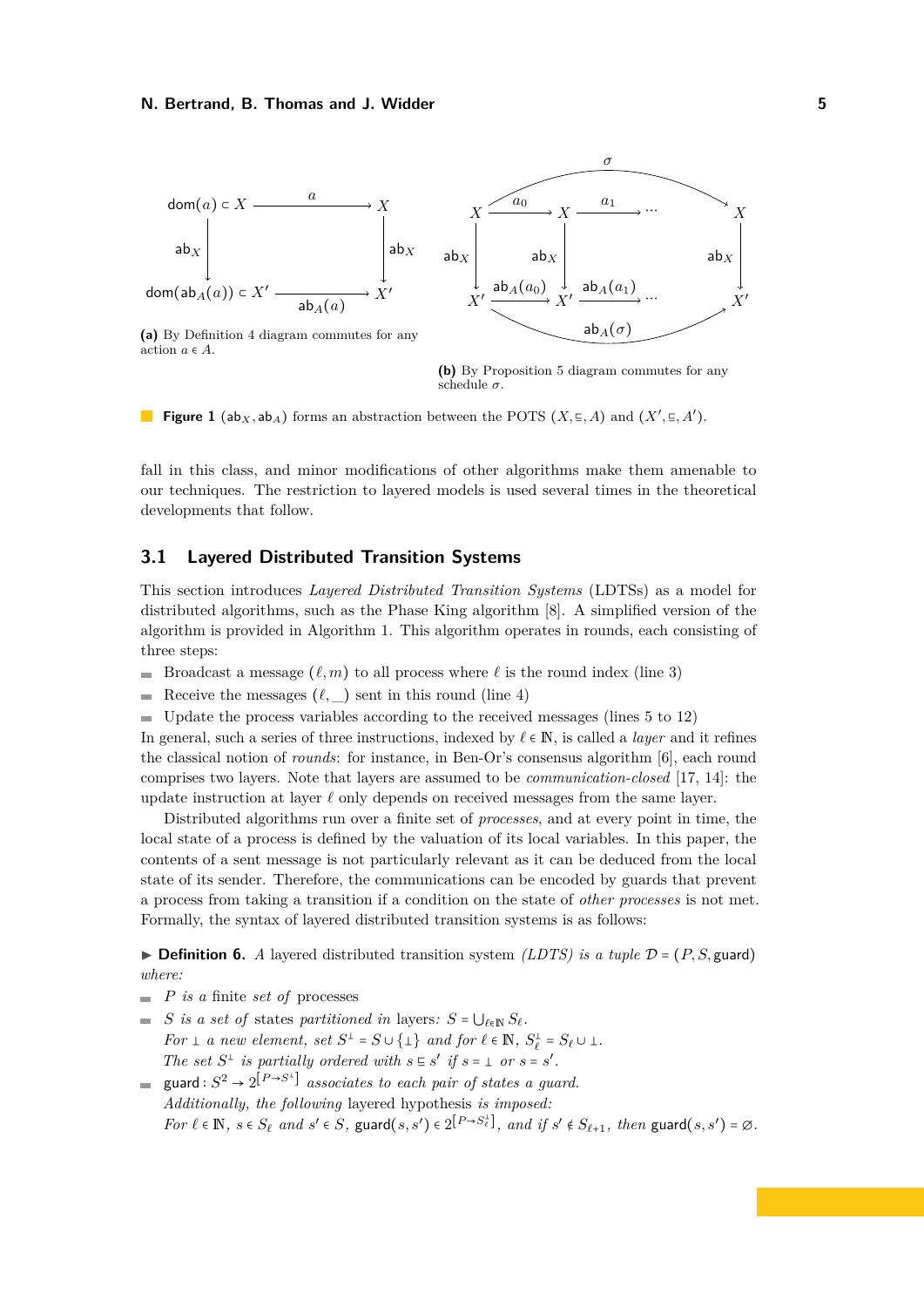```
1 Process PhaseKing(n, t, id, v):
        Data: n processes, t < \frac{n}{4} Byzantine faults, id \in \{0...n-1\}, v \in \{0,1\}.
 2 for \ell = 0 to t do
 \mathbf{s} | broadcast (\ell, id, v)4 \vert receive all the messages (\ell, \_, \_)5 \vert n<sub>0</sub> ← number of messages (\ell, _, 0) received
 6 \vert \cdot \vert n_1 \leftarrow number of messages (\ell, \cdot, 1) received
 \tau if n_0 > \frac{n}{2} + t then
 \mathbf{s} | | v \leftarrow 09 else if n_1 > \frac{n}{2} + t then
10 | | v \leftarrow 111 else
12 \vert \vert v \leftarrow v' where (\ell, \ell, v') is a received message
13 end
14 return v;
```
 $\mathcal{L}^{\text{max}}$ **Algorithm 1** Inspired by the Phase King Algorithm, this algorithm is a *synchronous* algorithm targetting the resolution of binary consensus. It executes  $t+1$  rounds. In round  $\ell \in \{0, \ldots t\}$ , the local value *v* of each process is updated either according to the majority, or to the value of the process with id  $ℓ$  (the King process).

Intuitively, for  $\ell \in \mathbb{N}$ ,  $S_{\ell}$  is the set of states a process can be in at layer  $\ell$ , and  $\bot$  is used to represent that a process has not reached that layer yet. Although trivial, the ordering on *S* shows sufficient to represent the semantics of distributed algorithms. Moreover, the *guards* correspond to a condition on messages *received* from other processes. Having  $x \in \text{guard}(s, s')$ with  $x(p) = \bot$  means that there are no conditions on the messages received from process *p*, so that a process in state *s* can go to *s* ′ even if it has not received any message from *p*.

To define the semantics of LDTS, recall that the system *a priori* runs fully asynchronously, so that processes may be in different layers<sup>1</sup>. However, messages may be received by processes even if the sender has later reached a layer. This means that the state of each process at each layer should be recorded in the semantics of a LDTS. An agglomeration of local states is called a *configuration*. A *full configuration* additionally stores the messages *received* by each process, as formalized below:

 $\triangleright$  **Definition 7.** Let  $\mathcal{D} = (P, S, \text{guard})$  be an LDTS. A full configuration of  $\mathcal{D}$  is a pair  $c^f$  = (state( $c^f$ ),received( $c^f$ )) *where* 

state( $cf$ ):  $P \rightarrow \overline{S^+}$  *is such that for every*  $p \in P$  *and*  $\ell \in \mathbb{N}$ 

*if*  $\ell <$   $\vert$  state( $c^f$ )( $p$ )|*, then* state( $c^f$ )( $p$ )( $\ell$ )  $\in$  *S* $_{\ell}$  *and the latter is the state of*  $p$  *in*  $\ell$ ; *if*  $\ell \geq |\text{state}(c^f)(p)|$ *, then* state $(c^f)(p)(\ell) = \bot \in S^{\bot}_{\ell}$ *.* 

received(*<sup>c</sup> f* ) <sup>∶</sup> *<sup>P</sup>* <sup>→</sup> *<sup>P</sup>* <sup>→</sup> <sup>N</sup> <sup>→</sup> *<sup>S</sup> such that for every <sup>p</sup>* <sup>∈</sup> *<sup>P</sup>,* received(*<sup>c</sup> f* )(*p*) <sup>⊑</sup> state(*<sup>c</sup> f* )*.*

*The set of full configurations is denoted*  $C^f$ . It is partially ordered with  $\subseteq$  *defined by*  $c^f \subseteq c^{f'}$  *if*  $\subseteq$  *i*  $f'$  *if*  $f'$  $\text{state}(c^f) \subseteq \text{state}(c^{f'})$  *pointwise with the prefix ordering on*  $\overline{S^+}$  *and* received $(c^f) \subseteq \text{received}(c^{f'})$  $\overline{\phantom{a}}$ *pointwise.*

Note that  $S^{\perp}$  is a DCPO since each of its directed subsets is finite.  $C^{f}$  is isomorphic to the Cartesian product  $[(P, =) \rightarrow (\overline{S^+}, <)] \times [(P^2 \times \mathbb{N}, =) \rightarrow (S^{\perp}, \subseteq)]$  and is therefore a DCPO too.

At a full configuration  $c^f \in C^f$ , two types of *actions* may happen, corresponding to receptions and internal transitions. First, a process  $p \in P$  may receive a message that was

<sup>1</sup> Synchronous systems can also be represented by LDTS, as illustrated with the Phase King algorithm.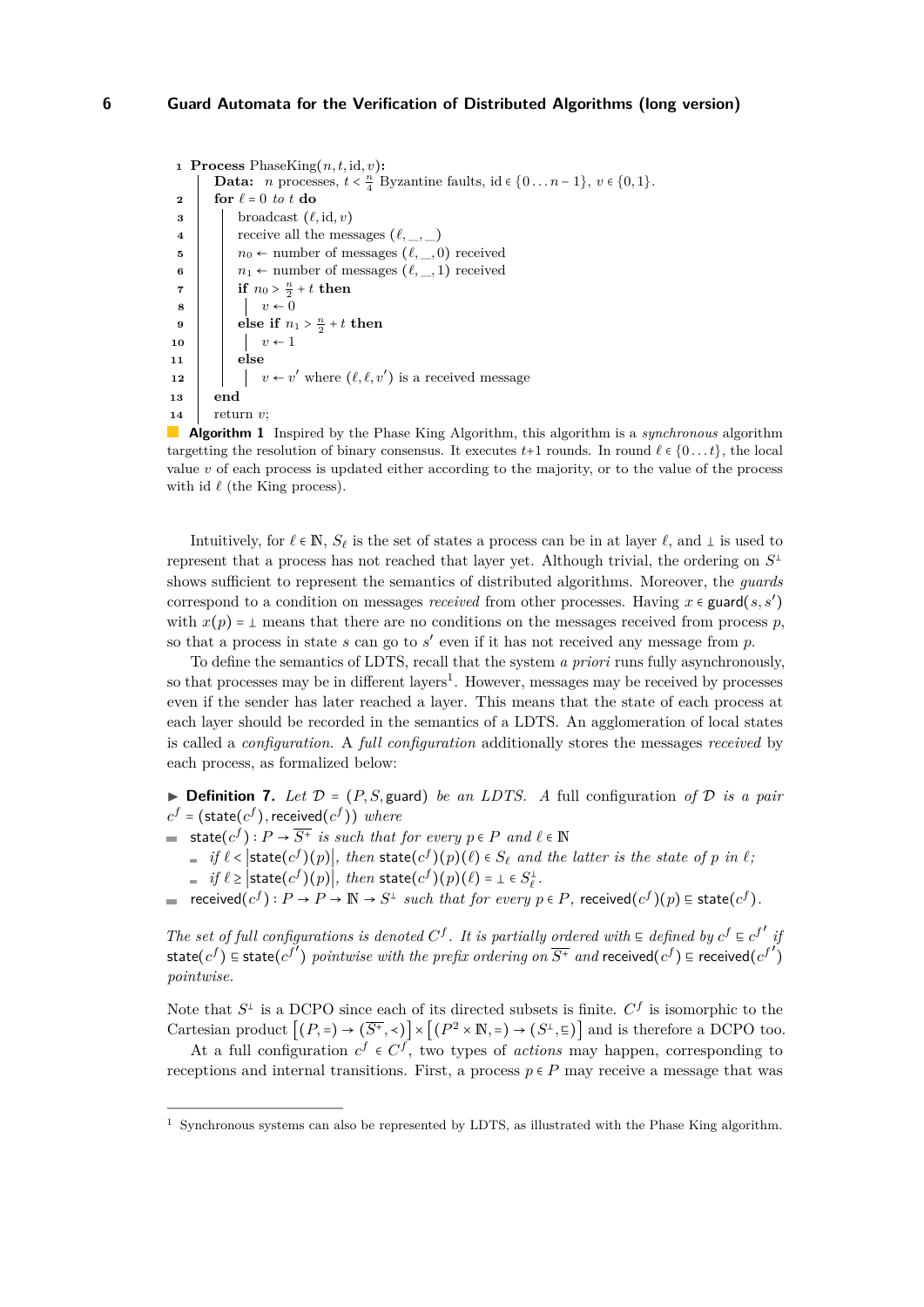sent in layer  $\ell \in \mathbb{N}$  by a process  $p' \in P$ ; this action is denoted rec  $(p, \ell, p')$ . Second, a process  $p \in P$  may move from a state  $s \in S_\ell$  to state  $s' \in S_{\ell+1}$ , denoted  $\text{tr}(p, s, s')$ . The effect of actions on full configurations is formally defined as follows:

 $\triangleright$  **Definition 8.** *The set of* actions *of an LDTS*  $\mathcal{D} = (P, S, \text{guard})$  *is* 

$$
A^f = \{ \text{rec}(p, p', \ell) | p, p' \in P, \ell \in \mathbb{N} \} \cup \bigcup_{\ell \in \mathbb{N}} \{ \text{tr}(p, s, s') | p \in P, s \in S_{\ell}, s' \in S_{\ell+1} \} .
$$

For  $c^f \in C^f$  and  $\text{rec}(p, p', \ell) \in A^f$ , the full configuration  $c^{f'} = \text{rec}(p, p', \ell) (c^f)$  is defined by:  $\mathsf{state}(c^{f'}) = \mathsf{state}(c^f)$ 

 $r = \frac{c^f}{f} \left( \frac{f'}{f} \right) \left( \frac{f'}{f} \right) \left( \frac{f'}{f} \right) = \frac{c^f}{f} \left( \frac{f'}{f} \right) \left( \frac{f'}{f} \right)$  *and* received(*c*<sup>*f*</sup>) *equals* received(*c*<sup>*f*</sup>) *elsewhere.* For  $c^f \in C^f$  and  $tr(p, s, s') \in A^f$ , writing  $\ell = |\text{state}(c^f)(p)| - 1$ , then  $tr(p, s, s')$  is enabled at  $c^f \in C^f$  if:  $\ell < \infty$ , state $(c^f)(p)(\ell) = s$  and received $(c^f)(p)(\ell) \in \text{guard}(s)(s')$ . In this case, *the full configuration*  $c^{f'} = \text{tr}(p, s, s') (c^f)$  *is defined with:* 

 $\textsf{state}(c^{f'})(p) = \textsf{state}(c^{f})(p) \cdot s'$  *and*  $\textsf{state}(c^{f'})$  *equals*  $\textsf{state}(c^{f})$  *elsewhere.* 

 $\text{received}(c^f)$  = received $(c^f)$ 

Note that the reception actions are always enabled. So defined, the semantics of an LDTS is a POTS  $\mathcal{O}_\mathcal{I}^f$  $\mathcal{L}_{\mathcal{D}}^{f} = (C^{f}, \epsilon, A^{f})$ ; in particular, the notions of schedules and abstractions apply.

▶ **Example 9.** Consider the Phase King algorithm run by three correct processes and a Byzantine one. The Byzantine process is not represented explicitly  $(P = \{p_0, p_1, p_2\}$  only contains correct processes) but the guards of the LDTS account for the messages it may send. Also, the King is chosen at each round non-deterministically, abstracting process ids.

A correct process in layer  $\ell$  may be in one of four states  $S_{\ell} = \{v_0, v_1, k_0, k_1\}$ , where  $k_x$  (resp. *v<sub>x</sub>*) represents that the local value of *v* is  $x \in \{0,1\}$  and that the process is currently King (resp. not King). A full configuration, say  $c^f$ , is depicted top-left of Figure 2. The sequence states process  $p_0$  went through so far is  $\text{state}(c^f)(p_0) = v_0 \cdot k_1 \cdot v_1$ . Also, received $(c^f)(p_0)(p_2)(0) = v_1$  represents that process  $p_0$  received the message that process  $p_2$ was in state  $v_1$  at layer 0. In contrast,  $p_0$  does not know the state of  $p_2$  at layer 2 (represented by a blank space instead of  $\perp$  for commodity). Thus, in  $c^f$ , the message sent by process  $p_2$  at layer 2 has yet to be received by  $p_0$ . The action rec  $(p_0, p_2, 2)$  corresponding to this reception is therefore enabled at  $c^f$ . The resulting configuration  $c^f \star \text{rec}(p_0, p_2, 2)$  would be identical to  $c^f$  except for received $(c^f \star \text{rec}(p_0, p_2, 2))(p_0)(p_2)(2) = \text{state}(c^f)(p_2)(2) = v_1$ instead of  $\perp$ . The reception rec  $(p_0, p_1, 2)$  can also happen at  $c^f \star \text{rec}(p_0, p_2, 2)$ . The resulting configuration  $c^{f'} = c^f \star \text{rec}(p_0, p_2, 2) \star \text{rec}(p_0, p_1, 2)$  coincides with  $c^f$  except for

 $\mathsf{received}(c^{f\prime})(p_0) =$ *p*<sup>0</sup> ∴ *v*<sup>0</sup> *k*<sup>1</sup> *v*<sup>1</sup>  $p_1: v_1 \quad v_1 \quad k_1$ *p*<sub>2</sub> ∶ *v*<sub>1</sub> *v*<sub>0</sub> *v*<sub>1</sub>

Now  $p_0$  has received more than  $\frac{n}{2} + t$  messages in  $\{v_1, k_1\}$  so that it updates its value to 1 in 2 the next round. Therefore, the action  $tr(p_0, v_1, v_1)$  is enabled at  $c^{f'}$  and the configuration  $c^{f'} \star \text{tr}(p_0, v_1, v_1)$  is equal to  $c^{f'}$  except for state $(c^{f'} \star \text{tr}(p_0, v_1, v_1)) = v_0 \cdot k_1 \cdot v_1 \cdot v_1$ .

## **3.2 Abstracting Received Messages**

The partially ordered transition system  $\mathcal{O}_\tau^f$  $_{\mathcal{D}}^{J}$  is fine-grained and rather complex to analyze, therefore the aim of the rest of this section is to define simpler POTS, that preserve or overapproximate the semantics of  $\mathcal{O}_\mathcal{I}^f$  $_{\mathcal{D}}^{J}$ . The successive steps are represented in Figure 2.

The information of messages received by each process is used to check enabledness of transitions. However, the received messages necessarily form a subset of the sent messages.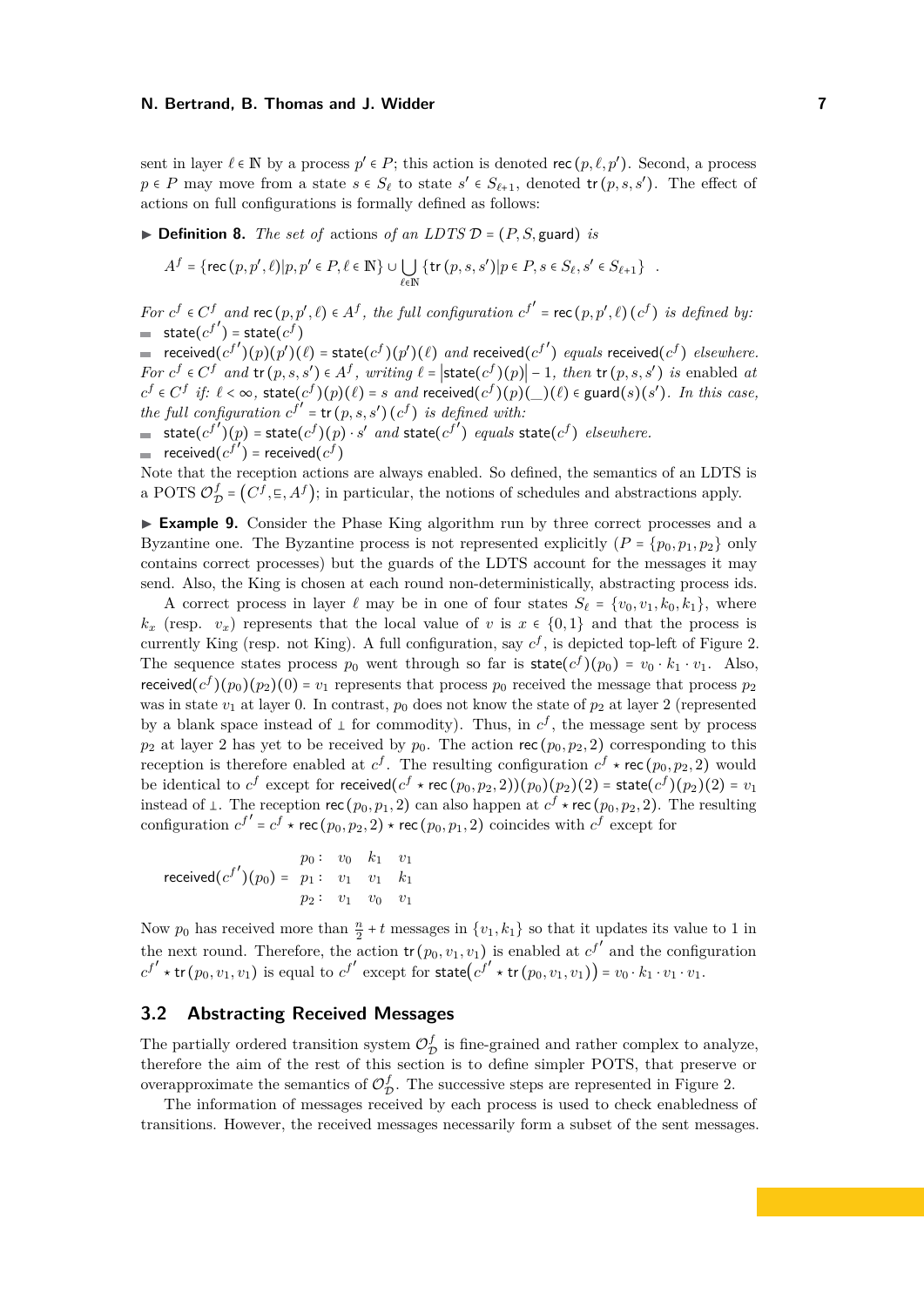

**Figure 2** An illustration of the successive abstractions.

Using the notion of abstraction, this section proves that received messages can be forgotten without losing any information. Instead, it suffices to require the existence of a subset of sent messages that would enable a transition. Changing views from received messages to sent ones is often implicit [21, 20] and without restrictions it may introduce spurious counter-examples (see Example 13). By imposing that each message appears in at most one guard in the transitions taken by a process, the layering hypothesis guarantees that the abstraction is complete (Theorem 12). This abstraction is then used to provide a characterization of reachable configurations (Theorem 15), including those reachable via an infinite schedule.

A *succinct configuration* is an element of  $C^s = P \to \overline{S^+}$ . For  $c^s \in C^s$ ,  $p \in P$ ,  $\ell < |c^s(p)|$  and  $s \in S$ ,  $c^s(p)(\ell) = s$  means that process *p* is/was in state *s* at layer  $\ell$ . As before, if  $\ell \geq |c^s(p)|$ , then  $c^s(p)(\ell) = \bot$ , representing that process *p* has not reached layer  $\ell$  yet. So-defined, the projection state  $: C^f \to C^s$  abstracts  $C^f$  into  $C^s$ , so that the reception actions become useless. The set of *succinct actions* is then  $A^s = \bigcup_{\ell \in \mathbb{N}} \{ [p : s \to s' ] | p \in P, s \in S_\ell, s' \in S_{\ell+1} \}$  and the monoid morphism simpl:  $A^{f^*} \rightarrow A^{s^*}$  is defined by ignoring reception actions. Formally: for  $\text{rec}(p, p', \ell) \in A^f$ , simpl  $(\text{rec}(p, p', \ell)) = \varepsilon$ ;

for  $\text{tr}(p, s, s') \in A^f$ , simpl  $(\text{tr}(p, s, s')) = [p : s \to s']$ .

One can define enabledness of a succinct action, and its effect. For a succinct configuration  $c^s \in C^s$  and a succinct action  $[p : s \to s'] \in A^s$ , writing  $\ell = |c^s(p)|-1$ , then  $[p : s \to s']$  is enabled at  $c^s$  if  $\ell < \infty$ ,  $c^s(p)(\ell) = s$  and  $c^s(\ell)$   $(\ell)$   $\varepsilon$  guard $(s)(s')$ . In this case,  $([p:s \to s'](c^s))(p) =$  $c^s(p) \cdot s'$  and  $([p : s \to s'](c^s))$  coincides with  $c^s$  for any other process.

The first two conditions of enabledness are analogous to the case of the full semantics (see Definition 8). The last condition however replaces the guard of the edge with its upper closure. This derives from the fact that the condition now deals with *sent messages* instead of *received* ones, and the latter can only be smaller than the former.

Altogether, the *succinct semantics* of the LDTS consists of the POTS  $\mathcal{O}_{\mathcal{D}}^s = (C^s, \Xi, A^s)$ , whose definition is justified by the following proposition: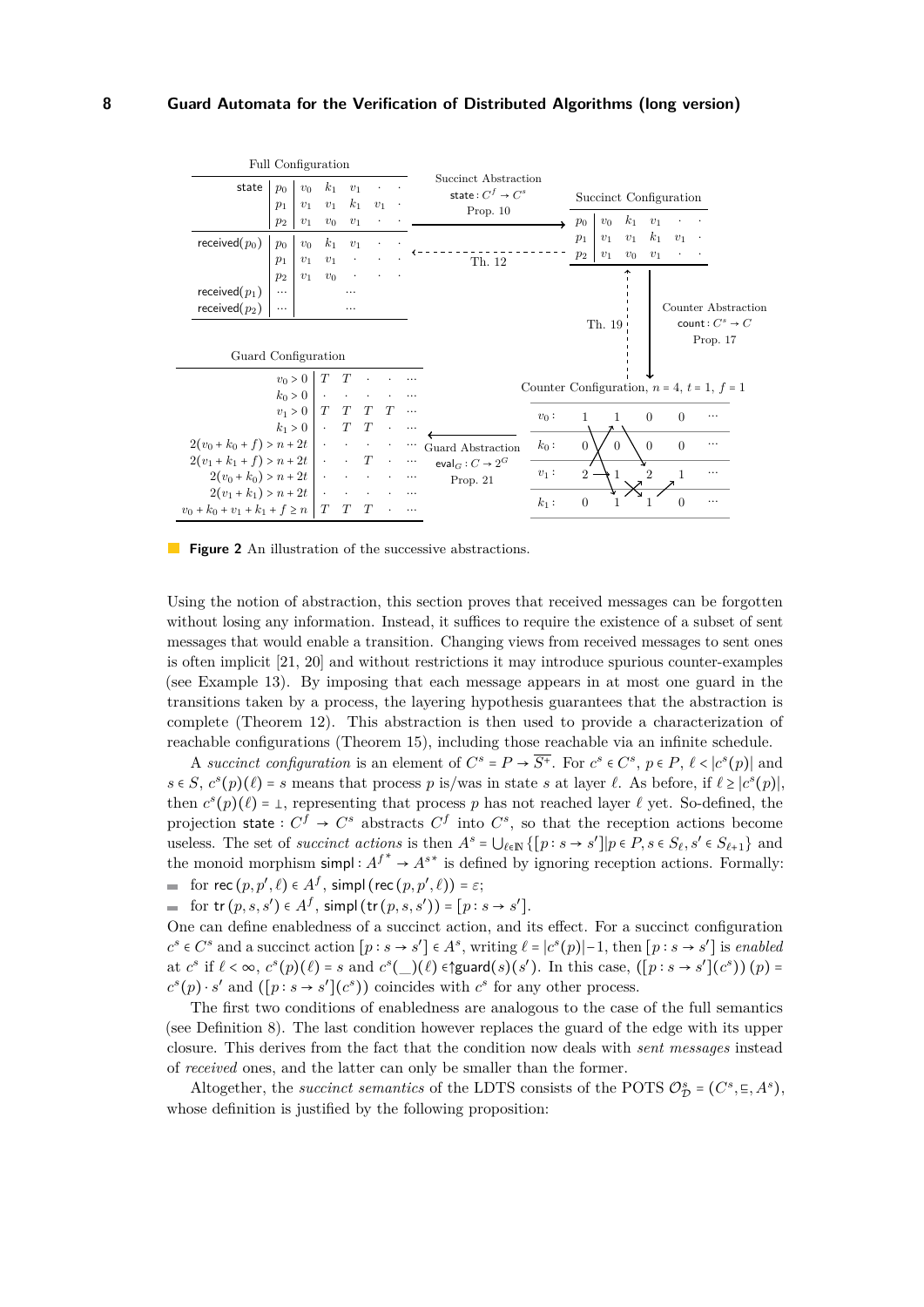▶ **Proposition 10.** *The mappings* state  $: C^f \rightarrow C^s$  *and* simpl  $: A^{f^*} \rightarrow A^{s^*}$  *define an abstraction from the full POTS* O *f*  $\mathcal{D}^f_{\mathcal{D}} = (C^f, \Xi, A^f)$  *to the succinct POTS*  $\mathcal{O}_{\mathcal{D}}^s = (C^s, \Xi, A^s)$ *.* 

**Example 11.** Consider the succinct configuration  $c^s$  in the top right of Figure 2. It is obtained by applying state to the full configuration  $c<sup>f</sup>$  on the left. In Example 9, the full schedule  $\sigma^f = \text{rec}(p_0, p_2, 2) \cdot \text{rec}(p_0, p_1, 2) \cdot \text{tr}(p_0, v_1, v_1)$  is shown to be applicable at  $c^f$ . Therefore, Proposition 10 implies that  $\textsf{simp}(\sigma^f) = [p_0 : v_1 \to v_1]$  is applicable at  $c^s$ .

Propositions 10 and 5 entail that the succinct abstraction is *sound* in the sense that it does not remove any existing behavior, and properties that hold on every execution of the succinct model also hold on the full semantics. However, in general, abstractions are not *complete* and they may introduce new behaviors (for instance, schedules without any reception actions may be applicable in the simplification but not in the full model). Nevertheless, the succinct abstraction is complete: there always exists an applicable full schedule corresponding to each applicable succinct schedule.

**► Theorem 12.** Let  $\sigma^s \in \overline{A^{s^*}}$  be a succinct schedule applicable at an initial configuration  $c^s \in C^s$ . Then, there exists a full schedule  $\sigma^f \in \overline{A^{f^*}}$  applicable at a full configuration  $c^f \in C^f$ such that:  $\text{state}(c^f) = c^s$ ,  $\text{simple}(\sigma^f) = \sigma^s$ , and  $\text{state}(c^f \star \sigma^f) = c^s \star \sigma^s$ .

To prove Theorem 12 one transforms each action  $[p : s \rightarrow s']$  into a finite schedule of the form  $(\text{rec}(p, p_u, \ell))_{u \leq U} \cdot \text{tr}(p, s, s')$ , carefully choosing the receptions to ensure that the last transition is enabled. To do so, the difficulties are twofold. First, the full schedule  $(\text{rec}(p, p_u, \ell))_{u \leq U}$  **tr**  $(p, s, s')$  not only depends on  $[p : s \to s']$ , but also on the current configuration. Therefore one cannot define a trivial abstraction. Second, this method requires a way to control the buffers of received messages throughout the schedule. Indeed, one should avoid that a process receives too many messages to take a transition, as 'un-receiving' messages in impossible. This is where the layered structure comes into play, and ensures that when a process receives messages enabling a transition, no earlier transition required these.

▶ **Example 13.** As explained, the layering assumption is crucial in Theorem 12. Consider the *non layered* distributed transition system with four states  $a, b, c, x$ , and two processes  $p, p'$ . Let  $c^f$  be the initial full configuration with state( $c^f$ )( $p$ ) = *a* and state( $c^f$ )( $p'$ ) = *x*. Intuitively, in this counterexample, the guards are set such that the first transition  $tr (p, a, b)$  is enabled only if received $(c^f)(p)(p') = x$  while the next transition tr  $(p, b, c)$  requires received $(c^f)(p)(p')$  $\pm x$ . Process *p* would thus have to 'forget' that it received a message from *p*' in order to take the second transition, which is impossible in the full semantics.

In contrast, the succinct semantics does not record whether *p* has already received the message from *p*<sup>*'*</sup> when approaching the second transition. The succinct schedule  $[p : a \rightarrow b]$  $[p:b \rightarrow c]$  is therefore applicable at state $(c^f)$  which would contradict Theorem 12 for unlayered distributed transition systems. Imposing that each message appears at most in one guard along the execution of a process, the layered hypothesis prevents this type of counterexamples.

The advantage of the succinct semantics over the full one is that the guards can only become true during an execution. This monotony property, combined with the layered hypothesis, entail the possibility to check that a configuration is reachable *a posteriori*, simply by verifying that the guards of the transitions that are taken are verified in the last configuration. In particular, this avoids building explicitly the schedule at all intermediate configurations. This is formally stated in the following definition and theorem.

**► Definition 14.** *A succinct configuration*  $c^s \in C^s$  *is* coherent *if for any*  $p \in P$  *and*  $\ell \in \mathbb{N}$ *, if*  $\leq \ell \leq \ell$  $c^{s}(p)(\ell) = s \neq \bot \text{ and } c^{s}(p)(\ell + 1) = s' \neq \bot, \text{ then } c^{s}(\_)(\ell) \in \text{Squard}(s, s').$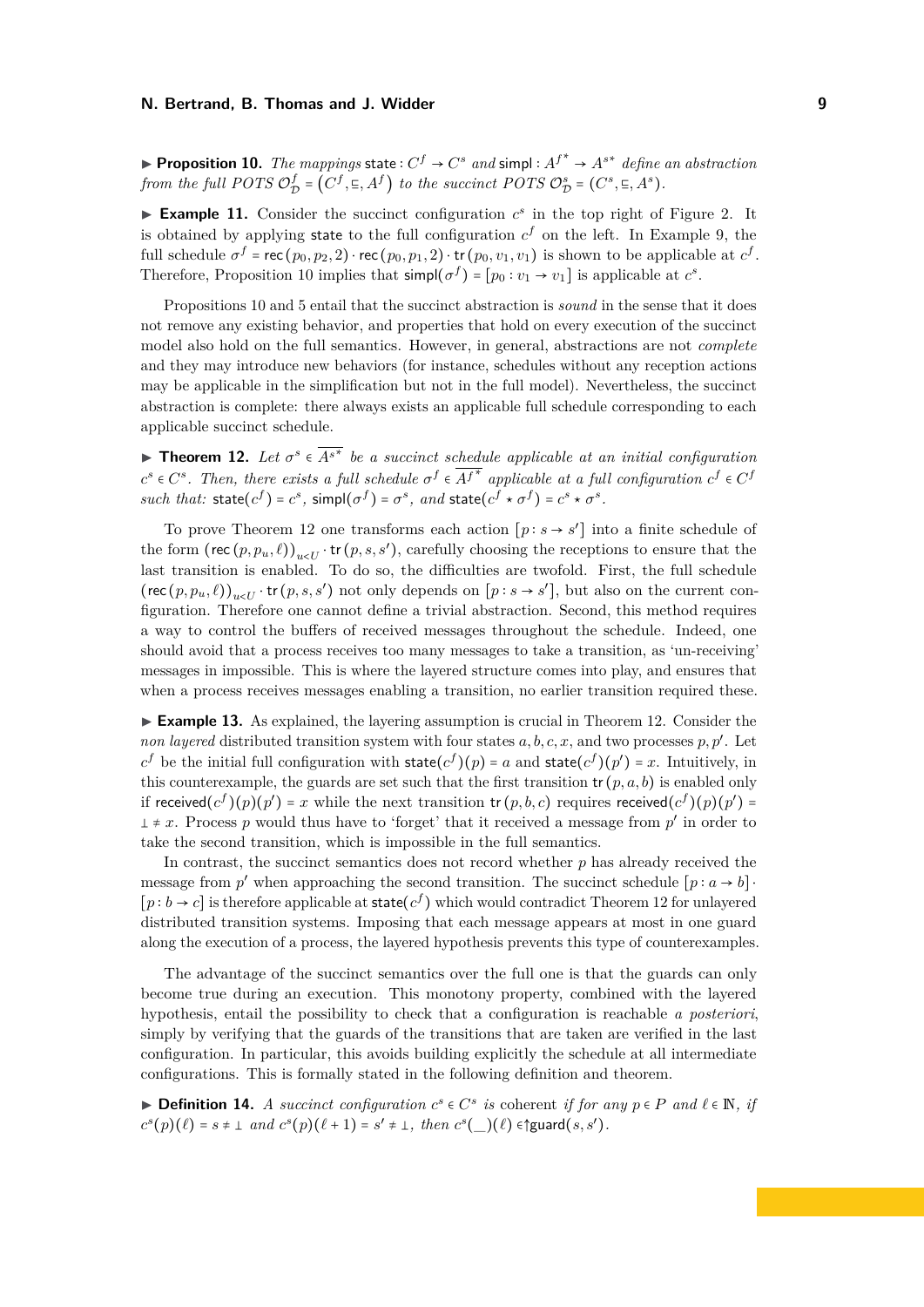▶ **Theorem 15.** *Let*  $c^s$ ,  $c^{s'} \in C^s$  *be two succinct configurations such that*  $c^s$  *is* coherent. Then *the following statements are equivalent:*

 $c^s \n\subseteq c^{s'}$  and  $c^{s'}$  is coherent.

*There exists a (possibly infinite) schedule*  $\sigma^s \in \overline{A^{s^*}}$  applicable at  $c^s$  such that  $c^s \star \sigma^s = c^{s'}$ .  $\sim$ 

### **3.3 Counter Abstraction**

The theory presented so far dealt with a fixed set *P* of processes. As an advantage, the guards of the edges could be any condition on the set of received messages, but as a drawback, it is impossible to represent *parameterised* systems where the number of processes is not fixed. To remedy this downside, this section introduces *layered threshold automata* (LTA). While this model is syntactically similar to threshold automata [20], its semantics in terms of a POTS is novel. Natural abstractions between the semantics of LDTS and LTA can then be presented, proving that LTA form a faithful representation of distributed algorithms, in contrast to unrestricted threshold automata.

- $\triangleright$  **Definition 16.** *A* Layered Threshold Automaton *(LTA) is a tuple*  $\mathcal{T} = (R, S, \text{guard})$  *where:*
- $R$  *is a set of* parameters
- *S* is a set of states partitioned into layers:  $S = \bigcup_{i=0}^{\infty} S_i$ , with  $S_0$  the set of initial states.
- $\text{grad}: S^2 \to \text{PA}(S \cup R)$  *associates a* guard*, in Presburger arithmetic over free variables in*  $S \cup R$ *, to each pair of states. The layered hypothesis <i>assumes that for*  $\ell \in \mathbb{N}$ *, s*  $\in S_{\ell}$ *, and*  $s' \in S$ *,* guard( $s, s'$ ) ∈ PA( $S_\ell \cup R$ ) *and if*  $s' \notin S_{\ell+1}$ *,* guard( $s, s'$ ) = false*.*

*The guards are* monotonous, i.e. *for any guard*  $g \in \text{guard}(S^2)$ , *for any valuation*  $\rho \in \mathbb{N}^R$ ,  $\kappa, \kappa' \in \mathbb{N}^S$ , if  $\kappa \leq \kappa'$  when ordered pointwise and if  $\rho, \kappa \models g$ , then  $\rho, \kappa' \models g$  as well.

The set of parameters *R* typically includes the number n of processes and an upper bound *t* on the number of faulty processes. Intuitively, the guards represent the conditions on *sent messages* for taking the corresponding transition. The monotony assumption therefore requires that guards in the algorithms concern received messages only, which may be any subset of the sent messages.

In the remainder of this section,  $\mathcal{T} = (R, S, \text{guard})$  is a fixed LTA. A *configuration*  $c$  of  $\mathcal{T}$ is defined by:

- a parameter valuation param $(c) \in R \to \mathbb{N}$  that remains constant during an execution;
- a *counting mapping*  $\kappa(c) \in S \to \mathbb{N}$  where  $\kappa(c)(s) = k$  means that *k* processes have visited  $\sim$ the state *s*;
- *flow counters* flow(*c*)  $\in$   $(\bigcup_{\ell \in \mathbb{N}} S_{\ell} \times S_{\ell+1}) \rightarrow \mathbb{N}$  where flow(*c*)(*s, s'*) = *k* means that *k* processes moved from *s* to *s* ′ .

Moreover, processes that leave a state must have entered it, therefore, configuations should also verify the following *flow conditions*:

**-** in: for every  $\ell \in \mathbb{N} \setminus \{0\}$  and every  $s \in S_{\ell}, \sum_{s' \in S_{\ell-1}} \mathsf{flow}(c)(s', s) = \kappa(c)(s')$ 

**- out:** for every  $\ell \in \mathbb{N}$  and every  $s \in S_{\ell}, \sum_{s' \in S_{\ell+1}} \text{flow}(c)(s, s') \leq \kappa(c)(s).$ 

The set *C* of all configurations is equipped with the natural order  $\subseteq$  defined by  $c \subseteq c'$  if  $\mathsf{param}(c) = \mathsf{param}(c'), \ \kappa(c) \leq \kappa(c') \text{ and } \mathsf{flow}(c) \leq \mathsf{flow}(c').$ 

An action over *C* is an element of  $A = \bigcup_{\ell \in \mathbb{N}} A_\ell$  where for  $\ell \in \mathbb{N}$ ,  $A_\ell = \{ [s \to s'] | s \in s_\ell, s' \in S_{\ell+1} \}$ . For  $c \in C$ , an action  $[s \to s'] \in A_{\ell}$  is *enabled* at *c* if:

 $\sum_{s'' \in S_{\ell+1}} \text{flow}(c)(s, s'') < \kappa(c)(s)$ , and

 $\text{param}(c)$ ,  $\kappa(c)$  ⊨ guard $(s, s')$ , written  $c$  ⊨ guard $(s, s')$  for short.

- In so, the successor configuration  $[s \to s']$   $(c) = c' \in C$  is defined by:
- $\mathsf{param}(c') = \mathsf{param}(c)$
- flow(*c'*) = flow(*c*) +  $1_{(s,s')}$  where  $1_{(s,s')}(s,s') = 1$  and  $1_{(s,s')}(e) = 0$  elsewhere.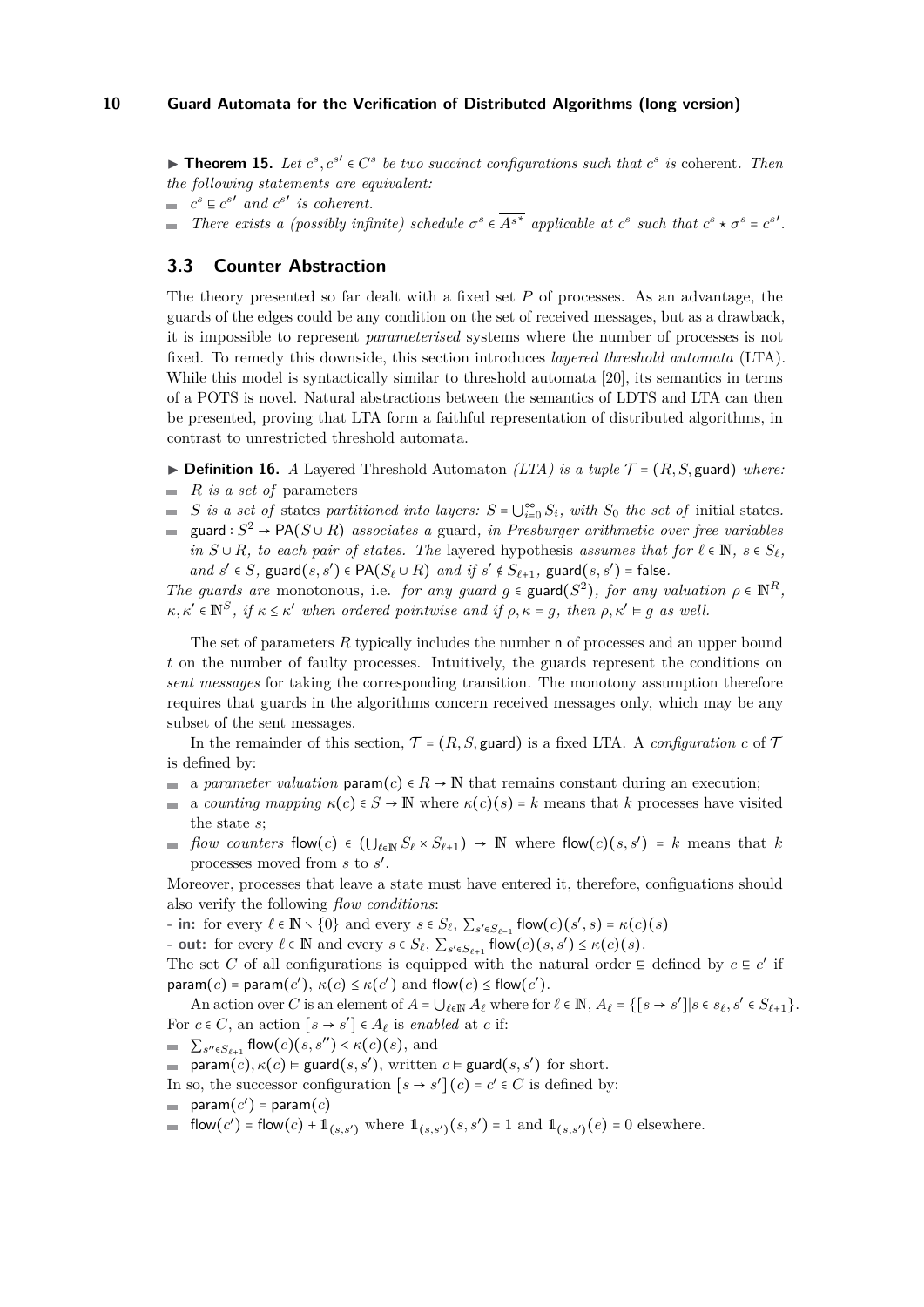### **N. Bertrand, B. Thomas and J. Widder 11 11 11 11 11 11**

 $\kappa(c') = \kappa(c) + 1$ <sub>s</sub>' where  $1_{s'}(s') = 1$  and  $1_{s'}(s'') = 0$  elsewhere.

One can easily check that configuration  $c'$  verifies the flow conditions.

The semantics of the LTA  $\mathcal T$  is defined as the POTS  $\mathcal O_{\mathcal T} = (C, \Xi, A)$ .

For  $\rho \in \mathbb{N}^R$ , the set of configurations that have  $\rho$  as parameters and n processes initially is  $C_{\rho} = \{c \in C \mid \text{param}(c) = \rho, \text{ and } \sum_{s \in S_0} \kappa(c)(s) = \rho(\mathsf{n})\}.$  Let  $\mathcal{O}_{\mathcal{I}}^{\rho}$  $\mathcal{T} = (C_{\rho}, \mathbf{E}, A)$  denote the POTS restricted to these configurations.

There is a strong link between LTA and LDTS. More precisely, fix a valuation  $\rho \in \mathbb{N}^R$ . Consider  $P_\rho$  a set of  $\rho(\mathsf{n})$  processes, and the LDTS  $\mathcal{D}_\rho = (P_\rho, S, \text{guard}_\rho)$  where the function  $\mathsf{guard}_\rho \in \bigcup_{\ell \in \mathbb{N}} \left( S_\ell \times S_{\ell+1} \to 2^{\lfloor P_\rho \to S^{\perp}_\ell \rfloor} \right)$  is defined for every  $\ell \in \mathbb{N}, s \in S_\ell \text{ and } s' \in S_{\ell+1}$  by:

$$
\text{guard}_{\rho}(s, s') = \left\{ x \in P \to S^{\perp} | \rho, \left[ s \mapsto \left| x^{-1}(\left\{ s \right\} \right) \right| \right\} = \text{guard}(s, s') \right\} .
$$

Let  $C_{\rho}^{s} = P_{\rho} \rightarrow \overline{S^{+}}$  denote the set of succinct configurations of  $\mathcal{D}_{\rho}$ . Consider  $c^{s} \in C_{\rho}^{s}$  and define  $\text{count}_{C^s_{\rho}}(c^s) \in C_{\rho}$  with:

 $\mathsf{param}\left(\mathsf{count}_{C^s_{\rho}}(c^s)\right) = \rho$ 

for  $\ell \in \mathbb{N}$  and  $s \in S_{\ell}: \kappa(\text{count}_{C_{\rho}^s}(c^s))(s)(\ell) = |\{p \in P_{\rho}|c^s(p)(\ell) = s\}|$ 

For  $\ell \in \mathbb{N}$ ,  $s \in S_{\ell}$  and  $s' \in S_{\ell+1}$ :

flow (count<sub>C<sup>s</sup></sub>(c<sup>s</sup>))(s, s') = 
$$
\left\{ p \in P_{\rho} \middle| c^{s}(p)(\ell) = s \atop c^{s}(p)(\ell+1) = s' \right\}
$$

Let  $A_{\rho}^{s} = \bigcup_{\ell \in \mathbb{N}} \{ [p : s \to s'] | p \in P_{\rho}, s \in S_{\ell}, s' \in S_{\ell+1} \}$  denotes the set of succinct actions of  $\mathcal{D}_{\rho}$ . Define a monoid morphism count<sub>*A<sub><sup>g</sub>*</sup></sub> :  $A_{\rho}^{s^*} \to A^*$  such that for  $[p : s \to s'] \in A_{\rho}^{s}$ ,</sub> count<sub>*A*<sup>*g*</sup></sup> (tr  $(p, s, s')) = [s \rightarrow s']$ . So defined:</sub>

▶ Proposition 17. The mappings count<sub> $C^s_\rho$ </sub> :  $C^s_\rho \to C_\rho$  and count<sub> $A^s_\rho$ </sub> :  $A^{s*}_\rho \to A^*$  define an *abstraction from the POTS*  $(C_{\rho}^{s}, \Xi, A_{\rho}^{s})$  *to the counter POTS*  $(C_{\rho}, \Xi, A)$ *.* 

Proposition 17 holds for *any* parameter valuation  $\rho \in \mathbb{N}^R$ . Thus, a single LTA represents *infinitely-many* LDTS, one for each parameter valuation.

Similarly to the case of LTA, one can define *coherence* of configurations for LDTS, and obtain an equivalent of Theorem 15 at the counter abstraction level.

▶ **Definition 18.** *Configuration*  $c \in C$  *is said* counter coherent *when for every*  $\ell \in \mathbb{N}$ *, s* ∈  $S_{\ell}$ *and*  $s' \in S_{\ell+1}$ *, if*  $flow(c)(s, s') > 0$ *, then*  $c \vDash$  guard $(s, s')$ *.* 

▶ **Theorem 19.** *Let*  $c, c' \in C_\rho$  *be two configurations such that*  $c$  *is counter coherent. Then the following statements are equivalent:*

- $c \in c'$  *and*  $c'$  *is counter coherent;*
- *There exists a (possibly infinite) schedule*  $\sigma \in \overline{A^*}$  *applicable at c such that*  $c * \sigma = c'$ *.*  $\equiv$

The flow conditions and the counter coherence can easily be encoded as a set of linear arithmetic formulas that *do not* depend on the number of processes. In particular, if the LTA is *finite*, then the resulting set of equations is finite as well, making the reachability problem decidable in this case (for initial and target states represented by linear arithmetic formulas). This can be used to verify not only safety properties, but also liveness properties as configurations represent potentially infinite behaviors and contain information about the whole execution. Theorem 19 differs from the threshold automata approach [20] because a schedule does not need to be explicitely built. In particular, the layering assumption implies that the order in which guards become true is irrelevant, which simplifies a lot the SMT queries. More importantly, our approach applies to *infinite* automata where methods based on bounding the diameter of the transition system have little chance of succeeding.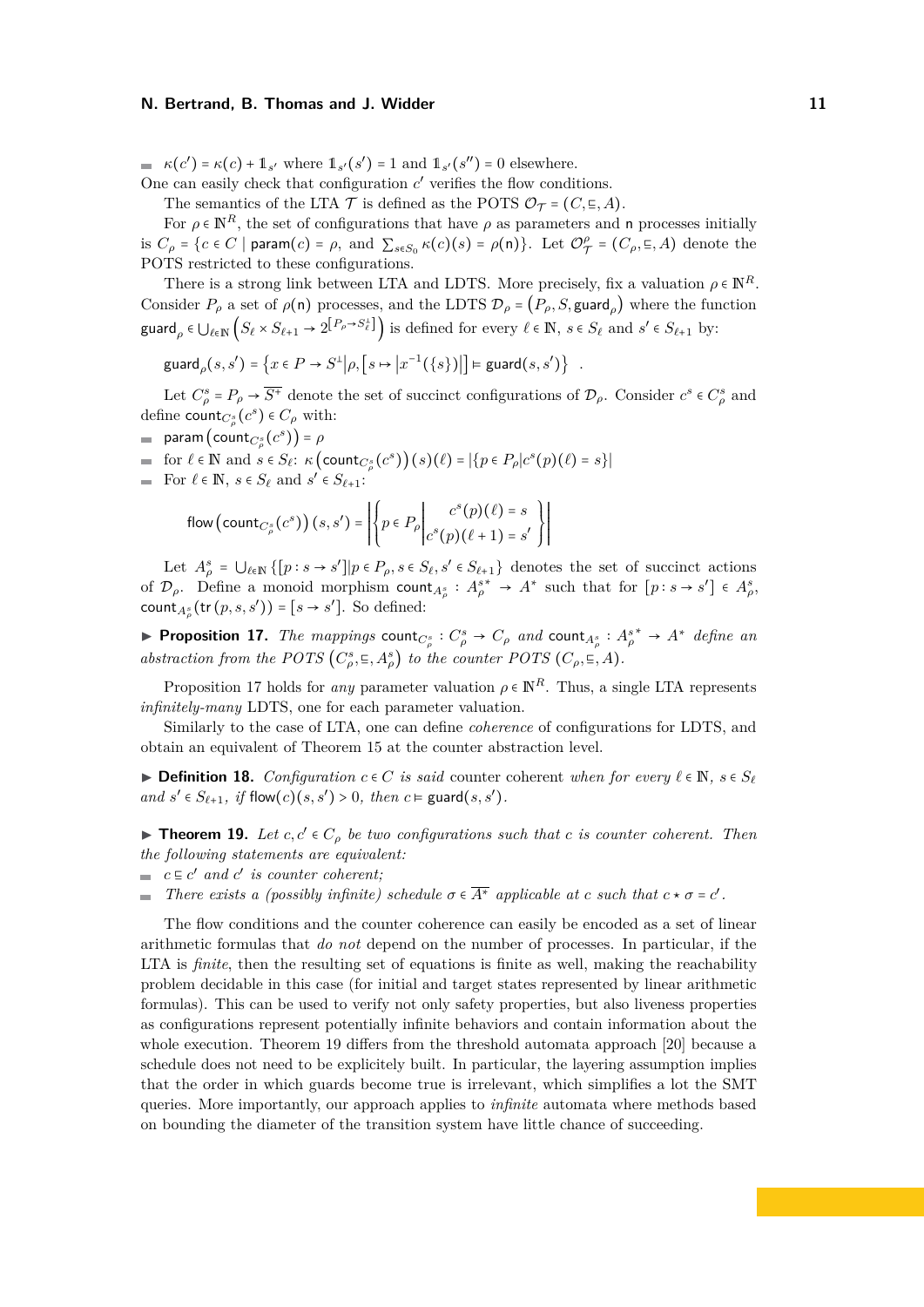

**Figure 3** Two threshold automata for the reliable broadcast algorithm [11].

► **Example 20.** Theorem 19 heavily relies on the layered hypothesis. To see that, consider the non layered model of Figure 3a. Let *c* be a configuration with flow $(c)(v_0, v_1) > 0$ . Then the counter coherence would require that  $c \models v_1 \geq t+1-f$ , however, this last condition may only hold because the transition was taken in the first place, resulting in spurious configurations. This can be fixed by tweaking the model in order to make it layered as seen on Figure 3b.

## **3.4 Guard Abstraction**

Consider an LTA  $\mathcal{T} = (R, S, \text{guard})$ . Even when S is finite, its configuration set C is infinite as the number of processes n is unbounded. When *S* is infinite, then *C* is infinite in two dimensions: it consists of infinitely many variables that may take infinitely many values. The guard abstraction presented here aims at partitioning these values into finitely many classes. The resulting model will however remain infinite, if *S* is.

Consider a set  $G \subset \mathsf{PA}(S \cup R)$  of *monotonous quards*, that is, every  $q \in G$  is a linear arithmetic formulas with free variables in  $S \cup R$  such that for  $\rho \in \mathbb{N}^R$  and  $\kappa, \kappa' \in \mathbb{N}^S$ , if  $\kappa \leq \kappa'$ pointwise and if  $\rho, \kappa \models q$ , then  $\rho, \kappa' \models q$  as well.

Intuitively, the guard abstraction only records the valuations of the guards, not the number of processes in each state. For this idea to succeed, the valuations of the guards must converge during an execution, which is guaranteed by the following proposition.

▶ **Proposition 21.** *The mapping*  $eval_G$ **:**  $(C, \subseteq)$  →  $(2^G, \subseteq)$  *defined by*  $eval_G(c) = \{g \in G | c \in g\}$ *is Scott-continuous.*

## **4 Guard Automata towards Practical Implementation**

While Theorem 19 suffices to verify *finite* LTA through the counter abstraction, it falls short at capturing infinite models that arise for instance from round-based algorithms. This section introduces guard automata as a finite-state abstraction which is sound, yet, unsurprisingly, not complete in general and may introduce spurious counterexamples.

## **4.1 Cyclic LTA**

Towards algorithmic considerations and practical implementations, the rest of the paper focuses on round-based distributed algorithms, which can be captured by cyclic LTA. Intuitively, a cyclic LTA is used to model an LTA that repeats a finite series of layers indefinitely. For  $k \in \mathbb{N}_{>0}$ , a  $k$ *-cyclic LTA* ( $k$ -CLTA) is a tuple  $\mathcal{T}^c = (R, S^c, \text{guard}^c)$  where:

- *R* is a *finite* set of parameters.
- $S^c$  is a *finite* set of states partitioned into *k* layers  $S^c = S_0^c \cup \cdots \cup S_{k-1}^c$ .
- guard<sup>c</sup> :  $S^{c^2} \to PA(R \cup S^c)$  is a finite set of guards such that for  $\ell < k$ ,  $s^c \in S^c_\ell$  and  $s^{c'} \in S^c$ , guard<sup>c</sup>( $s^c, s^{c'}$ )  $\in$  PA( $R \cup S_{\ell}^c$ ) and if  $s^{c'} \notin S_{\ell+1 \text{ mod } k}^c$ , then guard<sup>c</sup>( $s^c, s^{c'}$ ) = false.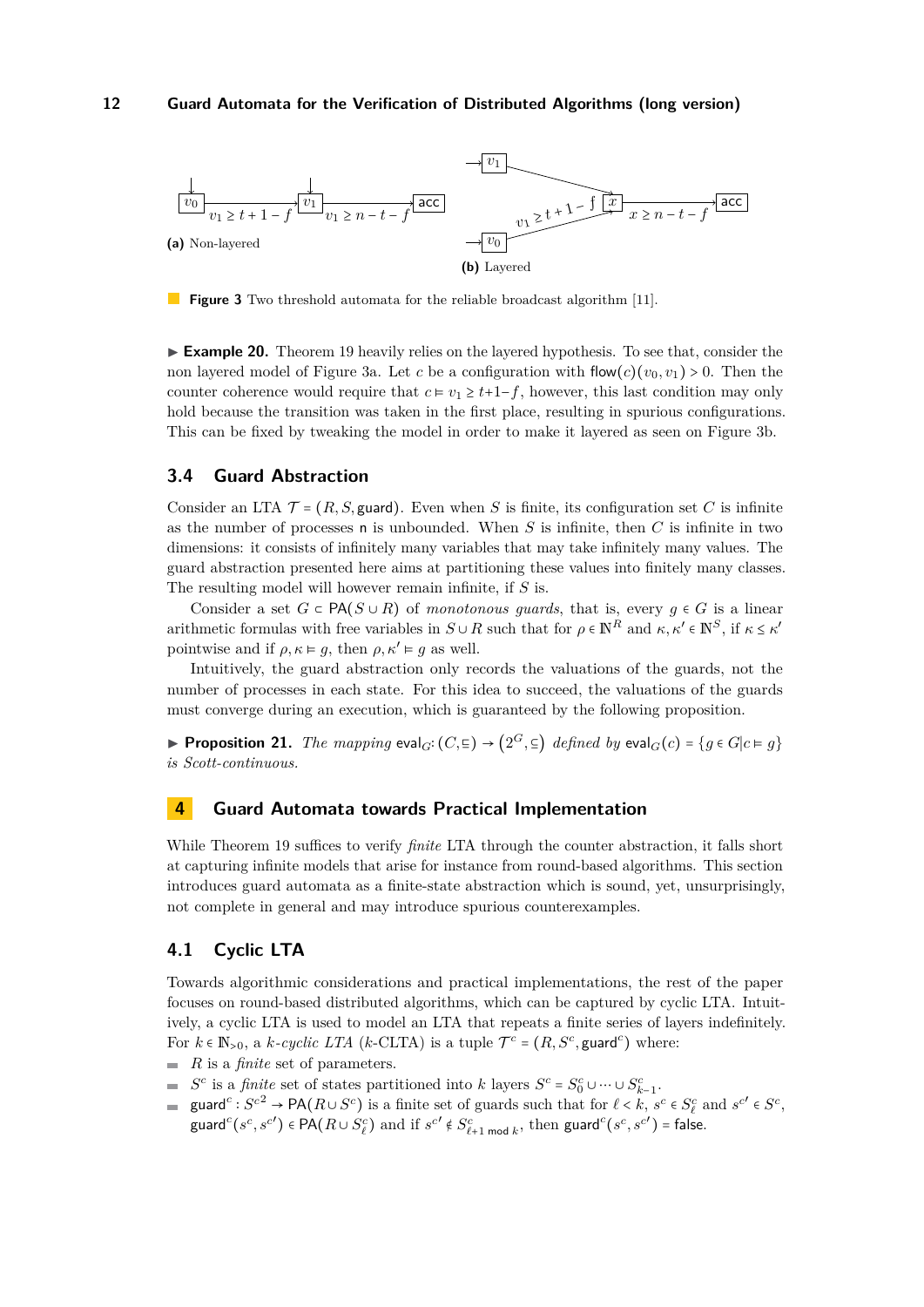Unfolding a *k*-CLTA yields an infinite-state acyclic LTA unfold  $(R, S^c, \text{guard}^c)$ . Formally unfold  $(R, S^c, \text{guard}^c) = (R, S, \text{guard})$  with:

- $S = \{ (s^c, \ell) \mid \ell \in \mathbb{N}, s^c \in S_{\ell \text{ mod } k}^c \}$
- $\begin{aligned} &\text{For } \ell \in \mathbb{N}, s^c \in S^c_{\ell} \text{ mod } k \text{ and } s^{c'} \in S^c_{\ell+1} \text{ mod } k \text{,} \end{aligned}$  $(s^{c''}, \ell)$  for  $s^{c''} \in S_{\ell \text{ mod } k}^c$  meaning that any free variable  $s^{c''} \in S^c$  that appears in guard<sup>c</sup>( $s^c$ , $s^{c'}$ ) gets replaced with ( $s^{c''}, \ell$ ). In any other case, guard is false.

## **4.2 Guard Automaton**

From the guard abstraction, one can construct a finite-state automaton that represents the set of reachable configurations of a cyclic LTA.

Let  $\mathcal{T}^c = (R, S^c, \text{guard}^c)$  be a *k*-CLTA equipped with a *finite* set of guards expressed in Presburger arithmetic:  $G^c = \bigcup_{\ell \le k} G^c_\ell$  such that for  $\ell \le k$ ,  $G^c_\ell \in \mathsf{PA}(S^c_\ell \cup R)$ . In practice,  $G^c$ will include all guards appearing in the LTA, as well as the events that need to be observed.

A CLTA can be unfolded into an infinite-state LTA, by concatenating copies of  $\mathcal{T}^c$ . In order for the guard abstraction to be formally defined, copies of the guards in *G<sup>c</sup>* for each new layer are required. For  $\ell \in \mathbb{N}$  a layer index and  $g^c \in G^c_{\ell \text{ mod } k}$  a guard, unfold  $G_{\ell}(g^c) = g^c[s^c \leftarrow$  $(s^c, \ell)$  for  $s^c \in S_{\ell \text{ mod } k}^c$  denotes the guard obtained by replacing every free occurrence of a variable  $s^c \in S^c_{\ell \text{ mod } k}$  in  $g^c$  by  $(s^c, \ell)$ . The converse folding operation is defined by: fold  ${}^G\ell(g) = g[(s^c, \ell) \leftarrow s^c,$  for  $s^c \in S^c_{\ell \bmod k}$ . Finally,  $G_\ell = \text{unfold}^G(G^c_{\ell \bmod k})$  is the set of guards at layer  $\ell$  and  $G = \bigcup_{\ell \in \mathbb{N}} G_{\ell}$  the set of all guards.

The guard abstraction maps every configuration of **unfold**( $\mathcal{T}^c$ ) to a set of guards that hold in that configuration. Formally,  $\text{eval}_G : C \to 2^G$ . A set of guards  $\gamma \in 2^G$  can be represented with the sequence  $\gamma_0\gamma_1 \ldots$ , where for  $\ell \in \mathbb{N}$ ,  $\gamma_\ell = \gamma \cap G_\ell$ . fold $^G(\gamma)$  then denotes the sequence  $\mathsf{fold}^G_0(\gamma_0) \cdot \mathsf{fold}^G_1(\gamma_1) \cdots \in \left(2^{G^c}\right)$  $\overline{\phantom{a}}$ <sup>*ω*</sup> and **unfold**<sup>*G*</sup> is the converse operation that applies **unfold**<sup>*G*</sup><sub>*l*</sub> to the elements of layer  $\ell$  in the sequence. Doing so, a configuration  $c \in C$  defines a (possibly infinite) word  $\gamma_0^c \gamma_1^c \dots$  over the *finite* alphabet  $\Sigma = \bigcup_{\ell \le k} 2^{G_\ell^c}$  as represented in Figure 4.

$$
\gamma_0 \subset G_0
$$
\n
$$
\gamma_1 \subset G_1
$$
\n
$$
c \in C
$$
\n
$$
\xrightarrow{\text{eval}_G : C \to 2^G \approx \prod_{\ell \in \mathbb{N}} 2^{G_{\ell}}}, \quad \gamma_2 \subset G_2
$$
\n
$$
\xrightarrow{\text{val}_G : C \to 2^G \approx \prod_{\ell \in \mathbb{N}} 2^{G_{\ell}}}, \quad \gamma_1 \subset G_1
$$
\n
$$
\xrightarrow{\text{val}_G : C \to 2^G \approx \prod_{\ell \in \mathbb{N}} 2^{G_{\ell}}}, \quad \gamma_2 \subset G_2
$$
\n
$$
\xrightarrow{\text{val}_G : C \to 2^G \approx \prod_{\ell \in \mathbb{N}} 2^{G_{\ell}} \to \prod_{\ell \in \mathbb{N}} 2^{G_{\ell} \times \prod_{\ell \in \mathbb{N}} 2^{G_{\ell} \times \prod_{\ell \in \mathbb{N}} 2^{G_{\ell}}}}}, \quad \gamma_2^c \subset G_2^c
$$
\n
$$
\xrightarrow{\text{val}_G : C \to 2^G \approx \prod_{\ell \in \mathbb{N}} 2^{G_{\ell}} \to \prod_{\ell \in \mathbb{N}} 2^{G_{\ell} \times \prod_{\ell \in \mathbb{N}} 2^{G_{\ell}}}, \quad \gamma_2^c \subset G_2^c
$$
\n
$$
\gamma_{k-1} \subset G_{k-1}
$$
\n
$$
\xrightarrow{\text{val}_G : C \to 2^G \approx \prod_{\ell \in \mathbb{N}} 2^{G_{\ell}} \to \prod_{\ell \in \mathbb{N}} 2^{G_{\ell} \times \prod_{\ell \in \mathbb{N}} 2^{G_{\ell}}}
$$
\n
$$
\xrightarrow{\text{val}_G : C \to 2^G \approx \prod_{\ell \in \mathbb{N}} 2^{G_{\ell}}
$$
\n
$$
\xrightarrow{\text{val}_G : C \to 2^G \approx \prod_{\ell \in \mathbb{N}} 2^{G_{\ell}} \to \prod_{\ell \in \mathbb{N}} 2^{G_{\ell} \times \prod_{\ell \in \mathbb{N}} 2^{G_{\ell}}}
$$
\n
$$
\xrightarrow{\text{val}_G : C \to 2^G \approx \
$$

### **Figure 4** From a configuration to a word over the finite alphabet of the guard automaton.

For  $\ell < k$  a layer index,  $\gamma^c \in 2^{G^c_{\ell}}$  and  $\gamma^{c'} \in 2^{G^c_{\ell+1 \text{ mod } k}}$  guard valuations of layer  $\ell$  and the next layer, one can use an SMT solver to check whether  $\gamma^{c'}$  is a successor  $\gamma^c$ . Precisely, the SMT query asks for the existence of  $x \in \mathbb{N}^{S_e^c}$ ,  $y \in \mathbb{N}^{S_{\ell+1}^c \text{ mod } k}$  and  $e \in \mathbb{N}^{S_{\ell}^c \times S_{\ell+1}^c \text{ mod } N}$  such that the valuation of guards  $(1)$ , flow condition  $(2)$  and counter coherence  $(3)$  are verified.

$$
x \vDash \bigwedge_{g \circ \in \gamma^c} g^c \land \bigwedge_{g \circ \in G^c_{\ell} \land \gamma^c} \neg g^c \qquad y \vDash \bigwedge_{g \circ \prime \in \gamma^c} g^{c'} \land \bigwedge_{g \circ \prime \in G^c_{\ell+1 \text{ mod } k} \land \gamma^{c'}} \neg g^{c'} \qquad (1)
$$

$$
e, x \vDash \bigwedge_{s^c \in S_\ell^c} s^c \ge \sum_{s^{c'} \in S_{\ell+1 \bmod k}^c} \left[ s^c, s^{c'} \right] \qquad e, y \vDash \bigwedge_{s^{c'} \in S_{\ell+1 \bmod k}^c} \sum_{s^c \in S_\ell^c} \left[ s^c, s^{c'} \right] = s^{c'} \qquad (2)
$$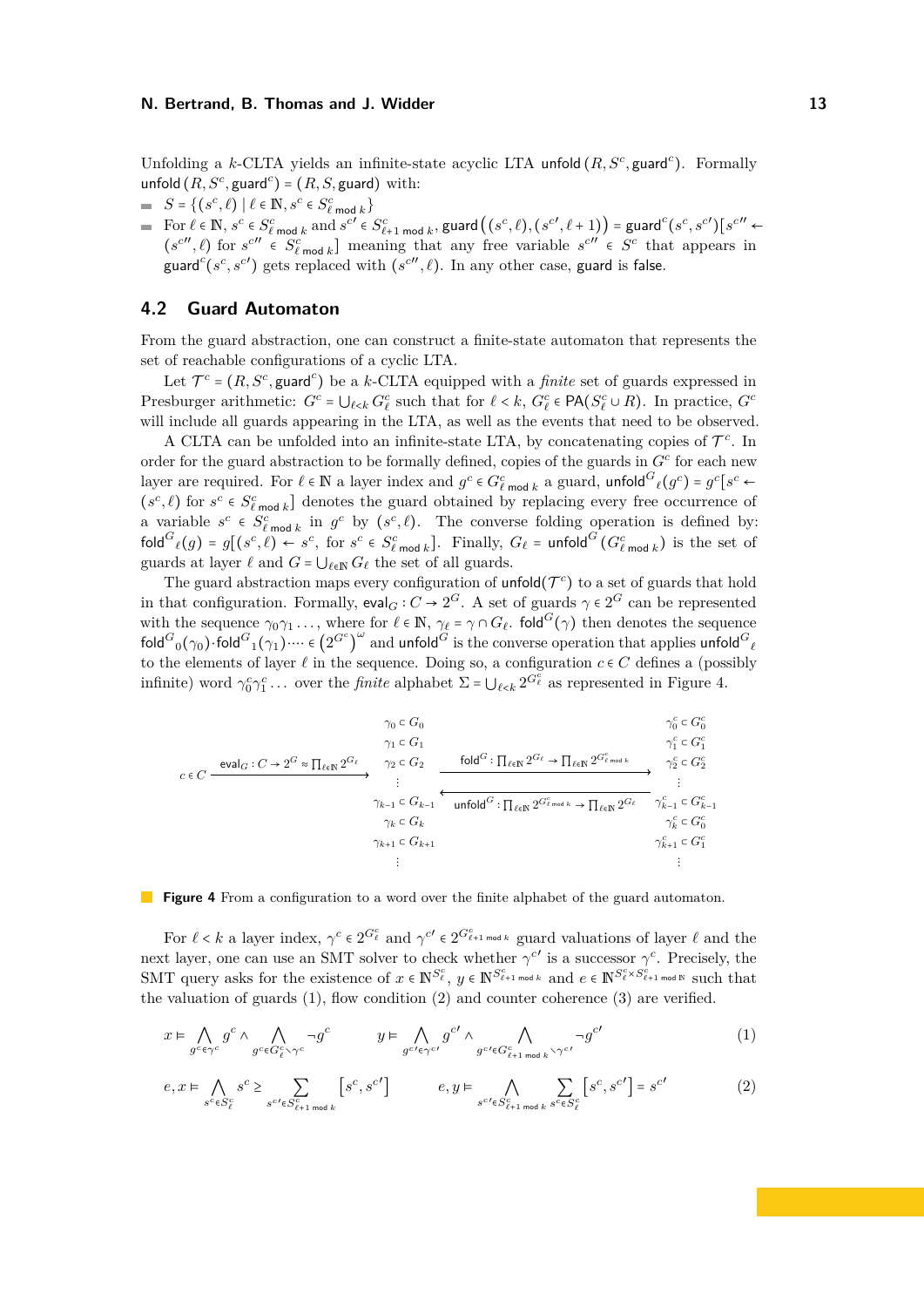$$
e, x \vDash \bigwedge_{(s^c, s^{c'}) \in S^c_{\ell} \times S^c_{\ell+1 \bmod N}} [s^c, s^{c'}] > 0 \longrightarrow \text{guard}^c(s^c, s^{c'})
$$
\n
$$
(3)
$$

The guard automaton is a finite automaton whose language *overapproximates* the set of reachable configurations. It bears similarities with de Bruijn graphs [15] used *e.g.* in bioinformatics. If  $E_{\ell} \subset 2^{G_{\ell}^c} \times 2^{G_{\ell+1}^c \mod k}$  denotes the set of all pairs  $\gamma^c, \gamma^{c'}$  that verify conditions (1) and and (3), one can build the set  $E = \bigcup_{\ell \leq k} E_{\ell}$ .

▶ **Definition 22.** *The* guard automaton *of*  $\mathcal{T}^c$  *is*  $GA_G(\mathcal{T}^c) = (\Sigma, E, 2^{G_0^c}, \text{src}, \text{dest}, \text{label})$  *where:*  $\sum$  *is both the alphabet and the set of states.* 

- $2^{G_0^c} \subset \Sigma$  *is the set of initial states.*
- $\blacksquare$  $E \subset \Sigma^2$  *defined above is the set of edges, equipped with*  $\mathsf{src} : E \to \Sigma$  *(resp.* dest  $: E \to \Sigma$ ) *that defines the* source state *(resp.* destination state) of every edge, and label :  $E \rightarrow \Sigma$ *associates a* label *to each edge defined by* label( $\gamma^c, \gamma^{c'}$ ) =  $\gamma^c$ .

An infinite run  $(e_{\ell})_{\ell \leq \infty}$  of the guard automaton defines a word word  $((e_{\ell})_{\ell \leq \infty})$  = label $(e_0)$  $\textsf{label}(e_1) \cdot \cdots$ , and  $\mathcal{L}(\textsf{GA}_G(\mathcal{T}^c)) \subset \Sigma^\omega$  denotes the language of  $\textsf{GA}_G(\mathcal{T}^c)$ .

**Example 23.** Algorithm 1 can be described by the following CLTA with  $k = 1$ . The parameters are  $R = \{n, t, f\}$  where f denotes the actual number of Byzantine faults. States are  $S^c = \{v_0, k_0, v_1, k_1\}$ . The guards here only depend on the next value of *v*. For instance:

$$
\text{guard}(\_, v_0) = (v_0 + k_0 + v_1 + k_1 + f = n)
$$
\n
$$
\land \Big( \Big( 2(v_0 + k_0 + f) > n + 2t \Big) \lor \Big( (2v_0 + 2k_0 \le n + 2t) \land (2v_1 + 2k_1 \le n + 2t) \land (k_1 = 0) \Big) \Big).
$$

Also, guard( $_k$ ) = guard( $_k$ ,  $v_0$ ) and guard( $_k$ ,  $v_1$ ) = guard( $_k$ ,  $k_1$ ) is defined symmetrically.

A configuration *c* of the unfolded LTA is depicted bottom-right of Figure 2, where the array contains the valuation  $\kappa(c)$  and the arrows represent the flow. For example  $\kappa(c)(v_1, 0) = 2$ ,  $flow(c)((v_0, 0), (k_1, 1)) = 1$  and  $flow(c)((v_0, 0), (v_0, 1)) = 0$ .

The guard abstraction transforms *c* into the guard configuration bottom-left of Figure 2. Here, we chose the set of guards  $G^c$  to consist of  $s > 0$  for each  $s \in S^c$  and of the guards of the LTA. The alphabet  $\Sigma$  contains *e.g.*,  $(T \cdot T \cdot \cdots \cdot T)$ . SMT queries determine whether two letters may appear successively, in order to build the guard automaton. For instance, according to the first two layers of eval<sub>*G*</sub>(*c*),  $(T \cdot T \cdots T)$  can be followed by  $(T \cdot TT \cdots T)$ . There will therefore be a transition between these two states in the guard automaton.

**► Theorem 24.** Let  $c \in C$  be a configuration of unfold $(T^c)$  and  $eval_G(c) \in 2^G$  its guard *abstraction. If c is counter-coherent, then*  $\text{fold}^G$  ( $\text{eval}_G(c)$ )  $\in \mathcal{L}(\text{GA}_G(\mathcal{T}^c))$ .

By soundness of the guard automaton construction, a property which holds on configurations that correspond to runs of  $GA_G(\mathcal{T}^c)$  also holds on the configurations of unfold $(\mathcal{T}^c)$ . A simple verification procedure thus consists in checking that  $\mathcal{L}(GA_G(\mathcal{T}^c))$  is included in a given language of correct configurations. At a first glance, it might seem that only safety properties can be checked. However, the guard automaton also represents configurations reachable by infinite schedules, making the verification of liveness properties feasible.

▶ **Example 25.** For presentation purposes, Algorithm 1 is an overly simplified version of the Phase King algorithm [8]. The latter can be faithfully encoded by the 2-CLTA  $\mathcal{T}^c$  of Figure 5, where the updated value when there is no clear majority is not the king's value, but rather the majority of the values received by the king. Each round consists of two layers of communication, a first in which each process broadcasts its value, and a second in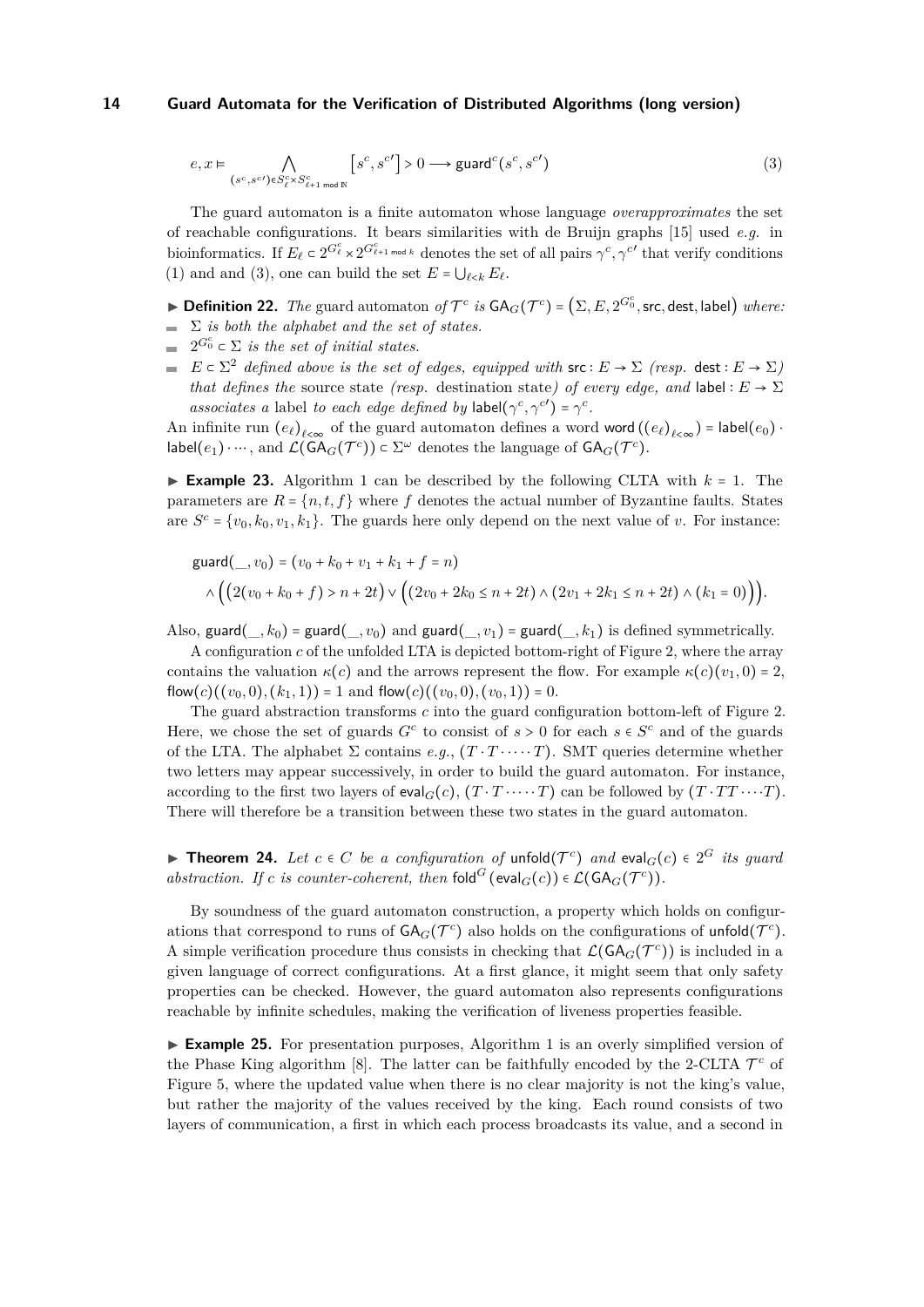

**Figure 5** A 2-CLTA for the Phase King algorithm with non-deterministic choice of the king. A process in *kx,y* is king of the current round, its current value is *x* and it thinks the majority is *y*.

which the king broadcasts what it thinks is the majority. The set of guards at the first layer is  $G_0^c = \{v_0 > 0, v_1 > 0\}$  and at the second layer  $G_1^c$  consists of  $k_{0,0} + k_{1,0} > 0$ ,  $k_{0,1} + k_{1,1} > 0$ ,  $p_0+k_{0,0}+k_{0,1} > 0$ ,  $p_1+k_{1,0}+k_{1,1} > 0$ ,  $2(k_{0,0}+k_{0,1}+p_0+f) > n+2t$  and  $2(k_{1,0}+k_{1,1}+p_1+f) > n+2t$ .

Restricting to valuations with  $\sum_{s \in S_\ell} s + f = n$  (fairness) and  $k_{0,0} + k_{0,1} + k_{1,0} + k_{1,1} \leq 1$  (at most one king), the resulting guard automaton has 3 states in even layers and 11 in odd layers. Writing  $[formula]$  for the set of letters in  $2^{G^c}$  for which *formula* holds, one can show:

$$
\mathcal{L}(GA_G(\mathcal{T}^c)) \subset \left[\neg (k_{0,0} + k_{1,0} > 0) \land \neg (k_{0,1} + k_{1,1} > 0)\right]^{\omega}
$$
\n(4)

$$
\cup \ \Sigma^* \big[ \big( k_{0,0} + k_{1,0} > 0 \big) \lor \big( k_{0,1} + k_{1,1} > 0 \big) \big] \big[ \neg \big( p_0 + k_{0,0} + k_{0,1} > 0 \big) \big]^\omega \tag{5}
$$

$$
\cup \ \Sigma^* \big[ \big( k_{0,0} + k_{1,0} > 0 \big) \vee \big( k_{0,1} + k_{1,1} > 0 \big) \big] \big[ \neg \big( p_1 + k_{1,0} + k_{1,1} > 0 \big) \big]^\omega \ . \tag{6}
$$

Therefore, either every chosen king is Byzantine (4), or all processes agree on a value after a non-Byzantine king is chosen (5 or 6).

In general, although is it sound, the guard automaton construction is not complete: the language may contain words that correspond to no configuration of the LTA. As usual for incomplete methods, heuristics can be used to remove some spurious counterexamples.

## **5 Conclusion**

This paper presented a methodology, based on domain theory, to represent and analyze distributed algorithms. Infinite-state models are abstracted into finite-state guard automata, on which one can check safety and liveness properties.

Optimizing and benchmarking the guard automaton implementation is on our current agenda to demonstrate the applicability of our methodology by verifying safety and liveness of standard distributed algorithms from the literature. A more long-term research objective is to build on the current contribution to develop a rigorous framework for the verification of randomized distributed algorithms.

### **References**

- **1** Parosh Aziz Abdulla, Mohamed Faouzi Atig, Zeinab Ganjei, Ahmed Rezine, and Yunyun Zhu. Verification of cache coherence protocols wrt. trace filters. In *Proceedings of the 15th International Conference on Formal Methods in Computer-Aided Design (FMCAD'15)*, pages 9–16. IEEE, 2015.
- **2** Samson Abramsky and Achim Jung. *Domain Theory*, volume 3 of *Handbook of Logic in Computer Science*. Clarendon Press, 1994.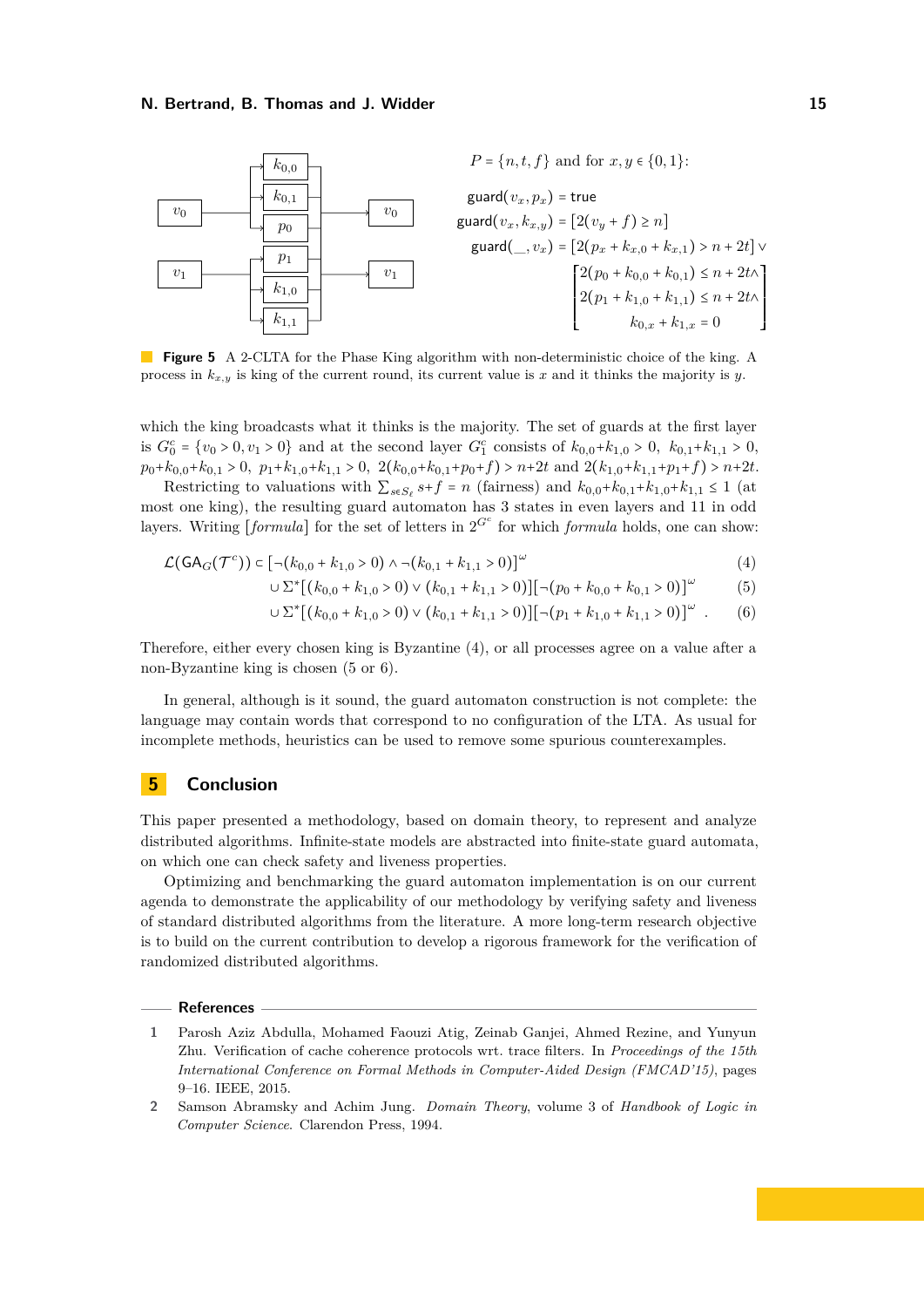- **3** C. Aiswarya, Benedikt Bollig, and Paul Gastin. An automata-theoretic approach to the verification of distributed algorithms. *Information and Computation*, 259:305–327, 2018.
- **4** Francesco Alberti, Silvio Ghilardi, and Elena Pagani. Counting constraints in flat array fragments. In *Proceedings of the 8th International Joint Conference on Automated Reasoning (IJCAR'16)*, volume 9706 of *Lecture Notes in Computer Science*, pages 65–81, 2016.
- **5** A. R. Balasubramanian, Javier Esparza, and Marijana Lazić. Complexity of verification and synthesis of threshold automata. In *Proceedings of the 18th International Symposium on Automated Technology for Verification and Analysis (ATVA'20)*, volume 12302 of *Lecture Notes in Computer Science*, pages 144–160. Springer, 2020.
- **6** Michael Ben-Or. Another advantage of free choice: Completely asynchronous agreement protocols (extended abstract). In *Proceedings of the 2nd Annual ACM SIGACT-SIGOPS Symposium on Principles of Distributed Computing (PODC'83)*, pages 27–30, 1983.
- **7** Idan Berkovits, Marijana Lazic, Giuliano Losa, Oded Padon, and Sharon Shoham. Verification of threshold-based distributed algorithms by decomposition to decidable logics. In *Proceedings of the 31st International Conference on Computer Aided Verification (CAV'19)*, volume 11562 of *Lecture Notes in Computer Science*, pages 245–266. Springer, 2019.
- **8** Piotr Berman and Juan A. Garay. Cloture votes: n/4-resilient distributed consensus in t+1 rounds. *Mathematical Systems Theory*, 26(1):3–19, 1993.
- **9** Roderick Bloem, Swen Jacobs, Ayrat Khalimov, Igor Konnov, Sasha Rubin, Helmut Veith, and Josef Widder. *Decidability of Parameterized Verification*. Synthesis Lectures on Distributed Computing Theory. Morgan & Claypool Publishers, 2015.
- **10** Luca Bortolussi and Jane Hillston. Model checking single agent behaviours by fluid approximation. *Information and Computation*, 242:183–226, 2015.
- **11** Gabriel Bracha and Sam Toueg. Asynchronous consensus and broadcast protocols. *Journal of the ACM*, 32(4):824–840, 1985.
- **12** Mouna Chaouch-Saad, Bernadette Charron-Bost, and Stephan Merz. A reduction theorem for the verification of round-based distributed algorithms. In *Proceedings of the 3rd International Workshop on Reachability Problems (RP'09)*, volume 5797 of *Lecture Notes in Computer Science*, pages 93–106, 2009.
- **13** Bernadette Charron-Bost and André Schiper. The heard-of model: computing in distributed systems with benign faults. *Distributed Computing*, 22(1):49–71, 2009.
- **14** Andrei Damian, Cezara Drăgoi, Alexandru Militaru, and Josef Widder. Communication-closed asynchronous protocols. In *Proceedings of the 31st International Conference on Computer Aided Verification (CAV'19)*, volume 11562 of *Lecture Notes in Computer Science*, pages 344–363. Springer, 2019.
- **15** Nicolaas G. de Bruijn. A combinatorial problem. *Indagationes Mathematicae*, 49:758–764, 1946.
- **16** Cezara Drăgoi, Thomas A. Henzinger, Helmut Veith, Josef Widder, and Damien Zufferey. A Logic-Based Framework for Verifying Consensus Algorithms. In *Proceedings of the 15th International Conference on Verification, Model Checking, and Abstract Interpretation (VMCAI'14)*, volume 8318 of *Lecture Notes in Computer Science*, pages 161–181, 2014.
- **17** Tzilla Elrad and Nissim Francez. Decomposition of distributed programs into communicationclosed layers. *Science of Computer Programming*, 2(3):155–173, 1982.
- **18** Javier Esparza. Keeping a crowd safe: On the complexity of parameterized verification (invited talk). In *Proceedings of the 31st International Symposium on Theoretical Aspects of Computer Science (STACS'14)*, volume 25 of *LIPIcs*, pages 1–10. Schloss Dagstuhl - Leibniz-Zentrum fuer Informatik, 2014.
- **19** Igor Konnov, Marijana Lazić, Helmut Veith, and Josef Widder. A short counterexample property for safety and liveness verification of fault-tolerant distributed algorithms. In *Proceedings of the 44th ACM SIGPLAN Symposium on Principles of Programming Languages (POPL'17)*, pages 719–734, 2017.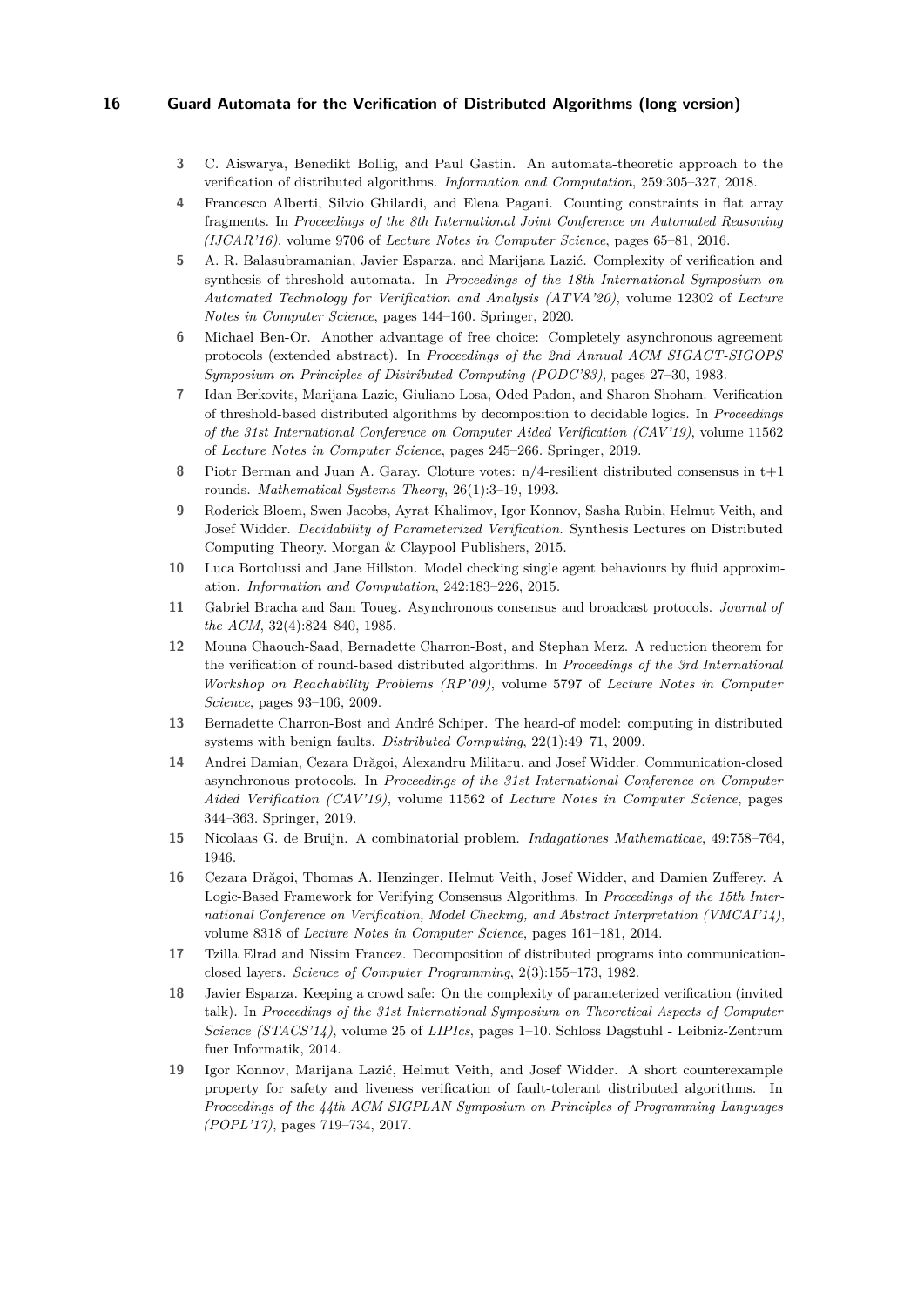- **20** Igor Konnov, Helmut Veith, and Josef Widder. On the completeness of bounded model checking for threshold-based distributed algorithms: Reachability. *Information and Computation*, 252:95– 109, 2017.
- **21** Jure Kukovec, Igor Konnov, and Josef Widder. Reachability in parameterized systems: All flavors of threshold automata. In *Proceedings of the 29th International Conference on Concurrency Theory (CONCUR'18)*, volume 118 of *LIPIcs*, pages 19:1–19:17, 2018.
- **<sup>22</sup>** Leslie Lamport. Checking a multithreaded algorithm with +CAL. In *Proceedings of the 20th International Symposium on Distributed Computing (DISC'06)*, volume 4167 of *Lecture Notes in Computer Science*, pages 151–163. Springer, 2006.
- **23** Richard J. Lipton. Reduction: A method of proving properties of parallel programs. *Communications of the ACM*, 18(12):717–721, 1975.
- **24** Ognjen Maric, Christoph Sprenger, and David A. Basin. Cutoff bounds for consensus algorithms. In *Proceedings of the 29th International Conference on Computer Aided Verification (CAV'17)*, volume 10427 of *Lecture Notes in Computer Science*, pages 217–237, 2017.
- **25** Kenneth L. McMillan. Parameterized verification of the FLASH cache coherence protocol by compositional model checking. In *Proceedings of the 11th IFIP WG 10.5 Advanced Research Working Conference on Correct Hardware Design and Verification Methods (CHARME'01)*, volume 2144, pages 179–195. Springer, 2001.
- **26** Dominique Méry. Verification by Construction of Distributed Algorithms. In *Proceedings of the 16th International Colloquium on Theoretical Aspects of Computing (ICTAC'19)*, volume 11884 of *Lecture Notes in Computer Science*, pages 22–38. Springer, 2019.
- **27** Arnaud Sangnier, Nathalie Sznajder, Maria Potop-Butucaru, and Sébastien Tixeuil. Parameterized verification of algorithms for oblivious robots on a ring. In *Proceedings of the 17th International Conference on Formal Methods in Computer Aided Design (FMCAD'17)*, pages 212–219. IEEE, 2017.
- **28** Ocan Sankur and Jean-Pierre Talpin. An abstraction technique for parameterized model checking of leader election protocols: Application to FTSP. In *Proceedings of the 23rd International Conference on Tools and Algorithms for the Construction and Analysis of Systems (TACAS'17)*, volume 10205 of *Lecture Notes in Computer Science*, pages 23–40, 2017. [doi:10.1007/978-3-662-54577-5\\_2](https://doi.org/10.1007/978-3-662-54577-5_2).
- **29** Ilina Stoilkovska, Igor Konnov, Josef Widder, and Florian Zuleger. Verifying safety of synchronous fault-tolerant algorithms by bounded model checking. In *Proceedings of the 25th International Conference on Tools and Algorithms for the Construction and Analysis of Systems (TACAS'19)*, volume 11428 of *Lecture Notes in Computer Science*, pages 357–374, 2019.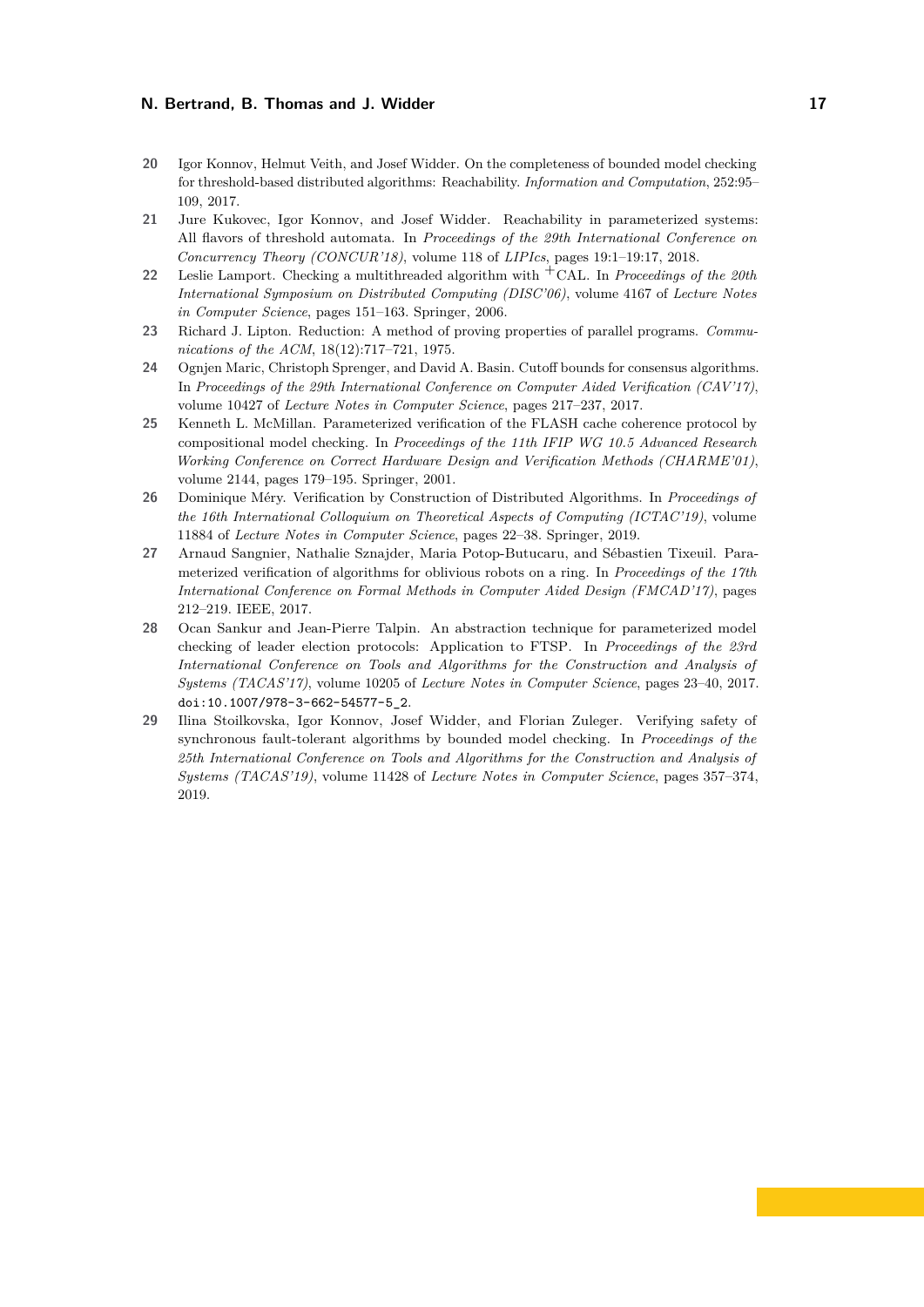## **Technical appendix**

## **A Complements for Section 2**

### **Proof of Lemma 3**

▶ **Lemma 3.** *For*  $x \in X$ *, the set* App( $x$ ) *of schedules applicable at*  $x$  *is Scott-closed for the prefix ordering and the function:*  $[x \star \_]: App(x) \to X$  *is Scott-continuous.* 

**Proof.** Two points need to be shown: first, that the set App $(x) \in \overline{A^*}$  is Scott-closed, and second, that the function  $[x \star ] : \mathrm{App}(x) \to X$  is Scott-continuous.

 $\blacksquare$  A Scott-closed set is a set that is both downward-closed and closed by least upper bound of directed subsets. The set  $\text{App}(x)$  is downward-closed as any prefix of an applicable schedule is applicable as well.

Consider a directed set  $\zeta \subset \mathrm{App}(x)$ , The set  $\zeta$  consists of prefixes of the schedule  $\iota \zeta$  that are applicable at *x*. Then  $\downarrow \zeta$  ⊂ App $(x)$  must contain at least the finite prefixes of  $\vert \vert \zeta$ . All the finite prefixes of <sup>⊔</sup>*<sup>ζ</sup>* are then applicable, and this condition implies that <sup>⊔</sup>*<sup>ζ</sup>* itself is applicable.

Therefore,  $App(x)$  is Scott-closed.

- The function  $[x \star]$  is monotonous. Indeed, consider two schedules  $\sigma, \sigma' \in \overline{A^*}$  both applicable at *x* and suppose  $\sigma < \sigma'$ . Then, either  $\sigma = \sigma'$  in which case  $x \star \sigma \subseteq x \star \sigma'$  clearly holds, or  $\sigma$  is finite and there exists  $\sigma'' \in \overline{A^*}$  such that  $\sigma \cdot \sigma'' = \sigma'$ . Then  $x \star \sigma' = (x \star \sigma) \star \sigma''$ and  $x \star \sigma \subseteq x \star \sigma'$  as the destination of a schedule is always greater than its source.
- Consider a directed set  $\zeta \subset \overline{A^*}$  and define  $\sigma = \bigsqcup \zeta$ . By monotony,  $\bigsqcup (x \star \zeta) \subseteq x \star \sigma$ . m. Again,  $\downarrow \zeta$  contains all the finite prefixes of  $\sigma$  and,

$$
x \star \sigma = \bigsqcup \{x \star \sigma_t \mid t \le |\sigma|, t < \infty\}
$$
  
\n
$$
\equiv \bigsqcup \{x \star \sigma' \mid \sigma' \in \mathcal{L}\}
$$
  
\n
$$
\equiv \bigsqcup [x \star \_](\mathcal{L})
$$
  
\n
$$
\equiv \bigsqcup [x \star \_](\mathcal{L})
$$
  
\n
$$
\equiv \bigsqcup [x \star \_](\mathcal{L})
$$
  
\n
$$
\equiv \bigsqcup [x \star \_](\mathcal{L})
$$
  
\nBy monotony of  $[x \star \_]$ 

Therefore,  $\Box(x \star \zeta) = x \star \sigma$  and  $\lceil x \star \Box \rceil$ : App $(x) \to X$  is Scott-continuous.

### **Proof of Proposition 5**

▶ **Proposition 5.** *Let*  $(ab_{X}, ab_{A})$  *be an abstraction between*  $O = (X, \subseteq, A)$  *and*  $O' = (X', \subseteq, A')$ ,  $x \in X$  *be an element, and*  $\sigma \in \overline{A^*}$  *a schedule. If*  $\sigma$  *is applicable at x, then*  $ab_A(\sigma)$  *is applicable*  $at$   $ab_X(x)$   $and$   $ab_X(x \star \sigma) = ab_X(x) \star ab_A(\sigma)$ .

◀

**Proof.** The result can be shown by (transfinite) induction on the length of the schedules. The most involved case is the one of infinite schedules, where continuity of the abstractions  $(ab<sub>X</sub>$  and  $ab<sub>A</sub>$ ), as well as Lemma 3 are used.

- If  $\sigma = \varepsilon$ , then both  $\sigma$  and  $ab_A(\sigma) = \varepsilon$  are applicable at any configuration. In particular,  $ab_X(x \star \sigma) = ab_X(x) = ab_X(x) \star ab_A(\sigma).$
- Consider  $T \in \mathbb{N}$  and suppose the result holds for any schedule of length *T*. Consider a schedule  $\sigma = (a_t)_{t \le T+1} \in A^{T+1}$  of length  $T+1$  applicable at a configuration  $x \in X$ . Then necessarily, the prefix of length *T* of  $\sigma$  is also applicable at *x*, and the induction hypothesis gives: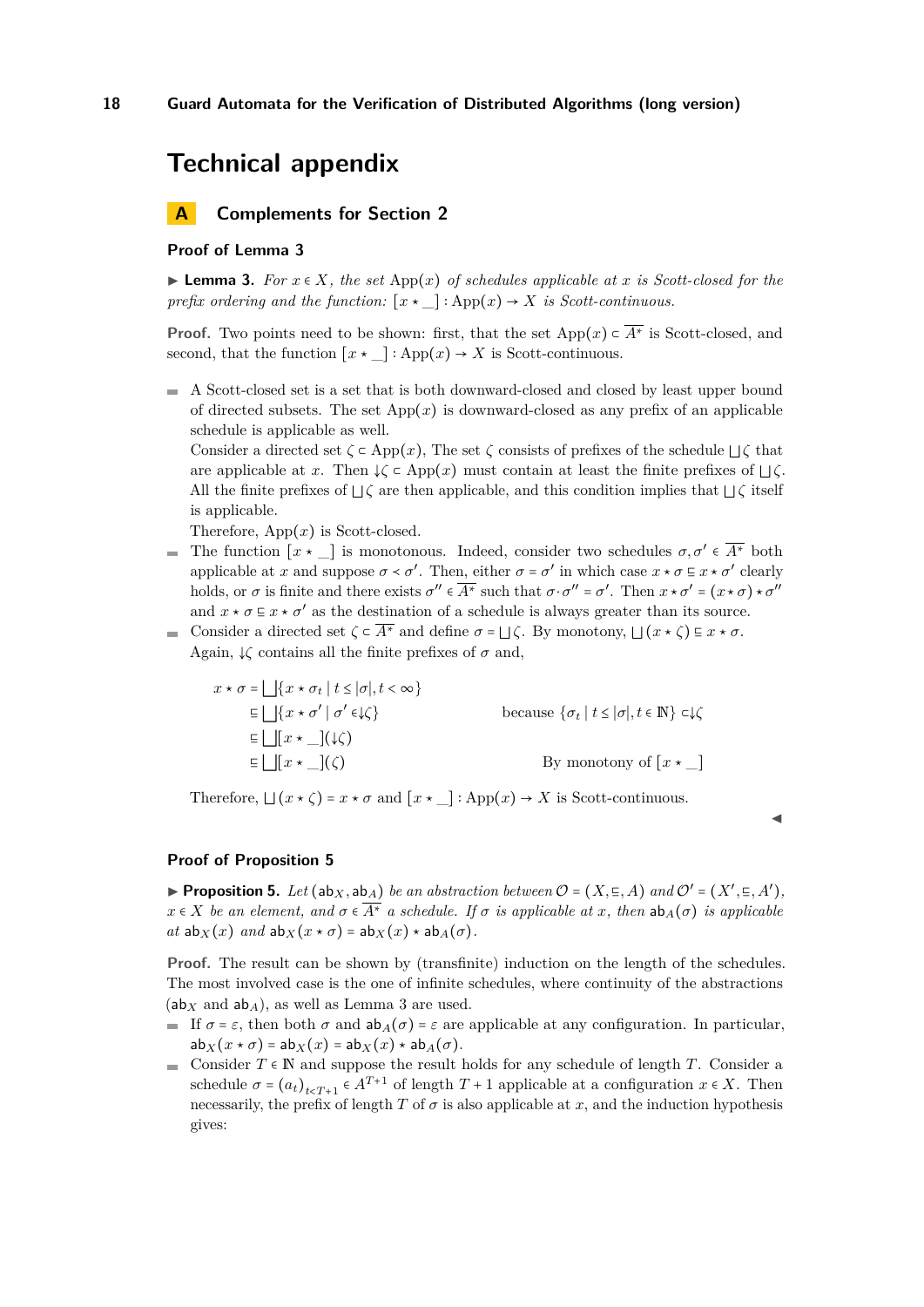$$
\mathsf{ab}_X\left(x \star (a_t)_{t < T}\right) = \mathsf{ab}_X(x) \star \mathsf{ab}_A\left((a_t)_{t < T}\right)
$$

Then, the following holds:

$$
ab_{X} (x * (a_{t})_{t < T+1}) = ab_{X} (x * (a_{t})_{t < T} * a_{T})
$$
  
\n
$$
= ab_{X} (x * (a_{t})_{t < T}) * ab_{A}(a_{T})
$$
Definition of an abstraction  
\n
$$
= ab_{X} (x) * ab_{A} ((a_{t})_{t < T}) * ab_{A}(a_{T})
$$
 induction hypothesis  
\n
$$
= ab_{X} (x) * ab_{A} ((a_{t})_{t < T+1})
$$
ab<sub>A</sub> is a monoid morphism

The result therefore holds for any finite schedule.

Let now  $\sigma$  be an infinite schedule. For  $t \in \mathbb{N}$ , consider  $\sigma_t \in A^t$  the finite prefix of length  $t$ of  $\sigma$ . Then,

$$
ab_{X}(x * \sigma) = ab_{X} (L \{x * \sigma_{t} | t < \infty\})
$$
  
\n
$$
= L \{ab_{X}(x * \sigma_{t}) | t < \infty\}
$$
 continuity of  $ab_{X}$   
\n
$$
= L \{ab_{X}(x) * ab_{A}(\sigma_{t}) | t < \infty\}
$$
  
\n
$$
= ab_{X}(x) * (L \{ab_{A}(\sigma_{t})\})
$$
 Lemma 3  
\n
$$
= ab_{X}(x) * ab_{A} (L \{b_{t} | t \in \mathbb{N}\})
$$
 continuity of  $ab_{A}$   
\n
$$
= ab_{X}(x) * ab_{A}(\sigma)
$$

This proves the result for infinite schedules, and concludes the induction proof.

## ◀

## **B Complements for Section 3**

## **B.1 Proofs of Section 3.2**

## **Proof of Proposition 10**

▶ **Proposition 10.** *The mappings* state  $: C^f \rightarrow C^s$  *and* simpl  $: A^{f^*} \rightarrow A^{s^*}$  *define an abstraction from the full POTS* O *f*  $\mathcal{D}^f_{\mathcal{D}} = (C^f, \Xi, A^f)$  *to the succinct POTS*  $\mathcal{O}_{\mathcal{D}}^s = (C^s, \Xi, A^s)$ *.* 

**Proof.** This proof consists simply of checking that the conditions of Definition 4 are met.

- The continuity of state holds as it is a projection.
- For  $\text{rec}(p, p', \ell) \in A^f$  and  $c^f \in c^f$ ,  $\text{rec}(p, p', \ell)$  does not modify the states of the processes.  $\blacksquare$ Therefore,

state
$$
(c^f \star \text{rec}(p, p', \ell))
$$
 = state $(c^f) \star \varepsilon$   
 = state $(c^f) \star \text{simple(rec}(p, p', \ell))$ 

Consider  $c^f \in C^f$  and  $tr(p, s, s') \in A^f$  applicable at  $c^f$ .  $\equiv$ 

The non-direct part of this proof is to verify that  $\textsf{simp}(\textsf{tr}(p, s, s')) = [p : s \to s']$  is applicable at state( $c^f$ ). Let  $\ell = |\text{state}(c^f)(p)| - 1$ . The conditions  $\ell < \infty$  and state( $c^f$ )( $p$ ) = *s* are directly analogous in both semantics.

Because  $\text{tr}(p, s, s')$  is applicable at  $c^f$ , received $(c^f)(\_)(\ell) \in \text{guard}(s, s')$ . Additionally, the definition of a full configurations imposes that received $(c^f)(p)(\_)(\ell) \in \text{state}(c^f)(\_)(\ell)$ . Therefore,  $\text{state}(c^f)(\_)(\ell) \in \text{Sylard}(s, s')$  and  $[p : s \to s']$  is indeed enabled at  $\text{state}(c^f)$ .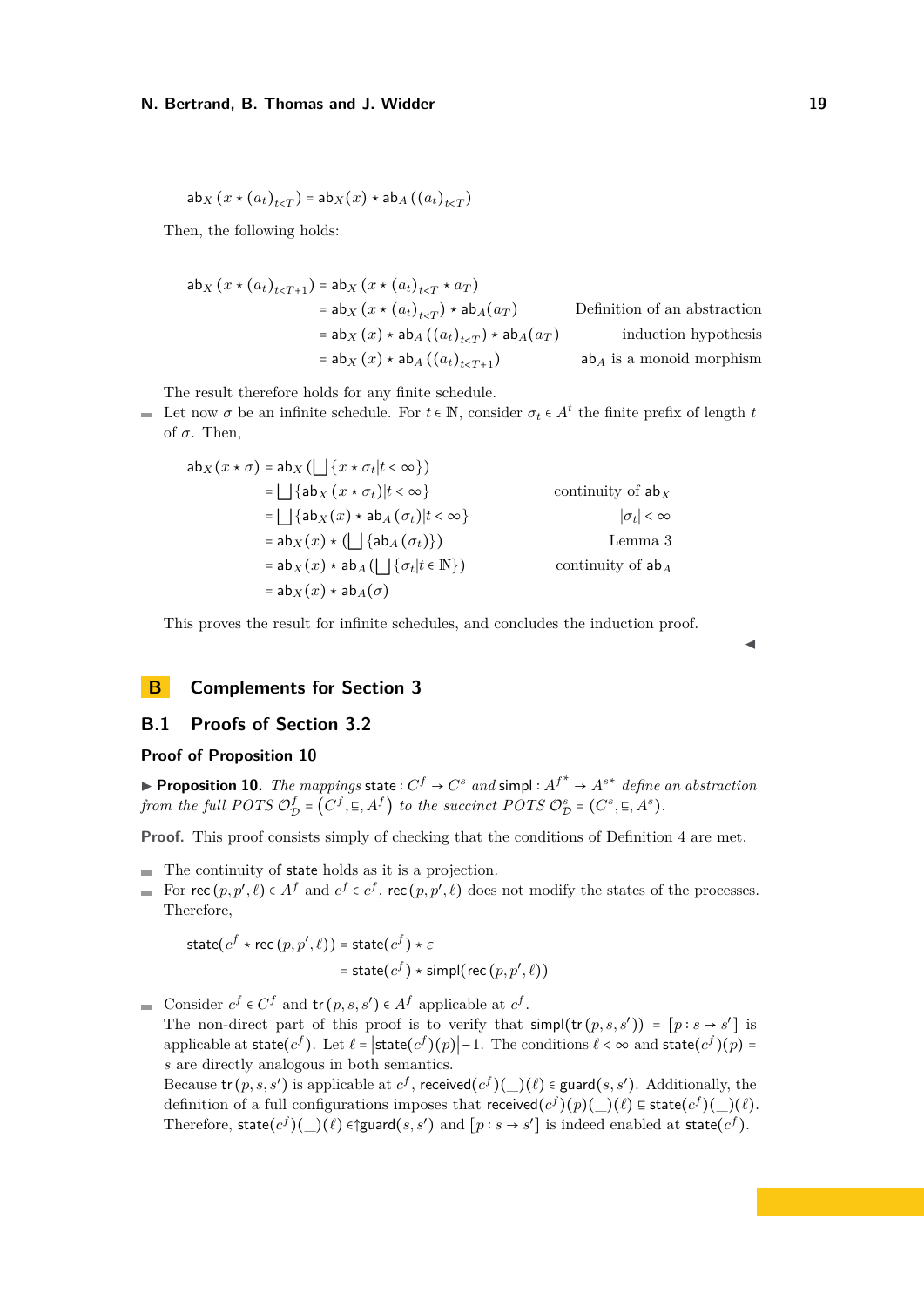The fact that  $\text{state}(c^f \star \text{tr}(p, s, s')) = \text{state}(c^f) \star [p : s \to s']$  follows directly from the definition.

Therefore, for any  $a^f \in A^f$  applicable at a full configuration  $c^f \in C^f$ ,  $\text{simp}((a^f)$  is applicable at state( $c^f$ ) and state( $c^f \star a^f$ ) = state( $c^f$ )  $\star$  simpl( $a^f$ ) which concludes the proof.

### **Proof of Theorem 12**

**► Theorem 12.** Let  $\sigma^s \in \overline{A^{s^*}}$  be a succinct schedule applicable at an initial configuration  $c^s \in C^s$ . Then, there exists a full schedule  $\sigma^f \in \overline{A^{f^*}}$  applicable at a full configuration  $c^f \in C^f$ such that:  $\text{state}(c^f) = c^s$ ,  $\text{simple}(\sigma^f) = \sigma^s$ , and  $\text{state}(c^f \star \sigma^f) = c^s \star \sigma^s$ .

The proof of Theorem 12 requires the following lemma:

**► Lemma B.1.** Consider a configuration  $c^f \in C^f$  and an action  $[p : s \rightarrow s'] \in A^s$  enabled at state(*c*<sup>*f*</sup>). Additionally, suppose that received(*c*<sup>*f*</sup>)(*p*)(*\_*)( $\ell$ ) =  $\bot$ . Then there exists  $\sigma^f \in A^{f^*}$ *applicable at c f such that:*

 $\textsf{simple}(\sigma^f) = [p : s \to s'] \text{ and therefore, state}(c^f \star \sigma^f) = \textsf{state}(c^f) \star [p : s \to s']$ 

For any  $(q, l') \neq (p, l)$ , and any  $q' \in P$ , received  $(c^f * \sigma^f)(q)(q')$   $(l')$  = received  $(c^f)(q)(q')$   $(l')$ 

**Proof.** Let  $\ell = |\text{state}(c^f)(p)| - 1$ .

The fact that  $[p : s \to s']$  is enabled at state $(c^f)$  implies  $\ell < \infty$  and state $(c^f)(\ell)$ guard(*s, s'*). Therefore, there exists  $x \in \text{guard}(s, s')$  such that  $x \in \text{state}(c^f)(\_)(\ell)$ . Define the finite sequence  $(q_u)_{u \leq U}$  as an enumeration of the set  $\{q \in P \mid x(q) \neq \bot\}$  (this set is finite because *P* is finite).

Set  $\sigma^f$  = (rec  $(p, q_u, \ell)$ )<sub>u<</sub>U · tr  $(p, s, s')$ .

This schedule is applicable at  $c^f$ . Indeed, let  $c^{f'} = c^f \star (\mathsf{rec}(p, q_u,)) (\ell)_{u \ltimes U}$ . Then, state( $c^{f'}$ ) = state( $c^{f'}$ ) (reception actions do not alter states) and for  $q \in P$ , received( $c^{f'}$ )( $p$ )( $q$ )( $\ell$ ) = state( $c^f$ )( $q$ )( $\ell$ ) if  $q = q_u$  for  $u < U$  and is  $\bot$  otherwise. Therefore, received $(c^{f'})(p)(\_)$ ( $i$ ) =  $x \in$ guard(*s, s'*) and  $\text{tr}(p, s, s')$  is applicable at  $c^f$ . The whole schedule is then applicable at  $c^f$ .

The fact that  $\textsf{simp}(\sigma^f) = [p : s \to s']$  is easily verified, and Propositions 5 and 10 concludes the argument.

Moreover, the reception actions present in the schedules only affect the messages received by process  $p$  at layer  $\ell$  and none of the other, therefore the second property holds as well.

**Proof of Theorem 12.** Consider  $c^f \in C^f$  defined with  $\text{state}(c^f) = c^s$  and for any  $p, p' \in P$ and  $\ell \in \mathbb{N}$ , received $(c^f)(p)(p')(\ell) = 1$ .

The remainer of the proof consists in creating a partial monotonous function concr ∶  $A^{s*} \rightarrow A^{f*}$  such that:

- if  $\sigma^s \in A^{s*}$  is applicable at  $c^s$ , concr( $\sigma^s$ )  $\in A^{f^*}$  is applicable at  $c^f$ .
- $\textsf{simp}(\textsf{concr}(\sigma^s)) = \sigma^s$
- For  $\sigma^s \in A^{s*}$  applicable at  $c^s$ , for any  $p \in P$  and  $\ell \in \mathbb{N}$  such that no action  $[p : s \to \_]$  with  $s \in S_\ell$  appears in  $\sigma^s$ , received $(c^f \star \text{concr}(\sigma^s))(p)(\_)(\ell) = \bot$ .

Extending the function concr to a Scott-continuous function on  $\overline{A^{s*}} \to \overline{A^{f*}}$  can then conclude the proof.

The function concr :  $A^{s*} \to A^{f*}$  is defined inductively as follow:

- $\text{concr}(\varepsilon) = \varepsilon$ . This clearly satisfies the requirements.
- For  $\sigma^s \cdot [p : s \to s'] \in A^{s*}$ , suppose inductively that concr( $\sigma^s$ ) is defined and fulfill the requirements. Additionally, suppose that  $\sigma^s \cdot [p : s \to s']$  is applicable at  $c^s$ . Let  $\ell \in \mathbb{N}$  be such that  $s \in S_\ell$ . Then there cannot be any action in  $\sigma^s$  of type  $[p : s'' \to \_]$  with  $s'' \in S_\ell$ . Therefore, by induction hypothesis, received $(c^f \star \text{conc}(\sigma^s))(p)(\_)(\ell) = \bot$ . The Lemma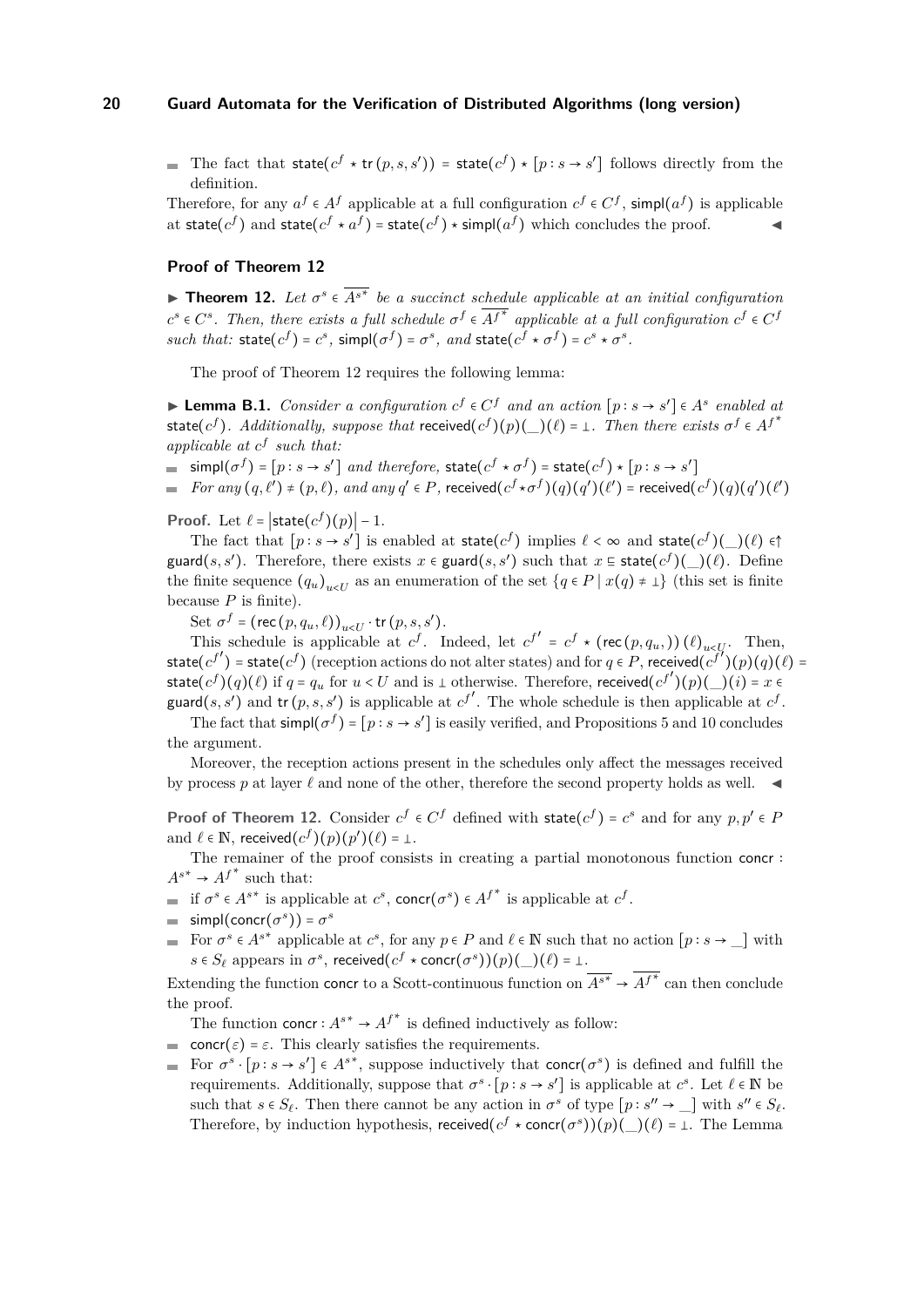above can therefore be used to construct  $\sigma^f \in A^{f^*}$  applicable at  $c^f \star \text{conc}(\sigma^s)$ . Setting concr( $\sigma^s \cdot [p : s \to s']$ ) = concr( $\sigma^s$ )  $\cdot \sigma^f$  then fulfills the requirements.

The theorem is therefore proven when  $\sigma^s$  is finite. Consider now an infinite schedule  $\sigma^s \in \overline{A^{s^*}}$ . Then consider  $\sigma^f = \bigsqcup \{\text{concr}(\sigma^s_t) \mid t \in \mathbb{N}\}\$ . By Lemma 3,  $\sigma^f$  is applicable at  $c^f$ (because all the **concr**( $\sigma^s_t$ ) are). Moreover, by continuity,

$$
simpl(\sigma^f) = \text{simpl}(\bigsqcup \{\text{concr}(\sigma^s_t) \mid t \in \mathbb{N}\})
$$
  
= 
$$
\bigsqcup \text{simpl}(\{\text{concr}(\sigma^s_t) \mid t \in \mathbb{N}\})
$$
  
= 
$$
\bigsqcup \{\text{simpl}(\text{concr}(\sigma^s_t)) \mid t \in \mathbb{N}\}
$$
  
= 
$$
\bigsqcup \{\sigma^s_t \mid t \in \mathbb{N}\}
$$
  
= 
$$
\sigma^s
$$

Proposition 10 then allows us to conclude.

### **Proof of Theorem 15**

▶ **Theorem 15.** *Let*  $c^s$ ,  $c^{s'} \in C^s$  *be two succinct configurations such that*  $c^s$  *is* coherent. Then *the following statements are equivalent:*

 $c^s \n\subseteq c^{s'}$  and  $c^{s'}$  is coherent.

*There exists a (possibly infinite) schedule*  $\sigma^s \in \overline{A^{s^*}}$  applicable at  $c^s$  such that  $c^s \star \sigma^s = c^{s'}$ .

**Proof.** The two implications will be shown separately. Beginning with the reciprocal, one needs to show that for a coherent configuration  $c^s$ ,  $\in C^s$  and an applicable schedule  $\sigma^s \in \overline{A^{s^*}}$ , if  $c^{s'} = c^s \star \sigma^s$  then  $c^s \in c^{s'}$  and  $c^{s'}$  is coherent.

The fact that  $c^s \nightharpoonup c^{s'}$  is immediate. Only the coherence of  $c^{s'}$  needs to be proven by induction on the schedule  $\sigma^s$ .

If  $\sigma^s = \varepsilon$ , then  $c^{s'} = c^s$  and the result holds.

Suppose that the result holds for a finite schedule  $\sigma^s \in A^{s*}$ . Consider an action  $[p : s \to s'] \in A^{s*}$ . *A*<sup>s</sup>, and suppose that  $\sigma$ <sup>s</sup> · [*p* : *s* → *s'*] is applicable at  $c$ <sup>s</sup>.

Then  $\sigma^s$  is also applicable at  $c^s$  and by induction hypothesis,  $c^{s''} = c^s \star \sigma^s$  is coherent. As  $c^{s'} = c^s \star (\sigma^s \cdot [p : s \to s']) = (c^s \star \sigma^s) \star [p : s \to s'],$  the equality  $c^{s'} = c^{s''} \star [p : s \to s']$ holds.

Define  $\ell = |c^{s''}(p)| - 1$ . Consider  $p' \in P$  and  $\ell' \in \mathbb{N}$  such that  $c^{s'}(c^{s'})(\ell') \neq \bot$  and  $s'(\ell s')(\ell'') \neq \bot$  $c^{s'}(c^{s'})(\ell'+1) \neq \bot.$ 

If  $\ell' = \ell$  and  $p' = p$ , then the fact that  $[p : s \to s']$  is enabled at  $c^{s''}$  implies:

 $DTScs''(p)(\ell) = s$ 

$$
= c^{s''}(\_)(\ell) \in \text{guard}(s, s')
$$

(\_)(*ℓ*) <sup>∈</sup> guard(*s, s*′ ) Moreover, *c s*′′(\_)(*ℓ*) <sup>=</sup> *<sup>c</sup> s*′ (\_)(*ℓ*) and *<sup>c</sup> s*′ (*p*)(*ℓ*) <sup>=</sup> *<sup>s</sup>* ′ . Therefore,

 $c^{s'}$ ( *\_*)( $\ell$ ) ∈↑guard $(c^{s}(p)(\ell), c^{s}(p)(\ell+1))$ 

Else, either  $\ell \neq \ell'$  or  $p \neq p'$ . In this case,  $c^{s'}(p')(\ell' + 1) = c^{s''}(p')(\ell' + 1) \neq \bot$ . This means that  $c^{s''}(p')(\ell') \neq \bot$  and therefore, as  $c^{s''} \in c^{s'}$ , that  $c^{s''}(p')(\ell') = c^{s'}(p')(\ell')$ . The induction hypothesis then implies:

$$
c^{s''}(\_)(\ell') \in \text{Squared}(c^{s'}(p')(\ell'), c^s(p')(\ell'+1))
$$

As  $c^{s''}(\_)(\ell') \subseteq c^{s'}(\_)(\ell')$  (with inequality only if  $\ell' = \ell + 1$ ), the final result is:

$$
c^{s'}(\_)(\ell') \in \text{Squared}(c^{s'}(p')(\ell'), c^s(p')(\ell'+1))
$$

Therefore,  $c^{s'}$  is coherent.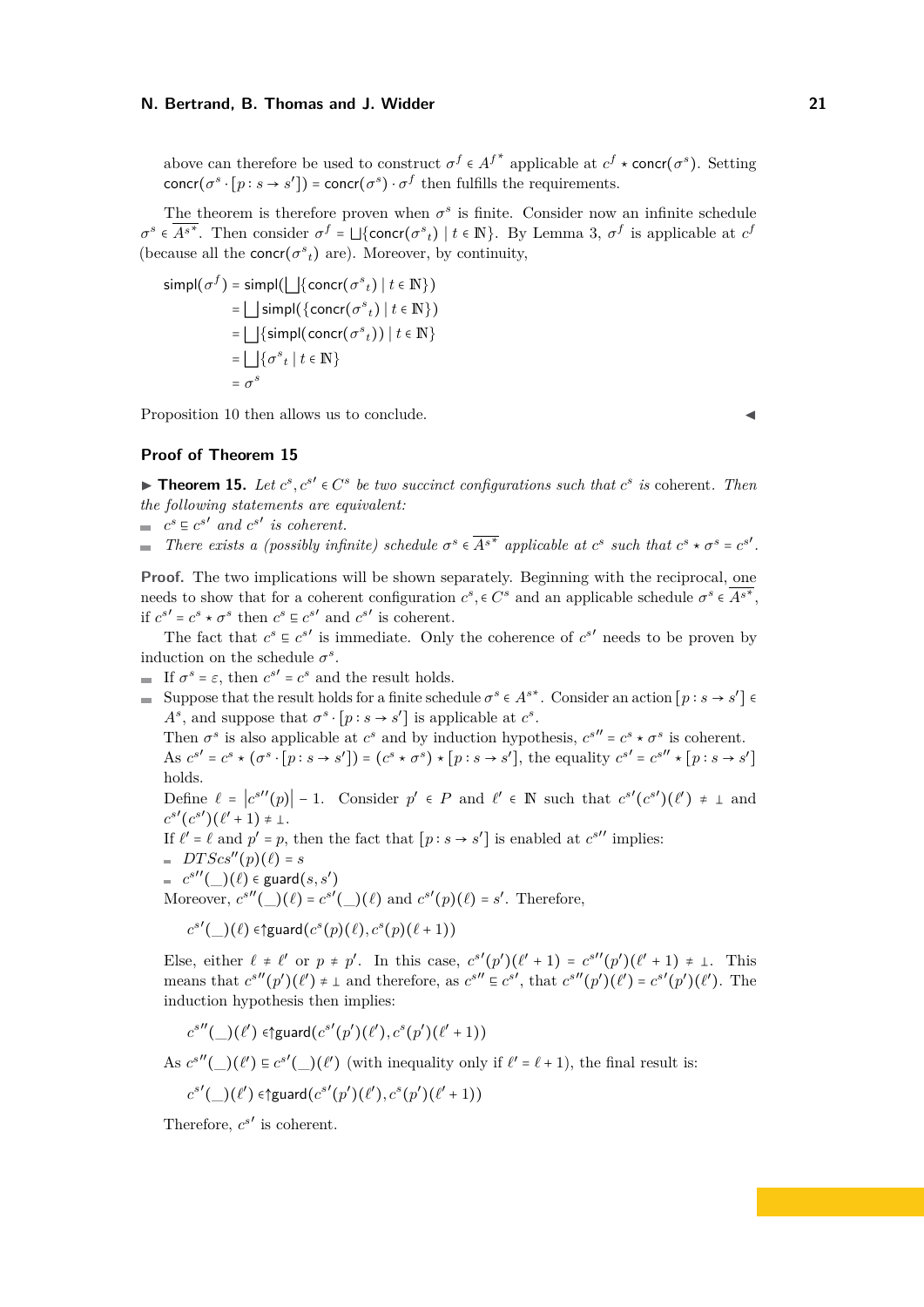Suppose  $\sigma^s$  infinite,  $c^{s'}$  can be expressed as the least upper bound of the configurations in configs( $c^s$ , $\sigma^s$ ). The final case showed that every configuration in configs( $c^s$ , $\sigma^s$ ) is coherent.

Consider  $p \in P$  and  $\ell \in \mathbb{N}$ , suppose that  $c^{s'}(p)(\ell) = s \neq \bot$  and that  $c^{s'}(p)(\ell+1) = s' \neq \bot$ . Then there exists  $c^{s''} \in \text{configs}(c^s, \sigma^s)$  such that  $c^{s''}(p)(\ell) = s$  and  $c^{s''}(p)(\ell+1) = s'$ . As  $c^{s''}$  is coherent, this means that  $c^{s''}(\_)(\ell) \in \mathfrak{f}$  guard $(s, s')$ . But  $c^{s''}(\_)(\ell) \equiv c^{s'}(\_)(\ell)$  and therefore:

 $c^{s'}$ (\_)( $\ell$ ) ∈↑guard $(s, s')$ 

Therefore,  $c^{s'}$  is coherent.

For the direct implication, one need to show that for two configurations  $c^s$ ,  $c^{s'} \in C^s$ , if both configurations are coherent and and  $c^s \nightharpoonup c^{s'}$ , then there exists a schedule  $\sigma^s$  applicable at  $c^s$  such that  $c^s \star \sigma^s = c^{s'}$ .

Let  $n = \rho(n)$  be the number of processes.

This proof will use a notion of *similarity* between configurations that is expressed below:

 $\text{sim}_{c^s}$  : $\downarrow c^s$  → ((**N** × {0...*n* − 1}) ∪ { $\tau$ }, ≤)

Such that  $\text{sim}_{c^s}(c^s) = \top$  and for  $c^{s'} \in c^s$  with  $c^{s'} \neq c^s$ ,  $\text{sim}_{c^s}(c^{s'}) = (\ell, k)$  where:<br> $\ell = \max_{\ell} \{ \ell' \in \mathbb{N} | c^{s'} \}$ 

= 
$$
\ell = \max \{ \ell' \in \mathbb{N} | c^{s'}(\_)(\ell') = c^s(\_)(\ell') \}
$$
  
=  $k = |\{ p \in P | c^{s'}(p)(\ell + 1) = c^s(p)(\ell + 1) \}|$ 

The second component is indeed always strictly lower than *n* as  $k = n$  implies  $c^{s'}(\_)(\ell+1) =$  $c^s$ ( $(\ell+1)$ ) which contradicts the definition of  $\ell$ .

The set  $((\mathbb{N} \times \{1 \dots n\}) \cup \{\top\}, \leq)$  is *totally ordered* such that  $(\ell, k) \leq (\ell', k')$  if either  $\ell < \ell'$ or there is both  $\ell = \ell'$  and  $k \leq k'$ . The element  $\tau$  is then added as the maximum.

The proof will use the following lemmas:

- ▶ **Lemma B.2.** *For any*  $c^s \in C^s$ ,  $\text{sim}_{c^s}$  *is Scott-continuous.*
- **Proof.**  $\blacksquare$  First, the monotony. Consider  $c^{s'} \varepsilon c^{s''} \varepsilon c^s$ . If  $c^{s''} = c^s$ , then  $\text{sim}_{c^s}(c^{s''}) = \top$  and  $\lim_{\epsilon \to 0} \frac{\sinh c_s}{c^s}$  (*c*<sup>*s''*</sup>).

Suppose now that  $c^{s''} \neq c^s$ . Then also  $c^{s'} \neq c^s$ .

Take  $\ell' \in \mathbb{N}$  such that  $c^{s'}(\_)(\ell') = c^{s}(\_)(\ell')$ . Then there is both  $c^{s'}(\_)(\ell') \subseteq c^{s''}(\_)(\ell')$ and  $c^{s''}(\_)(\ell') \equiv c^s(\_)(\ell')$ . Therefore,  $c^s(\_)(\ell') = c^{s''}(\_)(\ell').$ 

This gives  $\{\ell' \in \mathbb{N} | c^s(\_)(\ell') = c^{s'}(\_)(\ell')\} \subset \{\ell' \in \mathbb{N} | c^s(\_)(\ell') = c^{s''}(\_)(\ell')\}$  and therefore,  $\max \{ \ell' \in \mathbb{N} \Big| c^s(\_) (\ell') = c^{s'}(\_) (\ell') \} \le \max \{ \ell' \in \mathbb{N} \Big| c^s(\_) (\ell') = c^{s''}(\_) (\ell') \}.$ 

If the previous inequality is strict, then immediately  $\text{sim}_{c^s}(c^{s'}) \leq \text{sim}_{c^s}(c^{s''})$ . In the other case, let  $\ell = \max{\ell' \in \mathbb{N} | c^s(\_)(\ell') = c^{s'}(\_)(\ell')\}$  be the common first component of  $\sin_{c^s}(c^{s'})$  and  $\sin_{c^s}(c^{s''})$ . Take  $p \in P$  such that  $c^{s'}(p)(\ell+1) = c^s(p)(\ell+1)$ . As  $c^{s'}(p)(\ell+1) \in c^{s''}(p)(\ell+1) \in c^{s}(p)(\ell+1)$ , this implies  $c^{s''}(p)(\ell+1) = c^{s}(p)(\ell+1)$ .

Therefore,  $|\{p \in P | c^{s'}(p)(\ell + 1) = c^s(p)(\ell + 1)\}| \le |\{p \in P | c^{s''}(p)(\ell + 1) = c^s(p)(\ell + 1)\}|$  because of the inclusion of the left hand set in the right hand one.

Finally, in every case,  $\operatorname{sim}_{c^s}(c^{s'}) \leq \operatorname{sim}_{c^s}(c^{s''})$ . Consider  $X \subset \mathcal{L}^s$  a directed set. The monotony of sim<sub>*c*</sub> implies  $\sqcup$  sim<sub>*c*</sub><sup>s</sup>( $X$ ) ≤ sim<sub>*c*</sub><sup>s</sup>( $\sqcup X$ ). The other inequality is proven as follow.

If  $\text{sim}_{c^s}(\sqcup X) = (\ell, k) \neq \top$ , then  $\text{sim}_{c^s}(X) \subset \downarrow (\ell, k)$  which is finite  $(\ell \times n + k$  elements). Therefore, there exists  $c^{s'} \in X$  such that  $\sqcup \text{sim}_{c^s}(X) = \text{sim}_{c^s}(c^{s'})$ . Hence,  $\sqcup \text{sim}_{c^s}(X) \le$  $\sqcup_{c^{s''}\in X}$  sim<sub>*c*<sup>*s*</sup></sub> (*c*<sup>*s*</sup> $\}'$ ) which concludes this case.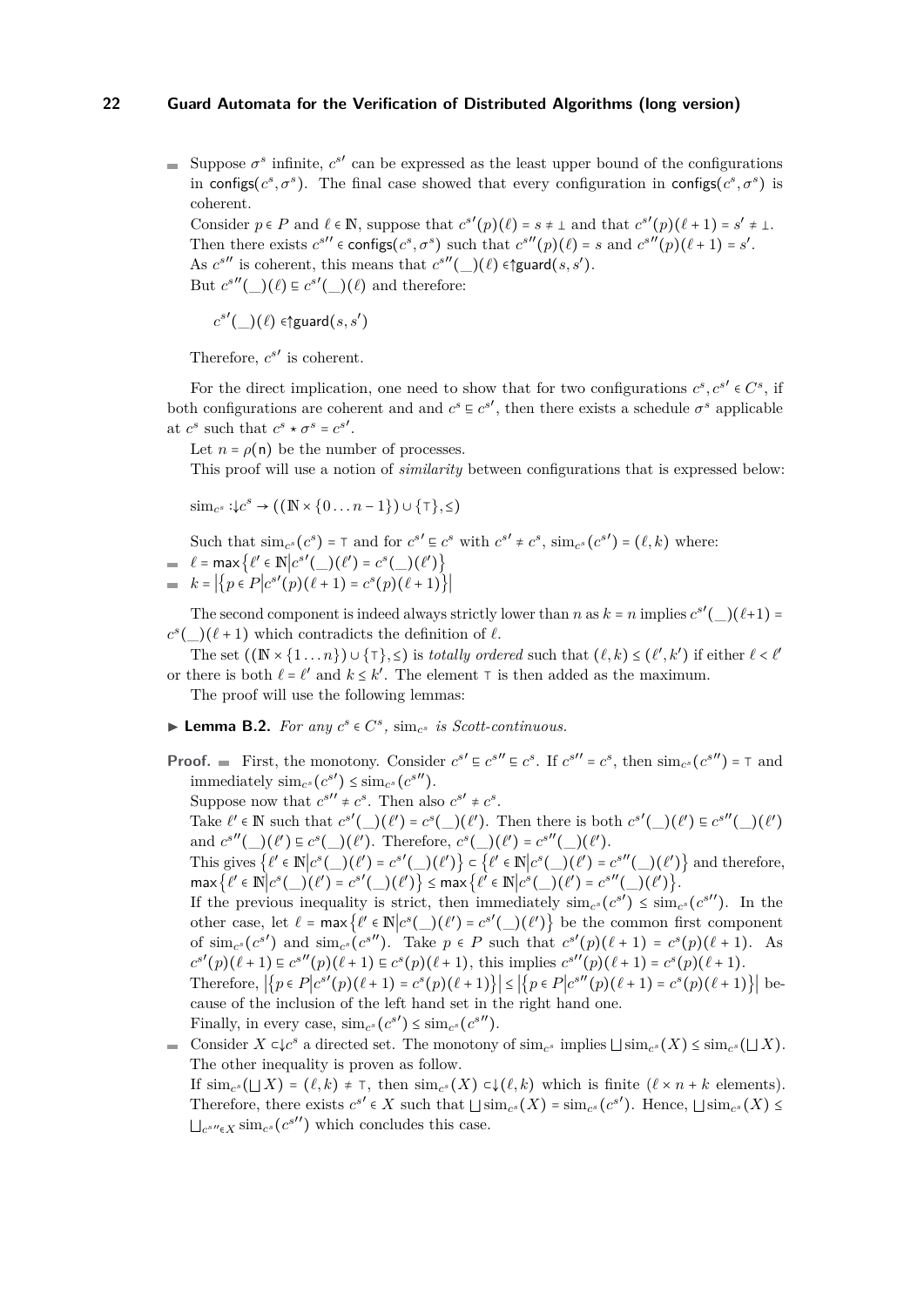If  $\sin_{c^s}(\Box X) = \top$ , then  $\Box X = c^s$ . This means that for any  $(p, \ell) \in P \times \mathbb{N}$ , there exists  $c^s p, \ell \in X$  such that  $c^s p, \ell(p)(\ell) = c^s(p)(\ell)$ . For  $\ell \in \mathbb{N}$ , define  $c^{s'}$  as a common upper bound of the *finite set*  $\{c^s_{p,\ell'} | p \in P, \ell' \leq \ell\} \subset X$  (recall that *X* is directed). Then, for any  $p \in P$ and  $\ell' < \ell$ ,  $c^{s'}(p)(\ell') = c^{s}(p)(\ell')$ . And therefore,  $(\ell, 0) \le \text{sim}_{c^{s}}(c^{s'})$ . This means that for any  $\ell \in \mathbb{N}$ , there exists  $c^{s'} \in X$  such that  $(\ell, 0) \le \lim_{\varepsilon} c^{s'}$ . This implies that  $(\ell, 0) \leq \bigcup \text{sim}_{c^s}(X)$ . As this holds for any  $\ell \in \mathbb{N}$ ,  $\bigcup_{\ell \in \mathbb{N}} (\ell, 0) \leq \bigcup \text{sim}_{c^s}(X)$ . But  $\bigcup_{\ell \in \mathbb{N}} (\ell, 0) = \top = \text{sim}_{c^s}(\sqcup X)$  which concludes the proof.

**► Lemma B.3.** *Consider two* coherent configurations  $c^s \n\subseteq c^{s'} \in C^s$  with  $c^s \neq c^{s'}$ . Then there *exists*  $a^s \in A^s$  *such that:* 

 $c^s$  ∈ dom $(a^s)$ 

- $c^s \star a^s \sqsubseteq c^{s'}$
- $\text{sim}_{c^{s'}}(c^s) < \text{sim}_{c^{s'}}(c^s \star a^s)$

**Proof.** Take  $(\ell, k) = \text{sim}_{c^{s'}}(c^s) \neq \top$ . There exists  $p \in P$  such that  $c^s(p)(\ell+1) = \bot \neq c^{s'}(p)(\ell+1)$ . Define:

- $s = c^{s}(p)(\ell) = c^{s'}(p)(\ell) \neq \bot$  $s' = c^{s'}(p)(\ell + 1) \neq 1$
- $a^s = [p : s \rightarrow s']$

Because  $c^s(\_)(\ell) = c^{s'}(\_)(\ell)$ , and because  $c^{s'}(\_)(\ell)$  is coherent,

 $c^s$ (\_)( $\ell$ ) ∈↑guard $(s)$ ( $s'$ )

Therefore,  $c^s \in \text{dom}(a^s)$ .

Additionally,  $(c^s * a^s)(p)(\ell+1) \equiv c^{s'}(p)(\ell+1)$ , and as the rest of  $c^s$  is left unchanged by the action of  $a^s$ ,  $(c^s * a^s) \n\subseteq c^{s'}$ .

Finally,  $(c^s * a^s)(p)(\ell + 1) = c^{s'}(p)(\ell + 1)$  while  $(c^s)(p)(\ell + 1) \neq c^{s'}(p)(\ell + 1)$ . Then there are two cases:

- Either  $(c^s * a^s)(\underline{\hspace{1cm}})(\ell+1) = c^{s'}(\underline{\hspace{1cm}})(\ell+1)$  in which case  $\text{sim}_{c^{s'}}(c^s * a^s) > (\ell, n-1) \geq \text{sim}_{c^{s'}}(c^s).$
- Or there still exists  $p' \in P$  such that  $(c^s * a^s)(p')(\ell + 1) \neq c^{s'}(p')(\ell + 1)$ . In this case,  $k < n - 1$  and  $\text{sim}_{c^{s'}}(c^s \star a^s) = (\ell, k + 1) > \text{sim}_{c^{s'}}(c^s)$ .

◀

◀

Back to the proof of the theorem itself, consider two coherent configurations  $c^s \nightharpoonup c^{s'}$ . Define the set of finite schedules:

$$
X_{c^s, c^{s'}} = \left\{ \sigma^s \in A^{s*} \middle| \begin{matrix} c^s \in \text{dom}(\sigma^s) \\ c^s \star \sigma^s \equiv c^{s'} \end{matrix} \right\}
$$

If there exists  $\sigma^s \in X_{c^s,c^{s'}}$  such that  $c^s \star \sigma^s = c^{s'}$ , then the proof is finished. Suppose that for any  $\sigma^s \in X_{c^s,c^{s'}}$ ,  $c^s \star \sigma^s \neq c^{s'}$ .

Then  $X_{c^s,c^{s'}}$  is non empty as  $\varepsilon \in X_{c^s,c^{s'}}$ . Moreover, for any  $\sigma^s \in X_{c^s,c^{s'}}, c^s \star \sigma^s$  is coherent (previous proof) and Lemma B.3 is therefore applicable for the pair of configurations  $c^s \star \sigma^s \in c^{s'}$ . This gives an action  $a^s \in A^s$  applicable at  $c^s \star \sigma^s$  such that  $\sin_{c^{s'}}(c^s \star \sigma^s)$  $\sin n_{c} s'$  (( $c^s \star \sigma^s$ )  $\star a^s$ ). This in turn prove that  $\sigma^s \cdot a^s \in X_{c^s,c^{s'}}$ .

Therefore  $X_c$ <sup>*s*</sup>,  $c$ <sup>*s*</sup></sub>′ contains an infinite chain  $(\sigma^s_i)_{i \in \mathbb{N}}$  such that for any  $i \in \mathbb{N}$ ,  $\sin c$ <sup>*s*</sup> $(c^s \star)$  $\sigma_{i}^{s}$  < sim<sub>c</sub><sup>s</sup> ( $c^{s}$   $\star \sigma_{i+1}^{s}$ ). Define  $\sigma^{s} = \bigsqcup \{\sigma_{i}^{s} | i \in \mathbb{N}\}\$ . Consider  $(\ell, k) \in \mathbb{N} \times \{0 \dots n-1\}$ . As  $\downarrow$ ( $\ell, k$ ) is finite, there exists  $i \in \mathbb{N}$  such that  $(\ell, k)$  ≤ sim<sub>*c*</sub><sup>*s*</sup>( $c^s \star \sigma^s$ <sub>*i*</sub>). Therefore,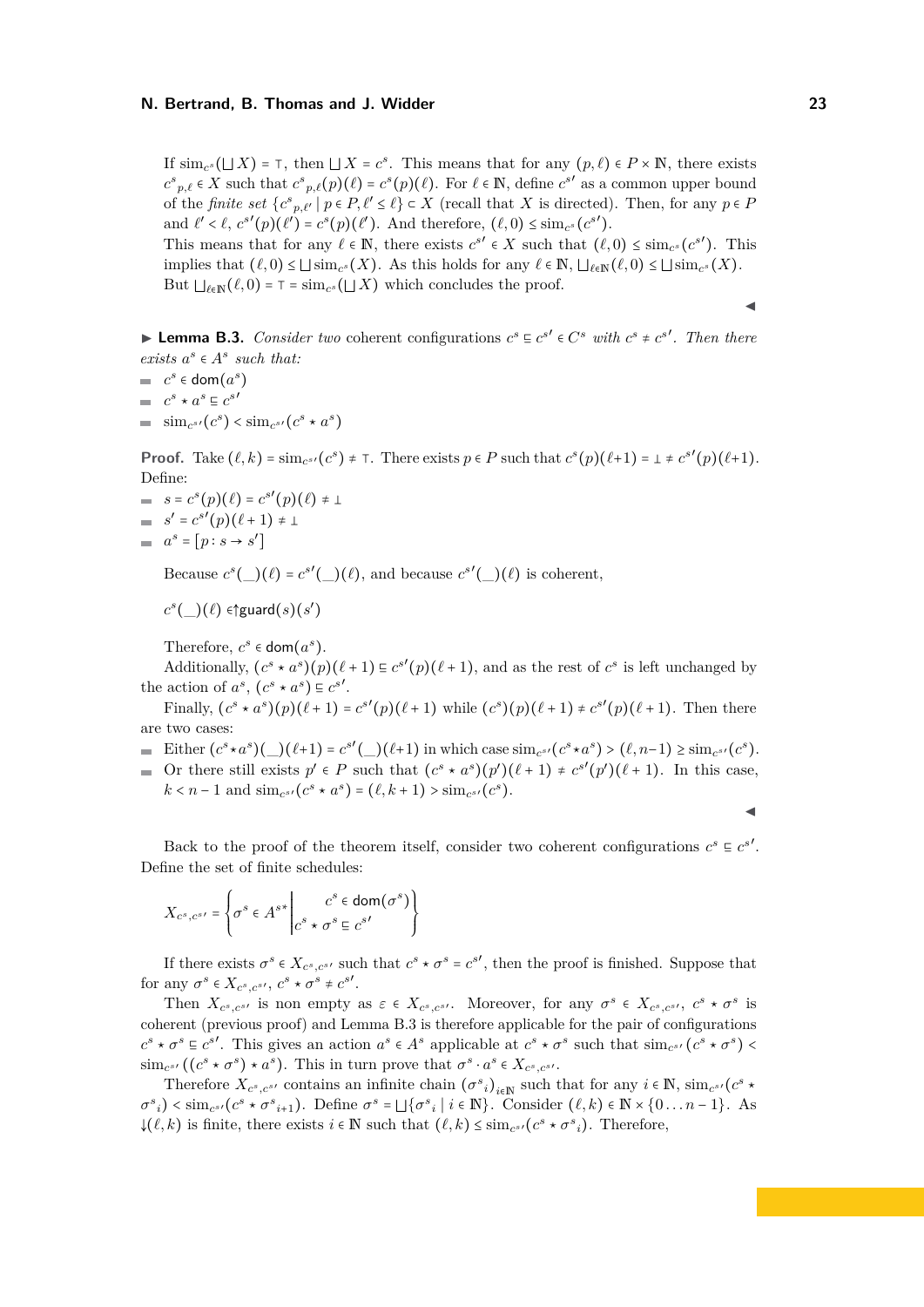$$
(\ell, k) \leq \bigsqcup_{i \in \mathbb{N}} \text{sim}_{c^{s'}}(c^s \star \sigma^s_i)
$$
  
\n
$$
\leq \text{sim}_{c^{s'}}(\bigsqcup \{c^s \star \sigma^s_i | i \in \mathbb{N}\})
$$
  
\n
$$
\leq \text{sim}_{c^{s'}}(c^s \star (\bigsqcup \{\sigma^s_i | i \in \mathbb{N}\}))
$$
  
\nLemma 3  
\n
$$
\leq \text{sim}_{c^{s'}}(c^s \star \sigma^s)
$$

As this hold for any  $(\ell, k) \in \mathbb{N} \times \{0 \dots n-1\}$ , we derive  $\sin c^{s}$   $(c^s \star \sigma^s) = \top$ . In turn this means that  $c^s \star \sigma^s = c^{s'}$  and the proof is complete.

## **B.2 Proofs of Section 3.3**

### **Proof of Proposition 17**

▶ Proposition 17. The mappings count<sub> $C^s_\rho$ </sub> :  $C^s_\rho \to C_\rho$  and count<sub> $A^s_\rho$ </sub> :  $A^{s*}_\rho \to A^*$  define an *abstraction from the POTS*  $(C_{\rho}^{s}, \epsilon, A_{\rho}^{s})$  *to the counter POTS*  $(C_{\rho}, \epsilon, A)$ *.* 

First, the following lemma needs to be proven.

▶ **Lemma B.4.** *For any*  $s, s' \in S_{\ell} \times S_{\ell+1}$ , guard<sub> $\rho$ </sub> $(s, s')$  *is an upper set.* 

**Proof.** The main argument for this proof is the monotony of the guards of an LTA.

Consider  $x \in \text{Sylard}_\rho(s, s')$ , this means that there exists  $y \in [P_\rho \to S^\perp]$  with  $y \in x$  such that  $y \in \text{guard}_\rho(s, s').$ 

Therefore,  $\rho$ ,  $[s'' \mapsto |y^{-1}(\{s''\})|] \models \text{guard}(s, s').$ 

The inequality  $y \in x$  implies that whenever  $y(s'') \neq \bot$ ,  $x(s'') = y(s'')$ . Therefore, for any  $s'' \in S_{\ell}, y^{-1}(\{s''\}) \subset x^{-1}(\{s''\})$  and finally,

 $[s' \mapsto |y^{-1}(\{s''\})|] \leq [s'' \mapsto |x^{-1}(\{s''\})|]$ 

The monotony of guard(*s*, *s'*) then implies  $\rho$ ,  $[s'' \mapsto |x^{-1}(\{s''\})|] \models$  guard(*s*, *s'*) and therefore,  $x \in \text{guard}_{\rho}(s, s').$ 

Finally, ↑guard*<sup>ρ</sup>* (*s, s*′ ) <sup>⊂</sup> guard*<sup>ρ</sup>* (*s, s*′ ) which concludes the proof. ◀

**Proof of Proposition 17.** The verification that count $C^s_\rho$  ( $c^s$ <sub>*ρ*</sub>)  $\in C_\rho$  is immediate.

The rest of the proof consists in checking that the conditions of Definition 4 are met. The following lemma shows useful to prove the continuity of the abstraction:

▶ **Lemma B.5.** *For any*  $\ell \in \mathbb{N}$ *,*  $s \in S_{\ell}$  *and*  $s' \in S_{\ell+1}$ *, the following functions are monotonous:* 

$$
\varphi_s : (C^s, \Xi) \to (2^{P_\rho}, \Xi)
$$

$$
c^s \mapsto \{ p \in P_\rho | c^s(p)(\ell) = s \}
$$

$$
\psi_{s,s'} : (C^s, \Xi) \to (2^{P_\rho}, \Xi)
$$
  

$$
c^s \mapsto \{ p \in P_\rho | c^s(p)(\ell) = s \text{ and } c^s(p)(\ell+1) = s' \}
$$

**Proof.** The arguments for both functions are the same. Only the monotony of  $\varphi_s$  will be detailed.

Consider  $c^s$ ,  $C^{s'} \in C^s$ , suppose  $c^s \in c^{s'}$ . Then, for any  $p \in P_\rho$ , if  $c^s(p)(\ell) = s \neq \bot$ , then  $c^{s'}(p)(\ell) = s$  as well. Therefore,  $\varphi_s(c^s) \subseteq \varphi_s(c^{s'})$  and  $\varphi_s$  is monotonous.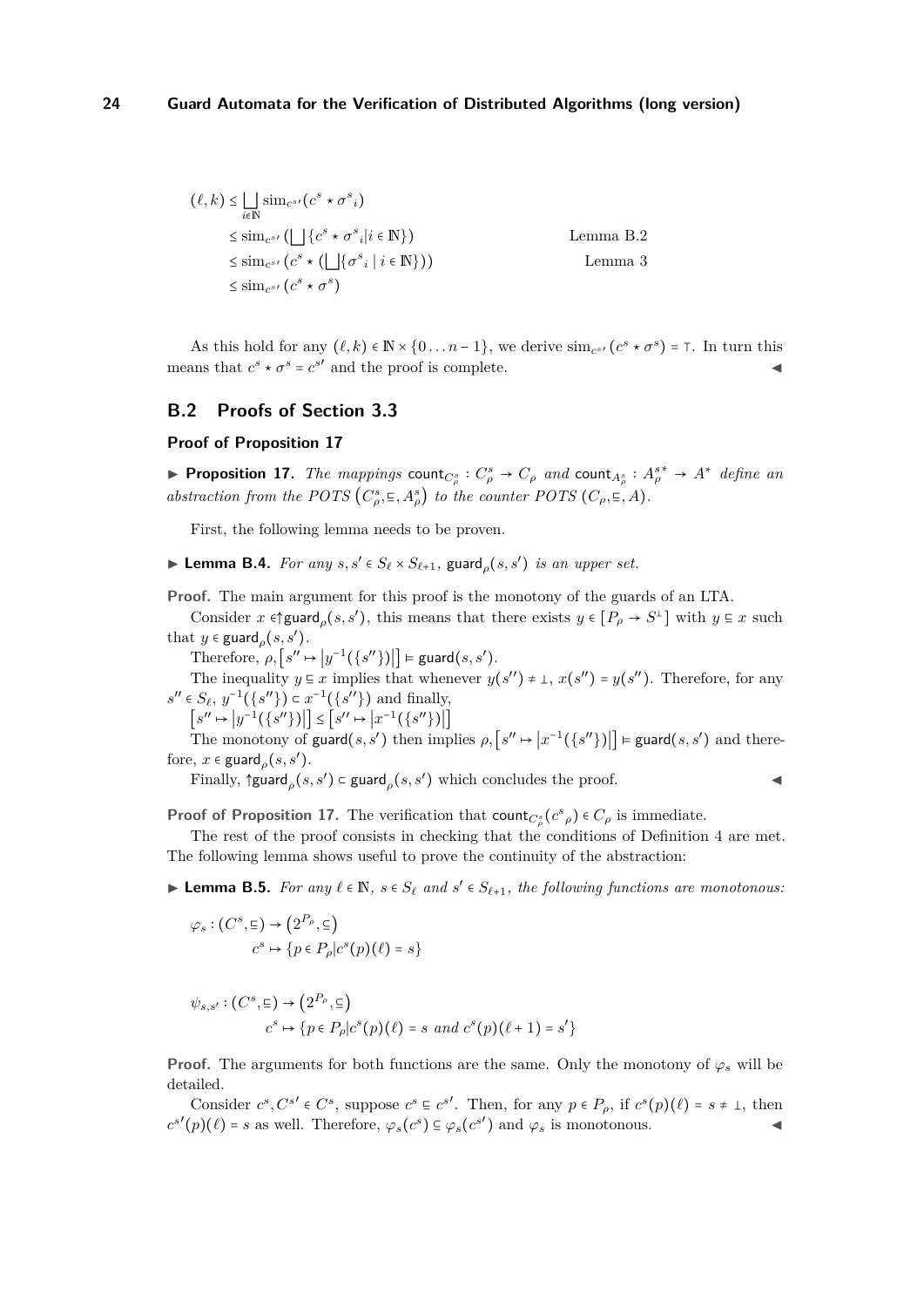The main difficulty of the proof is to show that  $\text{count}_{C^s_\rho}: C^s_{\rho} \to C_{\rho}$  is Scott-continuous. This can be shown by proving separately that the three following functions are Scottcontinuous:

$$
[\text{param} \circ \text{count}_{C^s_{\rho}}] : (C^s_{\rho}, \Xi) \to (\mathbb{N}^R, =)
$$

$$
c^s \mapsto \rho
$$

$$
[\kappa \circ \text{count}_{C_{\rho}^s}]: (C^s_{\rho}, \Xi) \to (\mathbb{N} \cup_{\ell \in \mathbb{N}} S_{\ell}, \leq)
$$

$$
c^s \mapsto [s \in S_{\ell} \mapsto |\{p \in P_{\rho} | c^s(p)(\ell) = s\}|]
$$

 $\left[\text{flow}\circ\text{count}_{C_{\rho}^s}\right]:\left(C^s_{\rho},\Xi\right)\to\left(\mathbb{N}^{\bigcup_{\ell\in\mathbb{N}}S_{\ell}\times S_{\ell+1}},\leq\right)$ 

$$
c^s \mapsto \left[ s, s' \in S_\ell \times S_{\ell+1} \mapsto \left| \left\{ p \in P_\rho \middle| \begin{matrix} c^s(p)(\ell) = s \\ c^s(p)(\ell+1) = s' \end{matrix} \right| \right| \right]
$$

The function  $[\text{param} \circ \text{count}_{C_{\rho}^s}]$  is constant and therefore immediately Scott-continuous. The justification of the continuity of  $[\kappa \circ \text{count}_{C_{\rho}^s}]$  and  $[\text{flow} \circ \text{count}_{C_{\rho}^s}]$  use the same arguments. The following details the case of  $[\kappa \circ \text{count}_{C_{\rho}}]$ .

Consider  $c^s$ ,  $c^{s'} \in C^s$ , consider  $\ell \in \mathbb{N}$  and  $s \in S_\ell$ . The monotony of  $\varphi_s$  given by Lemma B.5 implies:

$$
\{p \in P_{\rho} | c^s(p)(\ell) = s\} \subset \{p \in P_{\rho} | c^{s'}(p)(\ell) = s\}
$$

and therefore,

$$
[\kappa \circ \text{count}_{C^s_{\rho}}](c^s)(s) \leq [\kappa \circ \text{count}_{C^s_{\rho}}](c^{s})
$$

This prove that  $[\kappa \circ \text{count}_{C_{\rho}^s}]$  is monotonous. Consider  $X \subset c^s$ , a directed set. The monotony of  $\left[\kappa \circ \text{count}_{C^s_{\rho}}\right]$  shows that  $\left[\kappa \circ \text{count}_{C^s_{\rho}}\right](X)$ is a directed set and that

$$
\bigsqcup [\kappa \circ \text{count}_{C^s_{\rho}}](X) \subseteq [\kappa \circ \text{count}_{C^s_{\rho}}] (\bigsqcup X)
$$

The dual inequality is justified in the following. Consider  $\ell \in \mathbb{N}$  and  $s \in S_{\ell}$ , and observe that

 $\left[ \kappa \circ \text{count}_{C_{\rho}^s} \right] (\bigsqcup X)(s) \leq |P_{\rho}| < \infty$ 

This implies that for any  $s \in S$ , there exists  $c^s \in X$  such that:

$$
[\kappa \circ \text{count}_{C_{\rho}^s}](\bigsqcup X)(s) \leq [\kappa \circ \text{count}_{C_{\rho}^s}](c^s)(s)
$$

Therefore,

$$
[\kappa \circ \mathsf{count}_{C^s_{\rho}}] (\bigsqcup X)(s) \le \bigsqcup \{ [\kappa \circ \mathsf{count}_{C^s_{\rho}}](c^s)(s) \big| c^s \in X \}
$$

Finally, as this hold for any  $s \in S$ ,

$$
[\kappa \circ \text{count}_{C^s_{\rho}}] (\bigsqcup X) \subseteq \bigsqcup [\kappa \circ \text{count}_{C^s_{\rho}}](X)
$$

which concludes this part of the proof.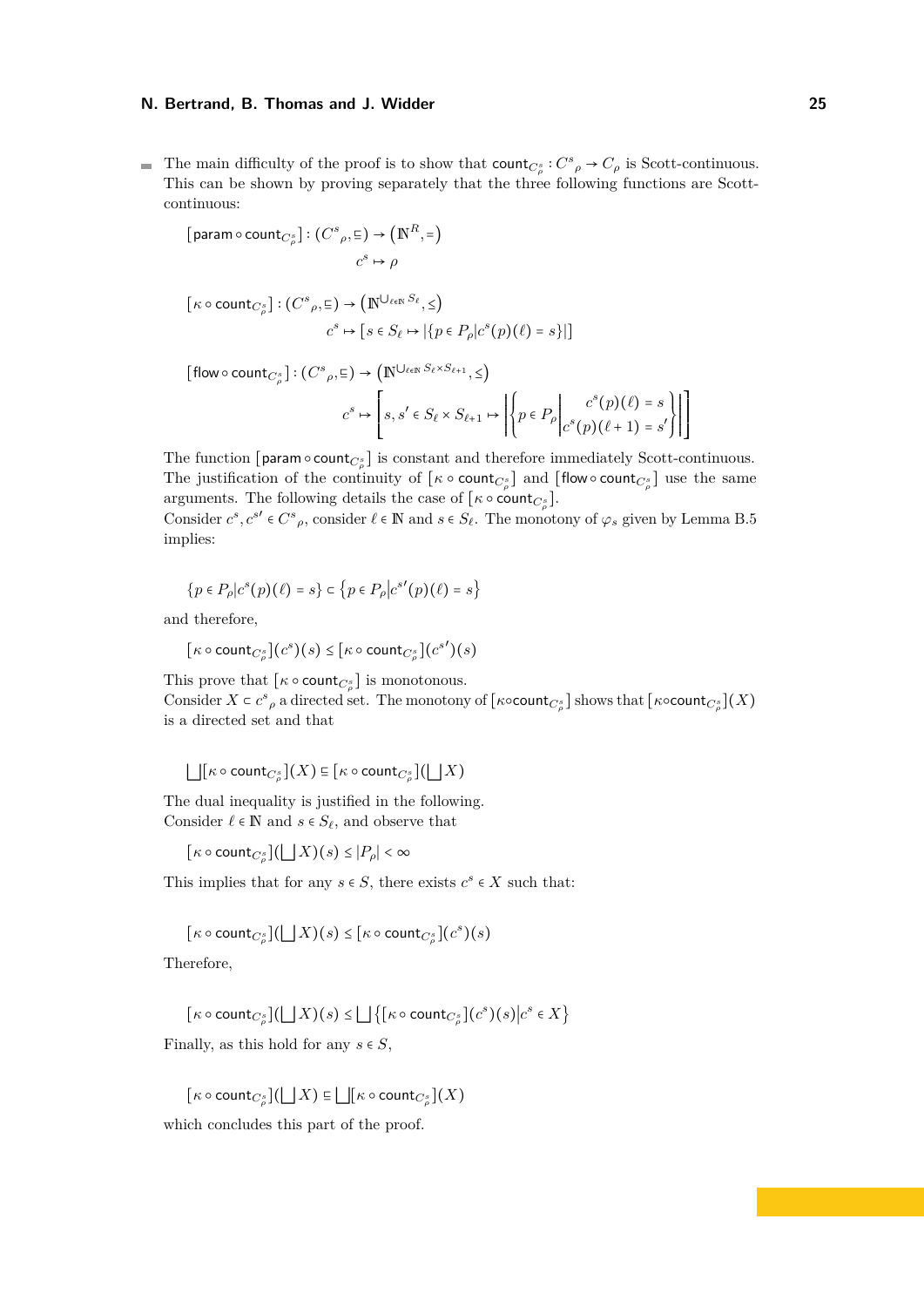\n- Consider 
$$
[p : s \to s'] \in A^s \rho
$$
 with  $s \in S_\ell$ . Consider  $c^s \in \text{dom}([p : s \to s'])$ . This means that:
\n- $c^s(p)(\ell) = c^s$
\n- $c^s(p)(\ell+1) = \bot$
\n- $c^s(\_)(\ell) \in \text{Squared}_\rho(s, s')$
\n

$$
\sum_{s'' \in S_{\ell+1}} \text{flow}(\text{count}(c^s))(s, s'') = \sum_{s'' \in S_{\ell+1}} \left| \left\{ p' \in P_{\rho} \middle| \begin{aligned} c^s(p')(\ell) &= s \\ c^s(p')(\ell+1) &= s'' \end{aligned} \right\} \right| \\ = \left| \left\{ p' \in P_{\rho} \middle| \begin{aligned} c^s(p')(\ell) &= s \\ c^s(p')(\ell+1) &= 1 \end{aligned} \right\} \right| \\ = \left| \left\{ p' \in P_{\rho}, p' \neq p \middle| \begin{aligned} c^s(p')(\ell) &= s \\ c^s(p')(\ell+1) &= 1 \end{aligned} \right\} \right| \\ \leq \left| \left\{ p' \in P_{\rho}, p' \neq p \middle| \begin{aligned} c^s(p')(\ell) &= s \\ c^s(p')(\ell+1) &= 1 \end{aligned} \right\} \right| \\ \leq \left| \left\{ p' \in P_{\rho}, p' \neq p \middle| \begin{aligned} c^s(p')(\ell) &= s \right\} \right| \\ \leq \left| \left\{ p' \in P_{\rho}, p' \neq p \middle| \begin{aligned} c^s(p')(\ell) &= s \right\} \end{aligned} \right| \\ \leq \left| \left\{ p' \in P_{\rho}, p' \neq p \middle| \begin{aligned} c^s(p')(\ell) &= s \right\} \end{aligned} \right| \\ \leq \kappa(c^s)(s) - 1 \end{aligned} \qquad c^s(p)(\ell) = s \}
$$

Therefore,  $\sum_{s'' \in S_{\ell+1}}$  flow(count<sub>*C*<sup>*s*</sup></sub>( $c^s$ ))(*s*, *s*<sup>*′*</sup>) <  $\kappa$ (count<sub>*C*<sup>*s*</sup></sup>( $c^s$ ))(*s*).</sub> Lemma B.4 implies that the hypothesis  $c^s$ ( $\bigcup (\ell) \in \text{guard}_\rho(s, s')$  can be simplified to  $c^s$ (\_)( $\ell$ )  $\epsilon$  guard<sub>*ρ*</sub>(*s*, *s*') which in turn means that

$$
c^{s}(\_)(\ell) \in \text{guard}_{\rho}(s, s')
$$

$$
\rho, [s'' \mapsto |\{p \in P_{\rho}|c^{s}(p)(\ell) = s''\}|] \models \text{guard}(s, s')
$$

$$
\text{param}(\text{count}_{C_{\rho}^{s}}(c^{s})), \kappa(\text{count}_{C_{\rho}^{s}}(c^{s})) \models \text{guard}(s, s')
$$

Therefore, count<sub> $A^s_\rho$ </sub>  $([p : s \to s']) = [s \to s']$  is enabled at count<sub> $C^s_\rho$ </sub> $(c^s)$ .  $\quad \quad \text{Clearly,}$ 

param (count<sub>C<sub>\rho</sub></sub> s (c<sup>s</sup> \* [p : s \rightarrow s']) = param (count<sub>C<sub>\rho</sub></sub> (c<sup>s</sup>) \* [s \rightarrow s']) = 
$$
\rho
$$

Moreover, for  $\ell'' \in \mathbb{N}$  and  $s'' \in S_{\ell''}$ 

$$
\kappa \left( \text{count}_{C_{\rho}^{s}} \left( c^{s} \star [p:s \to s'] \right) \right) \left( s'' \right)
$$
\n
$$
= |\{p' \in P_{\rho} | [c^{s} \star [p:s \to s']] \left( p' \right) \left( \ell'' \right) = s'' \} |
$$
\n
$$
= |\{p' \in P_{\rho} \setminus \{p\} | [c^{s} \star [p:s \to s']] \left( p' \right) \left( \ell'' \right) = s'' \} | + 1_{s'}(s'')
$$
\n
$$
= |\{p' \in P_{\rho} | c^{s}(p') \left( \ell'' \right) = s'' \} | + 1_{s'}(s'')
$$
\n
$$
= \kappa \left( \text{count}_{C_{\rho}^{s}} \left( c^{s} \right) \star [s \to s'] \right) \left( s'' \right)
$$

Therefore,

$$
\kappa\left(\text{count}_{C^s_{\rho}}\left(c^s \star [p:s \to s']\right)\right) = \kappa\left(\text{count}_{C^s_{\rho}}\left(c^s\right) \star [s \to s']\right)
$$

The same method can be used to show that

$$
\mathsf{flow}\left(\mathsf{count}_{C^s_\rho}\left(c^s \star [p:s \to s']\right)\right) = \mathsf{flow}\left(\mathsf{count}_{C^s_\rho}\left(c^s\right) \star [s \to s']\right)
$$

Finally,

count<sub>C<sup>s</sup>/<sub>ρ</sub></sub> 
$$
(cs \times [p : s \rightarrow s']) = \text{count}_{Cs/ρ
$$
  $(cs) \times [s \rightarrow s']$ 

Which concludes the proof.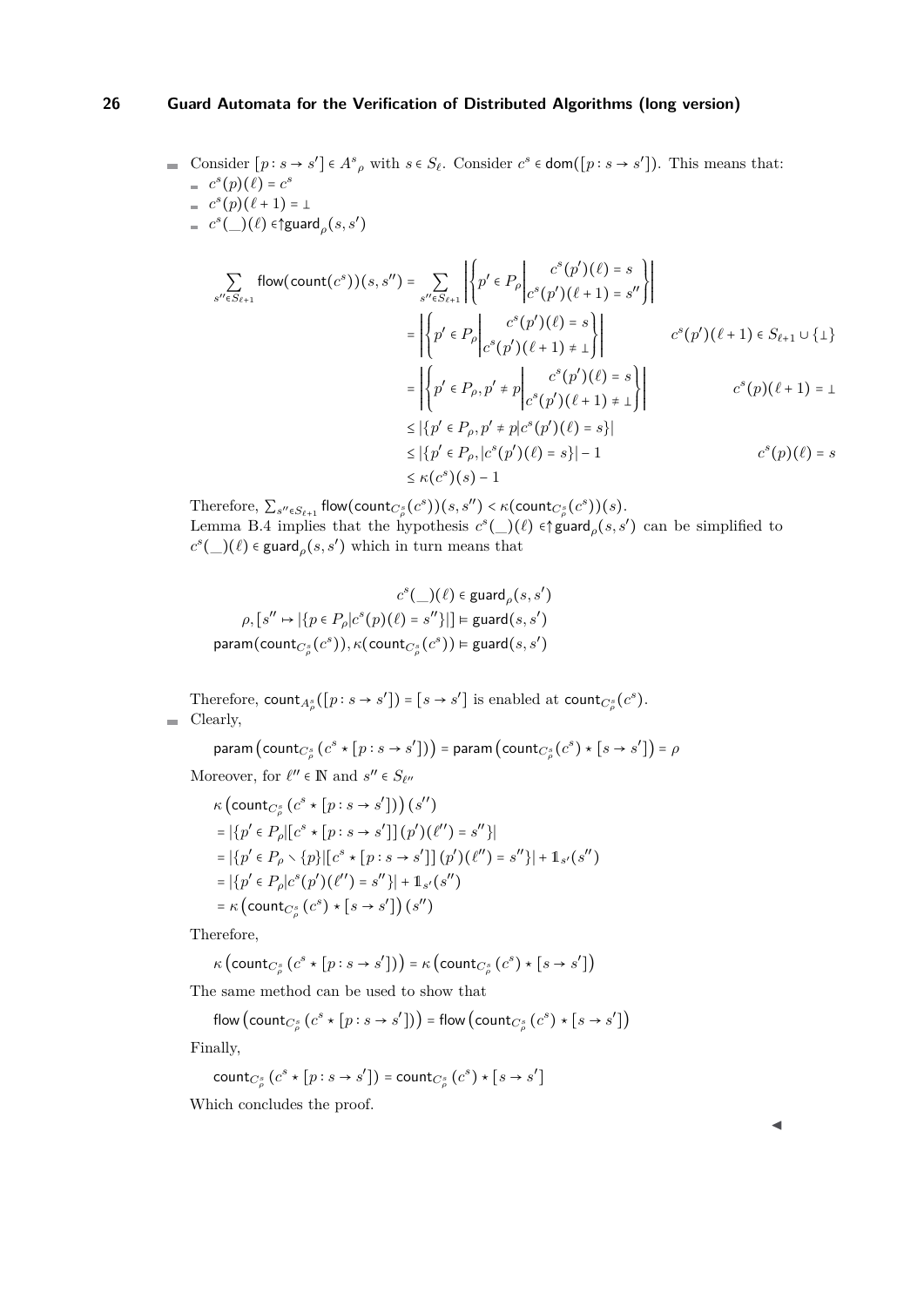### **Proof of Theorem 19**

▶ **Theorem 19.** *Let*  $c, c' \in C_\rho$  *be two configurations such that*  $c$  *is counter coherent. Then the following statements are equivalent:*

- $c \in c'$  *and*  $c'$  *is counter coherent;*
- *There exists a (possibly infinite) schedule*  $\sigma \in \overline{A^*}$  *applicable at c such that*  $c * \sigma = c'$ . We first state and prove the following proposition, that can be interesting on its own.

▶ **Proposition B.6.** *For every*  $c^s \in C^s_\rho$  and  $c' \in C_\rho$ :

- **1.**  $c^s \in C^s_\rho$  is coherent if and only if  $\text{count}_{C^s_\rho}(c^s) \in C_\rho$  is counter-coherent;
- 2. if count  $c^s_\rho(c^s) \in c'$ , then there exists  $c^{s'} \in C^s_\rho$  such that count  $c^s_\rho(c^{s'}) = c'$  and  $c^s \in c^{s'}$ ;
- **3.** *the mapping* count $C^s_\rho$  :  $C^s_\rho \to C_\rho$  *is surjective.*
- **Proof. 1.** Suppose that  $c^s \in C^s$  *p* is consistant. Take  $\ell \in \mathbb{N}$ ,  $s \in S_\ell$  and  $s' \in S_{\ell+1}$ . Suppose that

flow(count<sub> $C^s_\rho$ </sub> $(c^s)$ )( $s, s'$ ) > 0

By definition of flow(count<sub> $C^s_\rho$ </sub> $(c^s)$ )(*s*, *s'*):

$$
\left| \left\{ p \in P_{\rho} \middle| \begin{matrix} c^{s}(p)(\ell) = s \\ c^{s}(p)(\ell+1) = s' \end{matrix} \right\} \right| > 0
$$

Therefore, there exists  $p \in P$ <sup>*ρ*</sup> such that:

$$
cs(p)(\ell) = s
$$

$$
cs(p)(\ell + 1) = s'
$$

As  $c^s$  is consistant, this means that

$$
c^{s}(\_)(\ell) \in \text{G}(\ell), s')
$$
  
\n
$$
c^{s}(\_)(\ell) \in \text{guard}_{\rho}(s, s')
$$
  
\n
$$
\rho, [s'' \mapsto |\{p \in P_{\rho} | c^{s}(p)(\ell) = s''\}|] \in \text{guard}(s, s')
$$
  
\n
$$
\text{param}(\text{count}_{C_{\rho}^{s}}(c^{s})), \kappa(\text{count}_{C_{\rho}^{s}}(c^{s})) \in \text{guard}(s, s')
$$

As this hold for any *s*, *s'* with flow(count<sub>*C*<sup>*s*</sup></sup>(*c*<sup>*s*</sup>))(*s*, *s'*) > 0, this means that count<sub>*C*<sup>*s*</sup></sup>(*c*<sup>*s*</sup>)</sub></sub> is flow-consistant.

The converse can be shown in a similar fashion.

**2.** Consider the function

$$
\text{sim}_{c'} : (\downarrow c', \sqsubseteq) \to ((\mathbb{N} \times \{0 \dots \rho(n) - 1\}) \cup \top, \leq)
$$
\n
$$
c^s \mapsto \begin{cases} \top & \text{if } c = c' \\ (\ell, k) & \text{otherwise} \end{cases}
$$

With:

$$
\ell = \max \{ \ell' \in \mathbb{N} | \forall s \in S_{\ell'}, \kappa(c)(s) = \kappa(c')(s) \}
$$

$$
k = \sum_{s \in S_{\ell+1}} \kappa(c)(s)
$$

The set  $((\mathbb{N} \times \{0 \dots \rho(n) - 1\}) \cup \tau, \leq)$  is *totally ordered* with  $(\ell, k) \leq \tau$  for any element  $(\ell, k)$ , and  $(\ell, k) \leq (\ell', k')$  if either: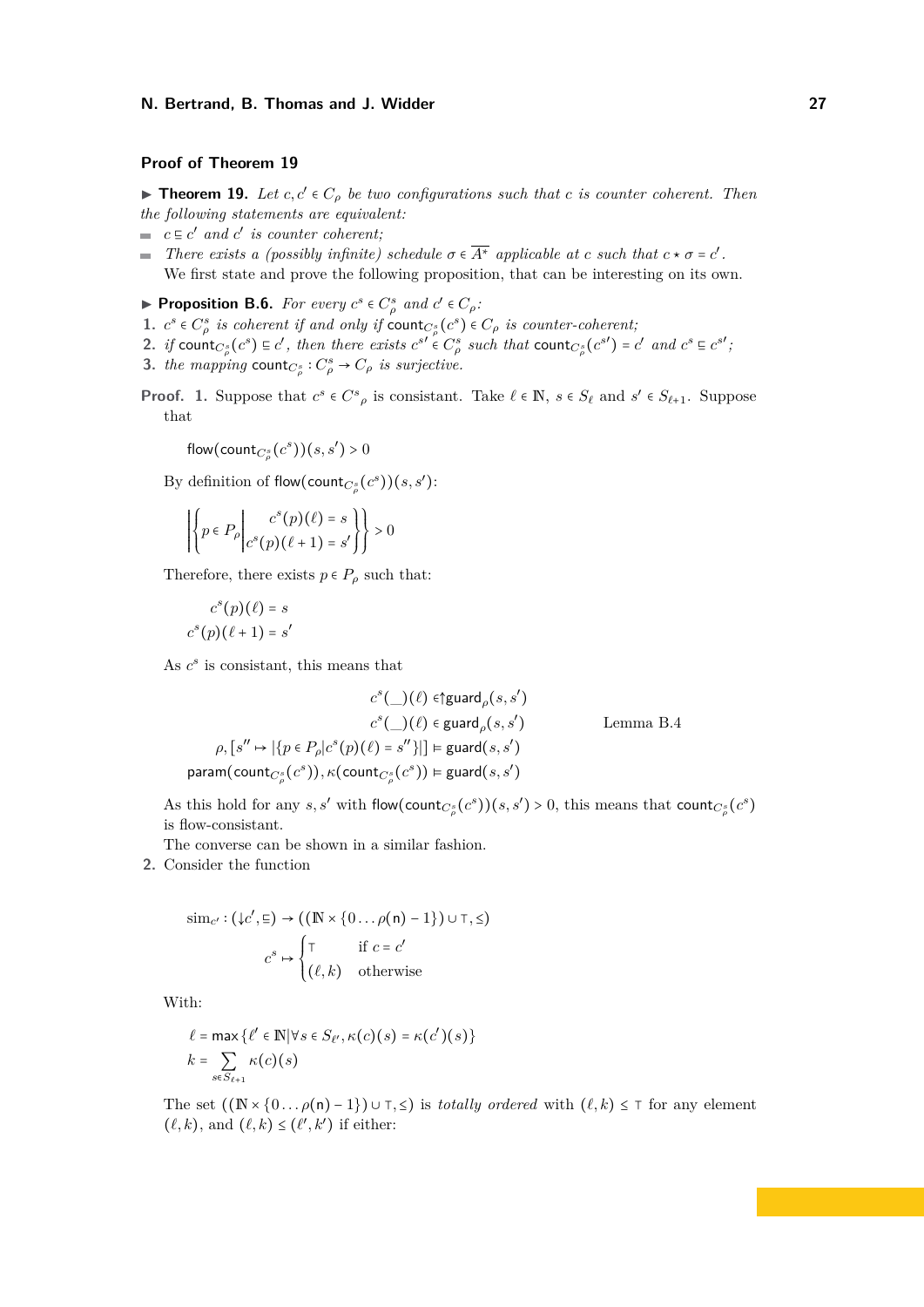*<sup>ℓ</sup>* <sup>&</sup>lt; *<sup>ℓ</sup>* ′  $\ell = \ell'$  and  $k \leq k'$ 

*s*

Then the following observations can be made:

- The integer  $\ell$  is well defined. Indeed, for any  $c \in C$ , suppose that  $c \subseteq c'$  and  $\kappa(c) = \kappa(c')$ . Consider  $\ell' \in \mathbb{N}$ , and  $s' \in S_{\ell'+1}$ . The flow conditions of *c* and *c*' then implies,  $\sum_{s \in S_{\ell'}} f(\mathsf{low}(c)(s, s') = \sum_{s \in S_{\ell'}} f(\mathsf{low}(c')(s, s'))$ . Moreover, for any  $s \in S_{\ell}, 0 \leq$ flow(*c*)(*s*, *s'*)  $\leq$  flow(*c'*)(*s*, *s'*). These conditions implies flow(*c*)(*s*, *s'*) = flow(*c'*)(*s*, *s'*) and therefore,  $c = c'$ .
- The function  $\sin c'$  is monotonous. Consider  $c \in c'' \in c'$ . If  $\text{sim}_{c'}(c'') = \top$ , then the proof is complete. Else,  $\text{sim}_{c'}(c'') = (l'', k'')$  and  $c'' \neq c'$ . As  $c \in c''$ , this implies that  $\text{sim}_{c'}(c'') \neq \top$  as well. Set  $\text{sim}_{c'}(c) = (\ell, k)$ . Observe that  $\kappa(c)(s) = \kappa(c')(s)$  implies  $\kappa(c'')(s) = \kappa(c')(s)$  for any  $s \in S$ . Therefore,  $\ell \leq \ell''$ .
- Suppose  $\ell = \ell''$ . In this case,  $\kappa(c) \in \kappa(c'')$  implies  $k \leq k''$  which concludes the proof. Define  $X = \{c^s \in C^s \mid \text{count}_{C^s_{\rho}}(c^s) \in c'\}$ . Then, for any  $c^s \in X$  with  $\text{sim}_{c'}(\text{count}_{C^s_{\rho}}(c^s))$  $\Gamma$ , there exists  $c^{s'} \in X$  such that  $c^s \in c^{s'}$  and  $\text{sim}_{c'}(\text{count}_{C^s_{\rho}}(c^s)) < \text{sim}_{c'}(\text{count}_{C^s_{\rho}}(c^s'))$ Indeed, define  $(\ell, k) = \sin_{c'}(\text{count}_{C^s}(c^s))$ . Then there exists  $s' \in S_{\ell+1}$  such that  $\kappa(\text{count}_{C^s_{\rho}}(c^s))(s') < \kappa(c')(s')$ . Therefore, there exists  $s \in S_{\ell}$  such that flow(count $_{C^s_{\rho}}(c^s)(s, s') <$ flow $(c')(s, s')$ . Then:

$$
\sum_{\forall s \in S_{\ell+1}} \text{flow}(\text{count}_{C^s_{\rho}}(c^s))(s, s'') < \sum_{s'' \in S_{\ell+1}} \text{flow}(c)(s, s'')
$$
\n
$$
< \kappa(LTAc)(s) \qquad \text{Flow conditions on } c
$$
\n
$$
< \kappa(\text{count}_{C^s_{\rho}}(c^s))(s) \qquad \text{Definition of } \ell
$$

This means that in  $c^s$ , some process have not yet left *s*. Therefore, there exists  $p \in P_\rho$ such that  $c^s(p)(\ell) = s$  and  $c^s(p)(\ell+1) = \bot$ .

Consider  $c^{s'}$  as being equal to  $c^s$  everywhere except for  $c^{s'}(p)(\ell + 1) = s'$ . Clearly  $c^s \n\subseteq c^{s'}$ .

Moreover,  $\kappa(\text{count}_{C^s_\rho}(c^s))(s') = \kappa(\text{count}_{C^s_\rho}(c^s))(s') + 1 \leq \kappa(c)(s')$  and similarly, flow(count<sub>C<sub>p</sub><sup>s</sup></sub>(c<sup>s'</sup>))(s, s') = flow(count<sub>Cp</sub><sup>s</sup>(c<sup>s'</sup>))(s, s') + 1 ≤ flow(c)(s, s'). As count<sub>Cp</sub><sup>s</sup>(c<sup>s</sup>) is equal to count $C^s$  ( $c^{s'}$ ) everywhere else, count $C^s$  ( $c^{s'}$ )  $\in$   $c'$  and  $c^{s'} \in X$ . Additionally, consider

$$
k' = \sum_{\substack{s \in S_{\ell+1} \\ \vdots \\ s \in S_{\ell+1}}} \kappa(\text{count}_{C^s_{\rho}}(c^{s'}))(s)
$$
  
= 
$$
\sum_{\substack{s \in S_{\ell+1} \\ s \neq s'}} \kappa(\text{count}_{C^s_{\rho}}(c^{s'}))(s') + \kappa(\text{count}_{C^s_{\rho}}(c^{s'}))(s) + 1
$$
  
= 
$$
k + 1
$$

If  $k' < n$ , then  $\text{sim}_{c'}(\text{count}_{C^s_{\rho}}(c^{s'})) = (\ell, k+1)$  and  $\text{sim}_{c'}(\text{count}_{C^s_{\rho}}(c^s)) < \text{sim}_{c'}(\text{count}_{C^s_{\rho}}(c^{s'})).$ If not, then  $k' = n$  and the following hold:

$$
\sum_{s \in S_{\ell+1}} \kappa(\text{count}_{C^s_{\rho}}(c^{s'}))(s) = \sum_{s \in S_{\ell+1}} \kappa(c)(s)
$$
  

$$
\forall s \in S_{\ell+1}, \kappa(\text{count}_{C^s_{\rho}}(c^{s'}))(s) \leq \kappa(c)(s)
$$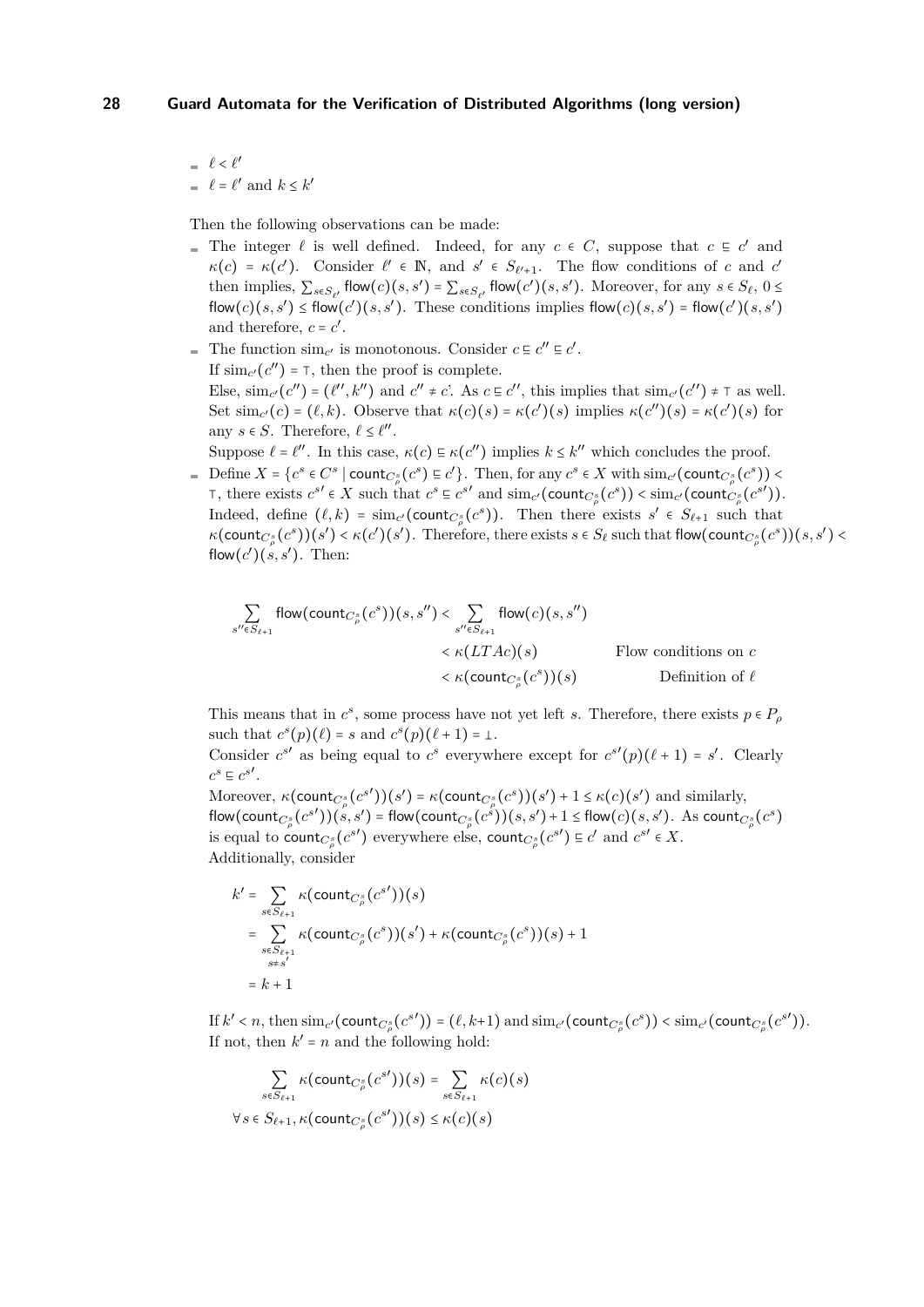Therefore,

$$
\forall s \in S_{\ell+1}, \kappa(\text{count}_{C^s_{\rho}}(c^{s'}))(s) = \kappa(c)(s)
$$

Which means that  $\text{sim}_{c'}(\text{count}_{C^s_{\rho}}(c^s)) < \text{sim}_{c'}(\text{count}_{C^s_{\rho}}(c^{s'}))$  as well.

- By contradiction, suppose that for any  $c^s \in X$ ,  $\text{sim}_{c'}(\text{count}_{C^s_{\rho}}(c^s))$  < ⊤. Then the last point shows the existence of an infinite sequence  $(c^s_i)_{i \in \mathbb{N}} \in X^{\mathbb{N}}$  such that for any  $i \in \mathbb{N}$ ,  $\lim_{c'}$  (count<sub>*C*<sup>*s*</sup></sub> ( $c^s$ <sub>*i*</sub>)) < sim<sub>*c'*</sub> (count<sub>*C*<sup>*s*</sup> ( $c^s$ <sub>*i*+1</sub>)).</sub> Consider  $c^s = \bigsqcup \{c^s_i \mid i \in \mathbb{N}\}\$ . As  $X$  is Scott-closed,  $c^s \in X$ . By monotony of count $c^s_{\rho}$ and  $\text{sim}_{c'}$ , for any  $i \in \mathbb{N}$ ,  $\text{sim}_{c'}(\text{count}_{C^s_{\rho}}(c^s)) \leq \text{sim}_{c'}(\text{count}_{C^s_{\rho}}(c^s)).$ Moreover, for any  $(\ell, k) \in \mathbb{N} \times \{0, \ldots, n-1\}$ ,  $\downarrow (\ell, k)$  is finite, this means that there exists  $i \in \mathbb{N}$  such that  $(\ell, k) \leq \lim_{c'} (\text{count}_{c''_p}(c^s_i)).$ Therefore, for any  $(\ell, k) \in \mathbb{N} \times \{0, \ldots, n-1\}$ ,  $(\ell, k) \leq \text{sim}_{c'}(\text{count}_{C^s_{\rho}}(c^s))$ .
	- This proves that  $\text{sim}_{c'}(\text{count}_{C^s_{\rho}}(c^s)) = \top$ .
- Therefore, there exists  $c^s \in C^s$ , such that  $count_{C^s_{\rho}}(c^s) \equiv c'$  and  $sim_{c'}(count_{C^s_{\rho}}(c^s)) = \top$ which concludes the proof.
- **3.** This point is almost a direct consequence of the previous one. Indeed, for any  $c' \in C_\rho$ , if there exists  $c^s \in C^s$ , such that count $c^s$ ,  $(c^s) \equiv c'$ , then the proof is finished. However, finding such a  $c^s$  requires to at least define its first layer. This is done in the following. Build a *finite* sequence  $s_0, \ldots, s_{k-1} \in S_0$  containing all the states of layer 0 such that  $\kappa(c')$ ( $s_j$ ) > 0. Consider also an ordering  $p_0, \ldots, p_{n-1}$  of the finite set of processes  $P_\rho$ . Then build  $c^s \in C^s$ , with  $c^s(p_i)(0) = s_j$  where  $j = \min\{j' \mid \sum_{j'' < j'} c'(s_{j''}) \ge i\}$ . Set  $c^s(p_i)(\ell) = \bot$ for  $\ell > 0$ .

Then, for  $j < k$ ,

$$
\{p \in P_{\rho} \mid c^{s}(p)(0) = s_{j}\} = \{p_{i}, p_{i+1}, \ldots, p_{i'-1}\}\
$$

with:

$$
i = \sum_{j' < j} c'(s_{j'})
$$
\n
$$
i' = i + c'(s_j)
$$

And count<sub> $C^s_\rho$ </sub> $(c^s)(s_j) = c'(s_j)$ .

Therefore, for any  $s \in S_0$ ,  $\kappa(\text{count}_{C^s_{\rho}}(c^s))(s) = c'(s)$ , and for  $s \notin S_0$ ,  $\kappa(\text{count}_{C^s_{\rho}}(c^s))(s) = 0$ . Therefore,  $count_{C^s_{\rho}}(c^s) \equiv c'$  which concludes the proof.

**Proof of Theorem 19.** Proposition 17 yields the direct implication of Theorem 19. Indeed, for two counter-coherent configurations  $c \in c' \in C$ , item 3 implies that there exists  $c^s \in C_p^s$ such that  $\text{count}_{C^s} (c^s) = c$ . Then, item 2 yields the existence of  $c^{s'} \in C^s$  such that  $c^s \in C^{s'}$ and count $c^s$  ( $c^{s'}$ ) =  $c'$ . Now, by item 1 both  $c^s$  and  $c^{s'}$  are coherent. Therefore, Theorem 15 applies and implies that there exists a schedule  $\sigma^s \in \overline{A^{s^*}}$  applicable at  $c^s$  and such that  $c^s \star \sigma^s = c^{s'}$ . Finally, Proposition 17 entails that the counter abstraction of this schedule is applicable at *c* and that  $c \star \text{count}_{A^s_{\rho}}(\sigma^s) = c'$ .

Let us now show the converse implication. Consider  $\sigma \in \overline{A^*}$  applicable at *c* such that  $c \star \sigma = c'$ . Consider  $\ell \in \mathbb{N}$ ,  $s \in S_{\ell}$  and  $s' \in S_{\ell+1}$  such that flow $(c')(s, s') > 0$ . If flow $(c)(s, s') > 0$ , then by hypothesis,  $c \models \text{guard}(s, s')$ . As guard $(s, s')$  is monotonous, and as  $\kappa(c) \models \kappa(c')$ ,  $c'$  ⊨ guard(*s, s*<sup>'</sup>) as well. In the other case, the action [*s* → *s*<sup>'</sup>] must appear in *σ*. Define  $\sigma = \sigma' \cdot [s \to s'] \cdot \sigma''$ . Then the same reasoning can be applied replacing *c* with  $c \star \sigma'$ , which concludes the proof.

$$
\blacktriangleleft
$$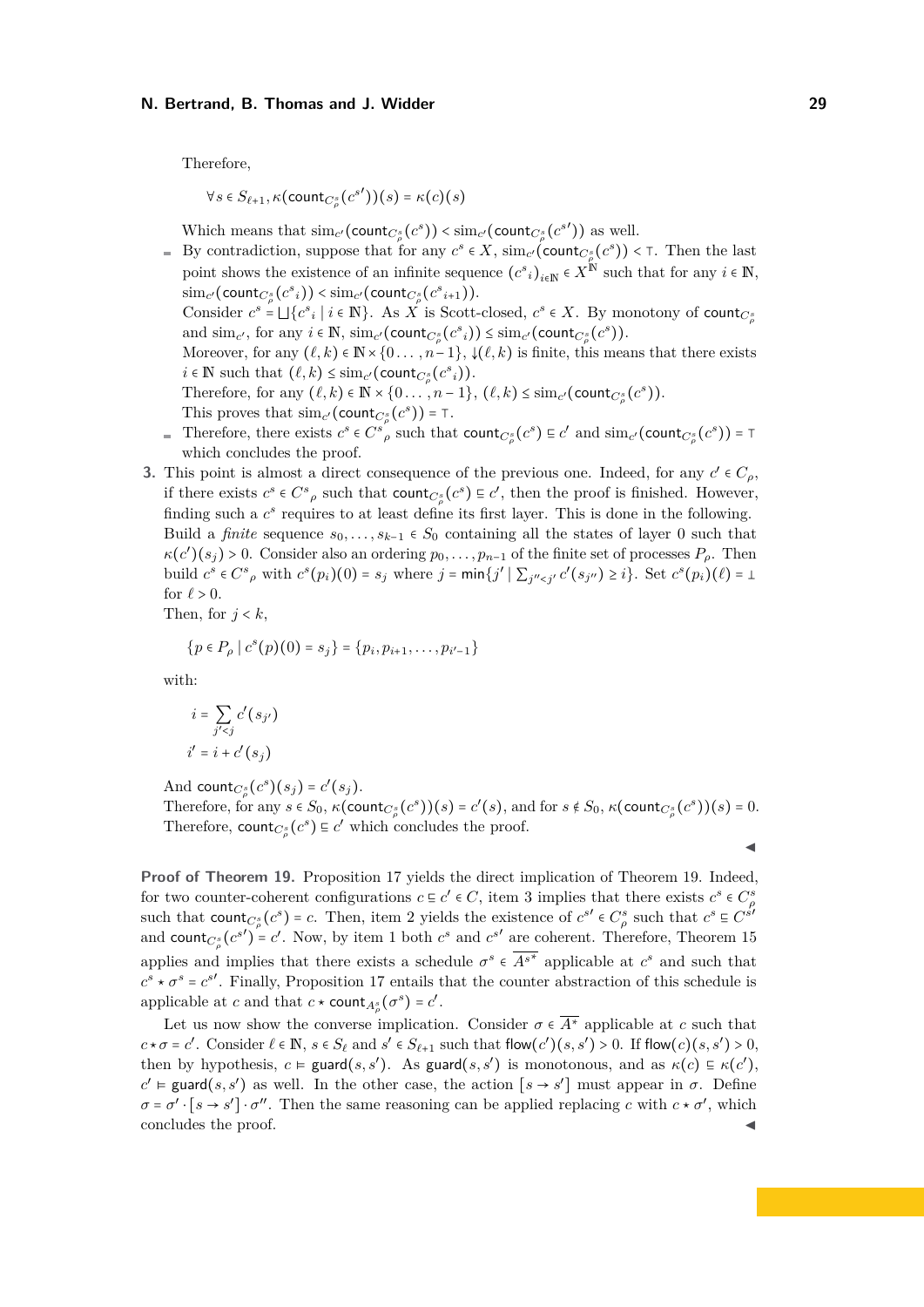## **B.3 Proofs of Section 3.4**

### **Proof of Proposition 21**

▶ **Proposition 21.** *The mapping*  $eval_G$ **:**  $(C, \subseteq)$  →  $(2^G, \subseteq)$  *defined by*  $eval_G(c) = \{g \in G | c \in g\}$ *is Scott-continuous.*

**Proof.** Notice that the monotony of the guards in *G* implies the monotony of the function eval*G*.

Consider a directed set of configurations  $X \subset C$ , consider  $q \in G$  and  $s \in S$  a variable that appear in *g*. By continuity of  $\kappa$  ∶ *C* →  $\mathbb{N}^S$ ,  $\sqcup \kappa(X)(s) = \kappa(\sqcup X)(s)$  which is finite. Therefore, the left-hand least upper bound is reached at a configuration  $c_s \in X$  with  $\kappa(c_s)(s) = \kappa(\sqcup X)(s).$ 

For every variable *s* that appear in *g*, build such a configuration  $c_s \in X$ . As *X* is directed, there exists a common upper bound  $c \in X$  to all of the  $c<sub>s</sub>$  (The set of variables that appear in *g* is finite). Then,  $\kappa(c)$  is equal to  $\kappa(|X|)$  on all the variables that appear in *g* and therefore, *c* ⊨ *g* if and only if  $\bigcup X$  ⊨ *g*. Meaning that *g* ∈  $\bigcup$  eval<sub>*G*</sub>(*X*) if and only if *g* ∈ eval<sub>*G*</sub>( $\bigcup X$ ).

As this holds for every  $g \in G$ ,  $\Box$ eval $G(X) = \mathrm{eval}_G(\Box X)$  which concludes the proof.

## **C Complements for Section 4**

#### **Proof of Theorem 24**

**► Theorem 24.** Let  $c \in C$  be a configuration of unfold $(T^c)$  and  $eval_G(c) \in 2^G$  its guard *abstraction. If c is counter-coherent, then*  $\text{fold}^G$  ( $\text{eval}_G(c)$ )  $\in \mathcal{L}(\text{GA}_G(\mathcal{T}^c))$ *.* 

**Proof.** Consider a counter-coherent configuration  $c \in C$ . Let  $\text{fold}^G$  ( $\text{eval}_G(c)$ ) =  $\gamma_0^c \cdot \gamma_1^c \cdots$ . The proof of this theorem consists in checking that for any  $\ell \in \mathbb{N}$ ,  $(\gamma_{\ell}^c, \gamma_{\ell+1}^c) \in E$ . This requires the existence of some valuations  $x_{\ell} \in \mathbb{N}^{S_{\ell}^{c}}$  or  $\ell$ ,  $y_{\ell} \in \mathbb{N}^{S_{\ell+1}^{c}}$  and  $e_{\ell} \in \mathbb{N}^{S_{\ell}^{c}}$  and  $\ell_{\ell} \in \mathbb{N}^{S_{\ell}^{c}}$  and  $\ell_{\ell} \in \mathbb{N}^{S_{\ell}^{c}}$  and  $\ell_{\ell} \in \mathbb{N}^{S_{\ell+1}^{c}}$  and  $\$ that the flow conditions (1) and (2) as well as the counter coherence (3) are *locally* verified at layer  $\ell$ . Let  $\varphi_{\ell}$  denote the conjunction of the formulas (1), (2) and (3).

The idea of the proof is that  $x, y$  and  $e$  are already provided by  $\kappa(c)$  and flow(*c*) which verify  $\varphi_\ell$  by hypothesis. However, the proof is somewhat complicated by the fact that both  $\kappa(c)$  and flow(*c*) concerns variables in  $\bigcup_{\ell \in \mathbb{N}} \{ (s^c, \ell) \mid s^c \in S^c_{\ell \text{ mod } k} \}$  and not  $S^c$ . However, the conditions in  $\varphi$  were built such that:

$$
\kappa(c), \text{flow}(c) \vDash \varphi_{\ell} \left[ \begin{array}{cc} s^c & \leftarrow (s^c, \ell) \\ [s^c, s^{c'}] & \leftarrow [(s^c, \ell), (s^{c'}, \ell + 1)] \end{array} \right]
$$

The right-hand side expression consists of  $\varphi_{\ell}$  where each variable in  $S^c$  is replaced by the appropriate variable in  $\bigcup_{\ell \in \mathbb{N}} \{ (s^c, \ell) \mid s^c \in S_{\ell \text{ mod } k}^c \}$ . Therefore, if the variables in the valuations are replaced instead, the result is:

$$
\begin{bmatrix}\ns^c & \mapsto \kappa(c)(s^c, \ell) \\
(s, s') & \mapsto \text{flow}(c)((s^c, \ell), (s^{c\prime}, \ell+1))\n\end{bmatrix} \models \varphi_{\ell}
$$

Hence, valuations for *x* and *y* can be obtained from  $\kappa(c)$  and flow(*c*) as described above and  $(\gamma^c_\ell, \gamma^c_{\ell+1}) \in E_\ell$  which concludes the proof.

### **Incompleteness of the Guard Automaton**

As announced in the main part of the paper, the guard automaton abstraction is incomplete in general. The choice of the set of guards *G* can lead to different guard automata and in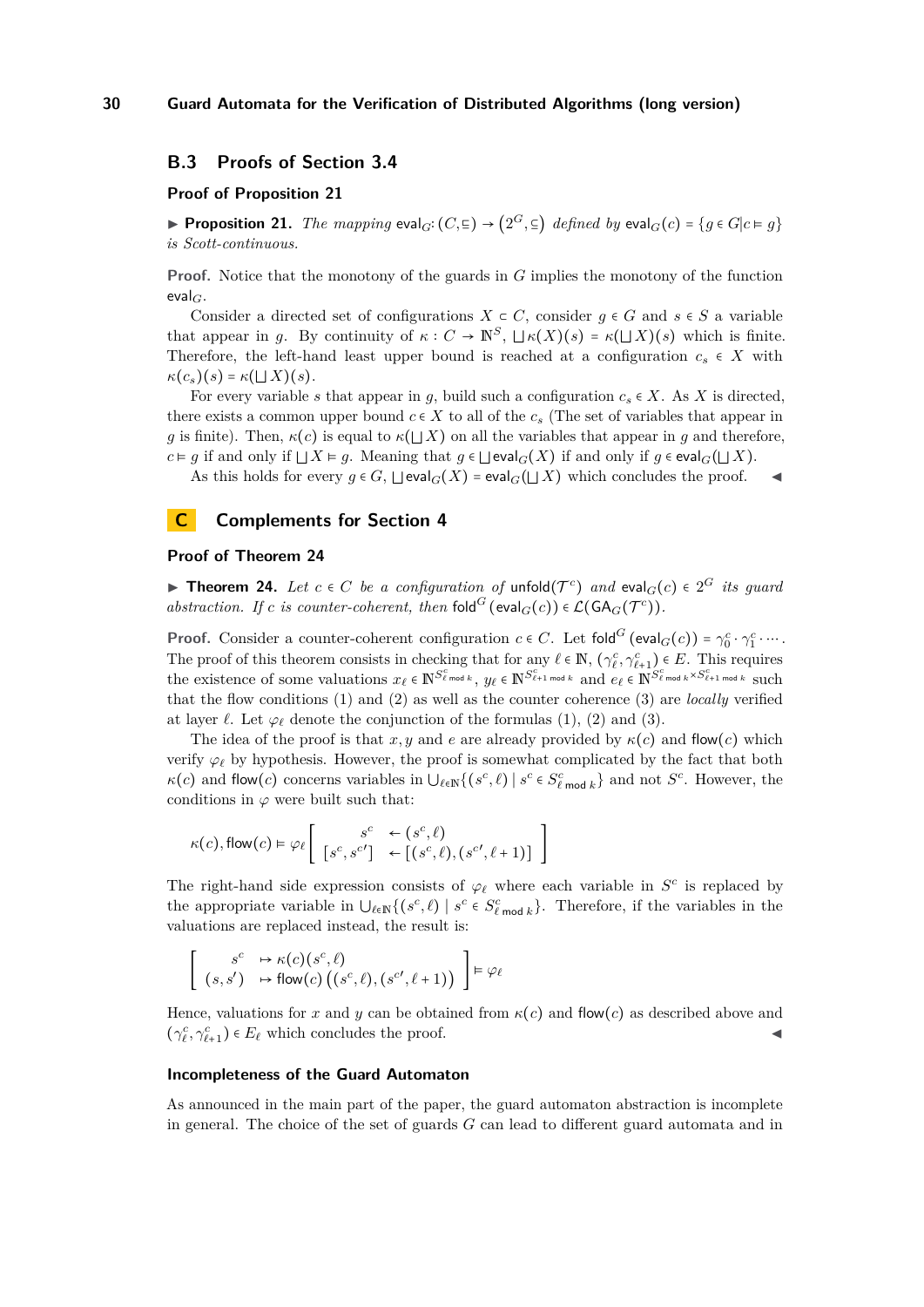



**(a)** A guard automaton for reliable broadcast, the construction assumes  $f \le t$ ,  $2t < n$  and  $v_0 + v_1 = n - f$ .

**(b)** The complete version of the automaton in Figure 6a. The dashed rectangle represents the state that was split in two compared to Figure 6a.

turns to different sets of configurations. This can be illustrated on the LTA of Figure 3b, which is not cyclic, but for which however, a guard automaton can be defined.

Consider the set of guards  $G = G_0 \cup G_1 \cup G_2$  with:

- $G_0 = \{v_0 > 0, v_1 > 0, v_1 \ge t + 1 f\}$
- *G*<sub>1</sub> = { $x > 0$ }
- *G*<sub>2</sub> = { $acc > 0$ }

The guard automaton generated by these guards is represented Figure 6a. Notably, this guard automaton can generate a configuration where the guards  $\{v_0 > 0, v_1 > 0, x > 0, \text{acc} > 0\}$ are true, but not the guard  $v_1 \geq t+1-f$ , corresponding to  $(TFT, T, T)$ . Assuming that such a configuration exists, there are at most  $t-f$  processes in  $v_1$  and, as the only process in  $x$ must have come from  $v_1$ , there are also at most  $t-f$  processes in x. But it is assumed that  $t-f < n-t-f$  meaning that the guard of  $(x, \text{acc})$  is not verified. Therefore, acc = 0 which is a contradiction.

The reason why this configuration was added is because the guards in the second layer do not provide enough information to distinguish the different configurations. In this case, adding the guard  $x \geq n - t - f$  solves the issue as shown in Figure 6b.

In practice, the set *G* will contain at least the guards that appear in the LTA. However, this condition is not sufficient to ensure the completeness of the guard automaton. For example, consider the 2-cyclic LTA represented Figure 7. Take  $G_0 = \{a > 0, b > 0, a+b \ge 3\}$  and



**Figure 7** A 2-cyclic LTA. All the edges are guarded by true.

 $G_1 = \{a' > 0, b' > 0, ab > 0, ba > 0, a' + b' + ab + ba \ge 3, ab + ba = 1\}$ . For the sake of simplicity,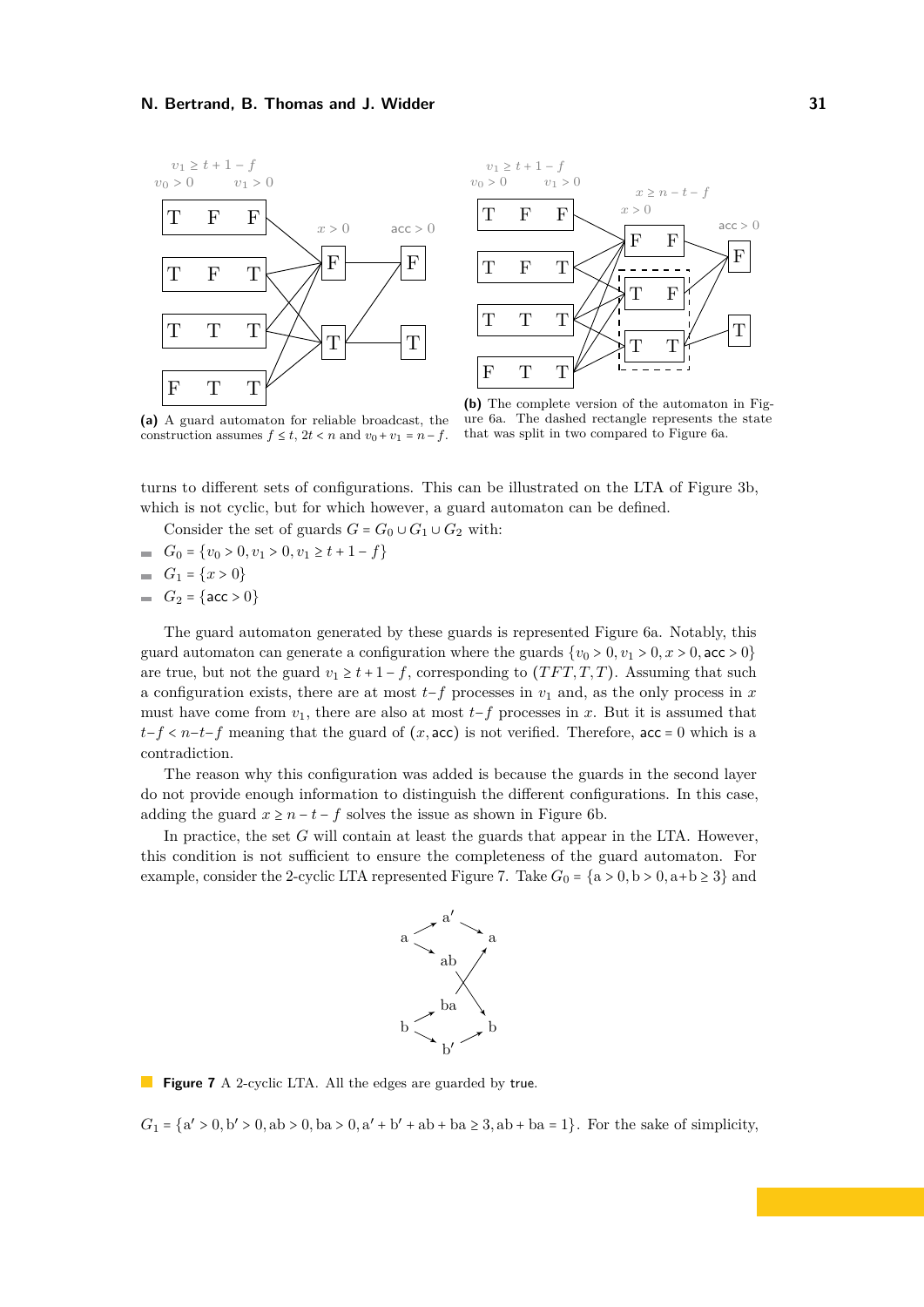consider only the state of the guard automaton where  $a + b \ge 3$ ,  $ba > 0$ ,  $a' + b' + ab + ba \ge 3$ and  $ab + ba = 1$  holds. The resulting automaton is represented Figure 8.



**Figure 8** A portion of a guard automaton for the LTA of Figure 7. Only the states where  $\sum_{s \in S_{\ell}}$  ≥ 3 and ab + ba = 1 are represented.

The idea behind this example is to implement a simple counter. Every two layers, a single process moves either from *a* to *b* or from *b* to *a*. As the guard automaton does not 'remember' exactly how many processes are in each state, a lot of configurations generated by this automaton will not be instanciable in the LTA. For example, the run represented Figure 9 can be generated by the guard automaton, but it cannot be concretised. Indeed, it starts with  $b = 0$ , then increments and decrements *b* by one, and end up with  $b > 0$ .

Eliminating this kinds of spurious counter-example can be tricky. A first solution is to add additional guards. For example, adding the guard  $b > 1$  to the automaton on Figure 8 would eliminate the counter-example on Figure 9. However, in a general case, 'guessing' such guards might not be possible. A more satisfying approach is to increase the *order* of the guard automata. So far, only guard automata of order 2 have been defined, meaning that each edge consists of the valuation of 2 successive layers. The notion can be generalised to more layers. For  $n \geq 2$ , the guard automaton of order *n* is defined as  $GA_G^n(T^c) = (\sum^{n-1}, E, 2^{G_0^c} \times \cdots \times 2^{G_{n-1}^c}$ , src, dest, label) where:  $\Sigma^{n-1}$  is the set of states.



**Figure 9** An example of an unconcretizable configuration of the guard automaton on Figure 8.